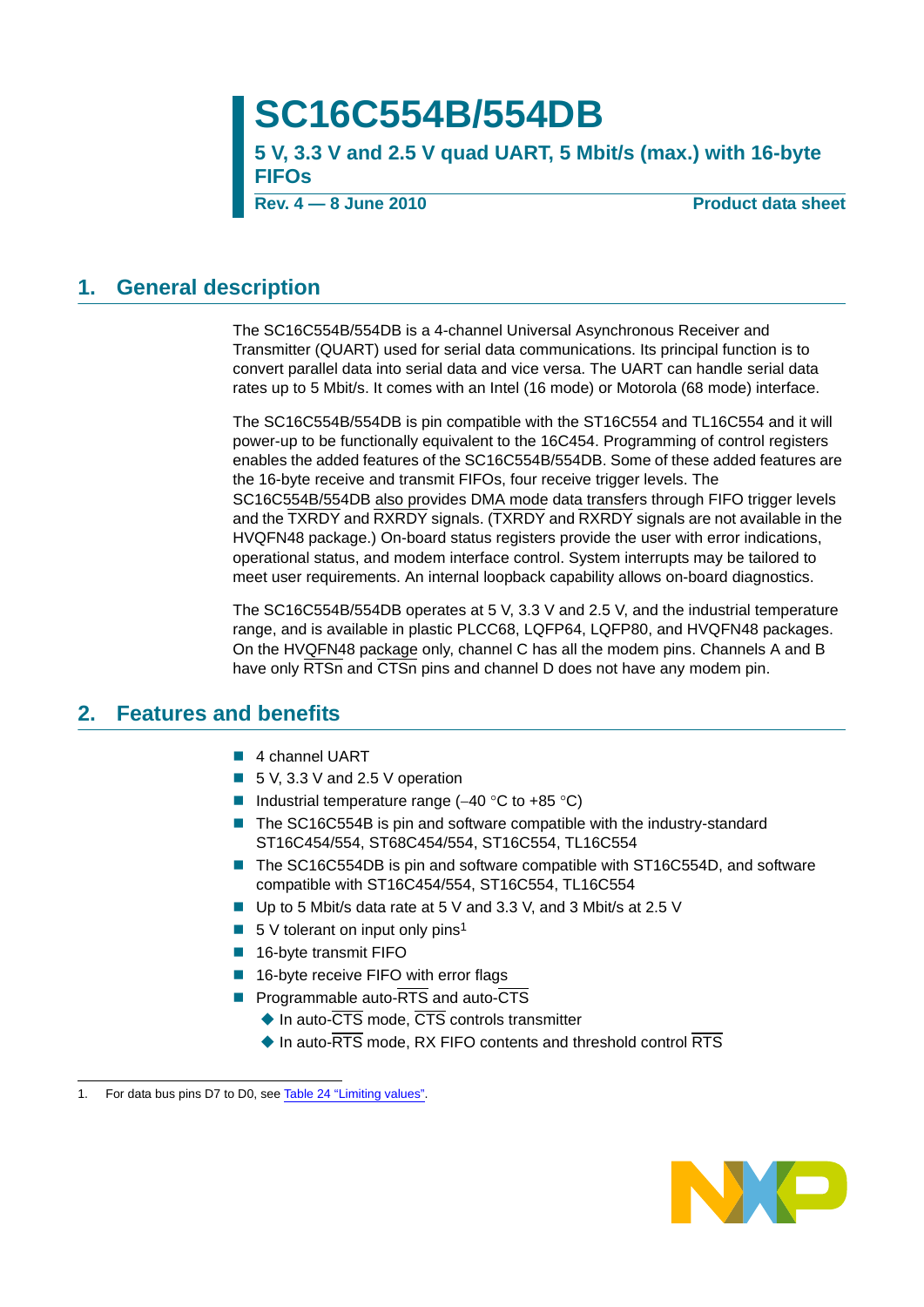### **5 V, 3.3 V and 2.5 V quad UART, 5 Mbit/s (max.) with 16-byte FIFOs**

- Automatic hardware flow control (RTS/CTS)
- Software selectable baud rate generator
- Four selectable Receive FIFO interrupt trigger levels
- Standard modem interface
- Standard asynchronous error and framing bits (Start, Stop, and Parity Overrun Break)
- Transmit, Receive, Line Status, and Data Set interrupts independently controlled
- **Fully programmable character formatting:** 
	- ◆ 5-bit, 6-bit, 7-bit, or 8-bit characters
	- ◆ Even, odd, or no-parity formats
	- $\triangleq 1$ , 1<sup>1</sup> $\vee$ <sub>2</sub>, or 2-stop bit
	- ◆ Baud generation (DC to 5 Mbit/s)
- **False start-bit detection**
- Complete status reporting capabilities
- 3-state output TTL drive capabilities for bidirectional data bus and control bus
- Line break generation and detection
- Internal diagnostic capabilities:
	- Loopback controls for communications link fault isolation
- **Prioritized interrupt system controls**
- $\blacksquare$  Modem control functions ( $\overline{\text{CTS}}, \overline{\text{RTS}}, \overline{\text{DSR}}, \overline{\text{DIR}}, \overline{\text{RI}}, \overline{\text{CD}}$ ).

## <span id="page-1-0"></span>**3. Ordering information**

#### **Table 1. Ordering information**

| Type number    | Package     |                                                                                                                   |                |  |  |  |  |  |
|----------------|-------------|-------------------------------------------------------------------------------------------------------------------|----------------|--|--|--|--|--|
|                | <b>Name</b> | <b>Description</b>                                                                                                | <b>Version</b> |  |  |  |  |  |
| SC16C554BIB64  | LOFP64      | plastic low profile quad flat package; 64 leads; body 10 $\times$ 10 $\times$ 1.4 mm                              | SOT314-2       |  |  |  |  |  |
| SC16C554BIB80  | LOFP80      | plastic low profile quad flat package; 80 leads; body $12 \times 12 \times 1.4$ mm                                | SOT315-1       |  |  |  |  |  |
| SC16C554BIBM   | LOFP64      | plastic low profile quad flat package; 64 leads; body $7 \times 7 \times 1.4$ mm                                  | SOT414-1       |  |  |  |  |  |
| SC16C554BIBS   | HVQFN48     | plastic thermal enhanced very thin quad flat package; no leads;<br>48 terminals; body $6 \times 6 \times 0.85$ mm | SOT778-3       |  |  |  |  |  |
| SC16C554DBIA68 | PLCC68      | plastic leaded chip carrier; 68 leads                                                                             | SOT188-2       |  |  |  |  |  |
| SC16C554DBIB64 | LOFP64      | plastic low profile quad flat package; 64 leads; body $10 \times 10 \times 1.4$ mm                                | SOT314-2       |  |  |  |  |  |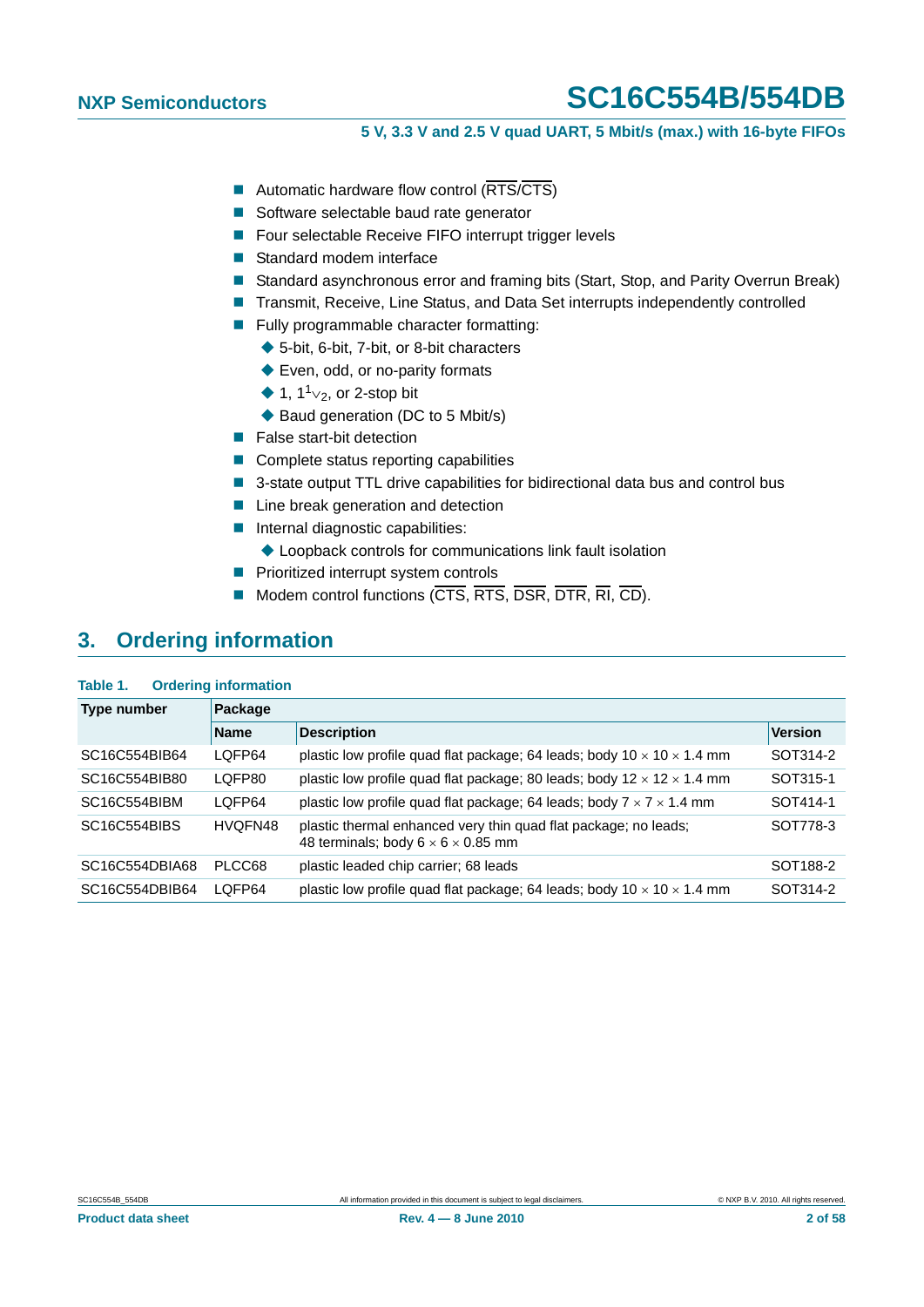#### **5 V, 3.3 V and 2.5 V quad UART, 5 Mbit/s (max.) with 16-byte FIFOs**

## <span id="page-2-1"></span>**4. Block diagram**



<span id="page-2-0"></span>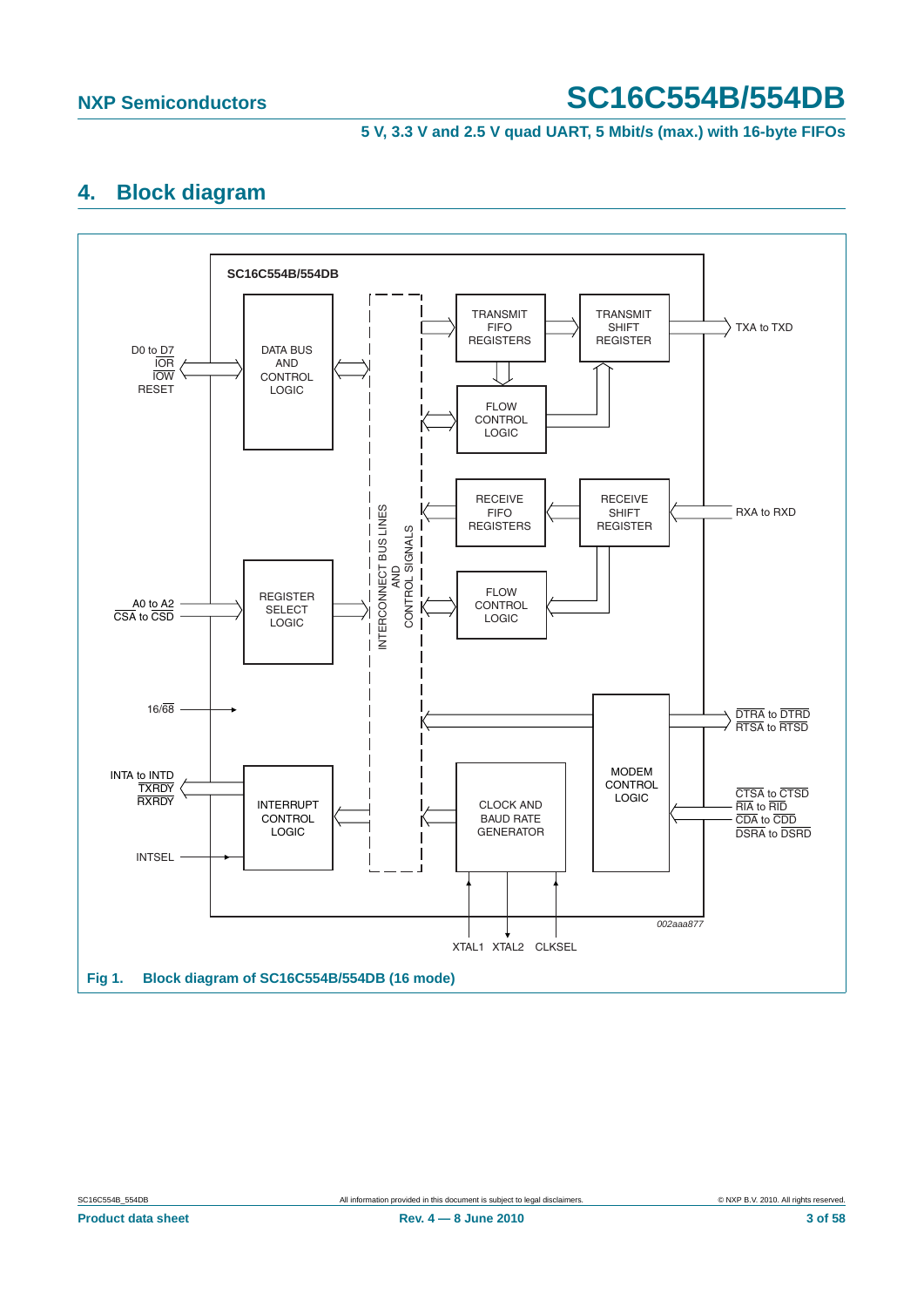<span id="page-3-0"></span>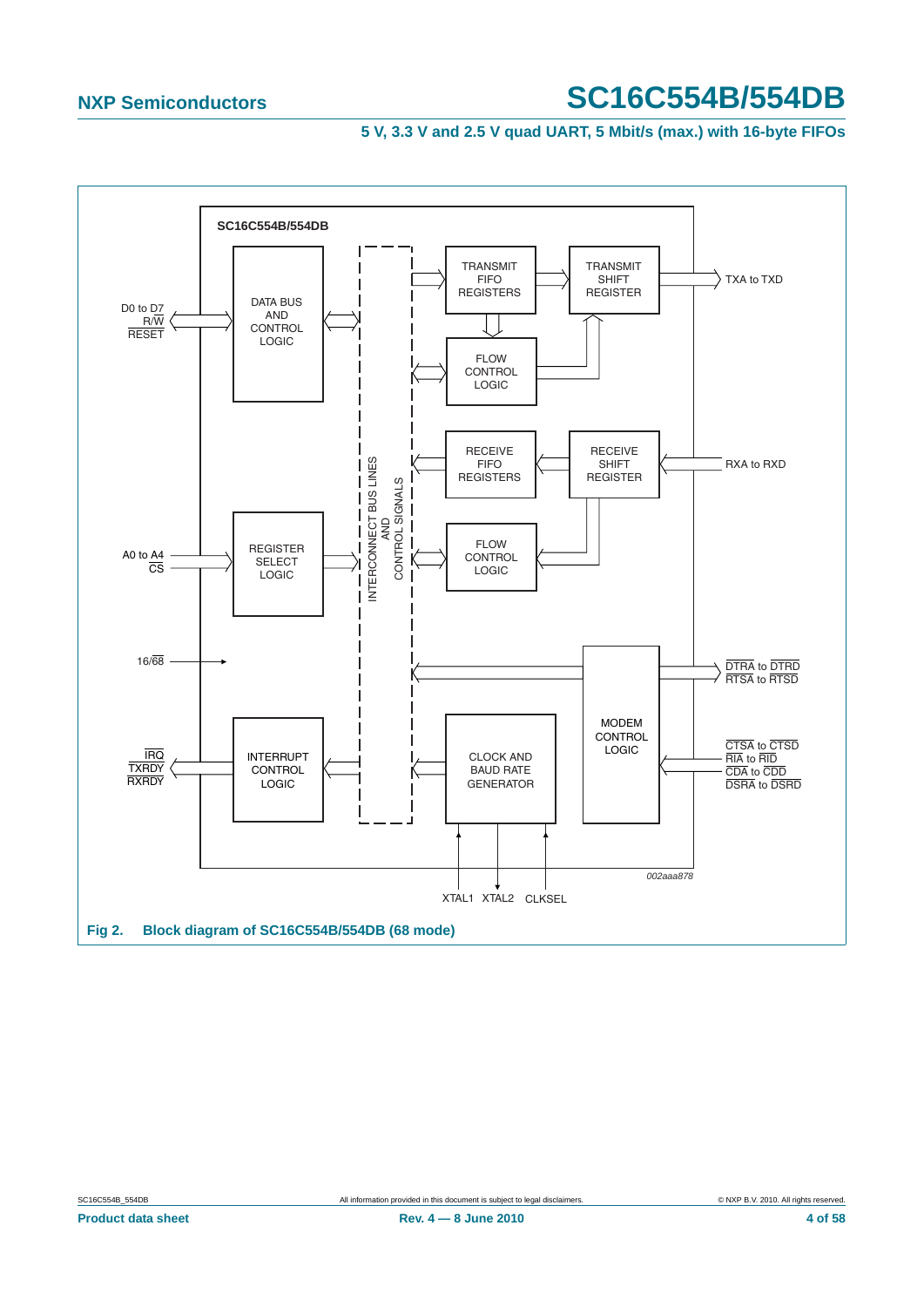**5 V, 3.3 V and 2.5 V quad UART, 5 Mbit/s (max.) with 16-byte FIFOs**

### <span id="page-4-2"></span><span id="page-4-1"></span><span id="page-4-0"></span>**5. Pinning information**

### **5.1 Pinning**

### **5.1.1 PLCC68**

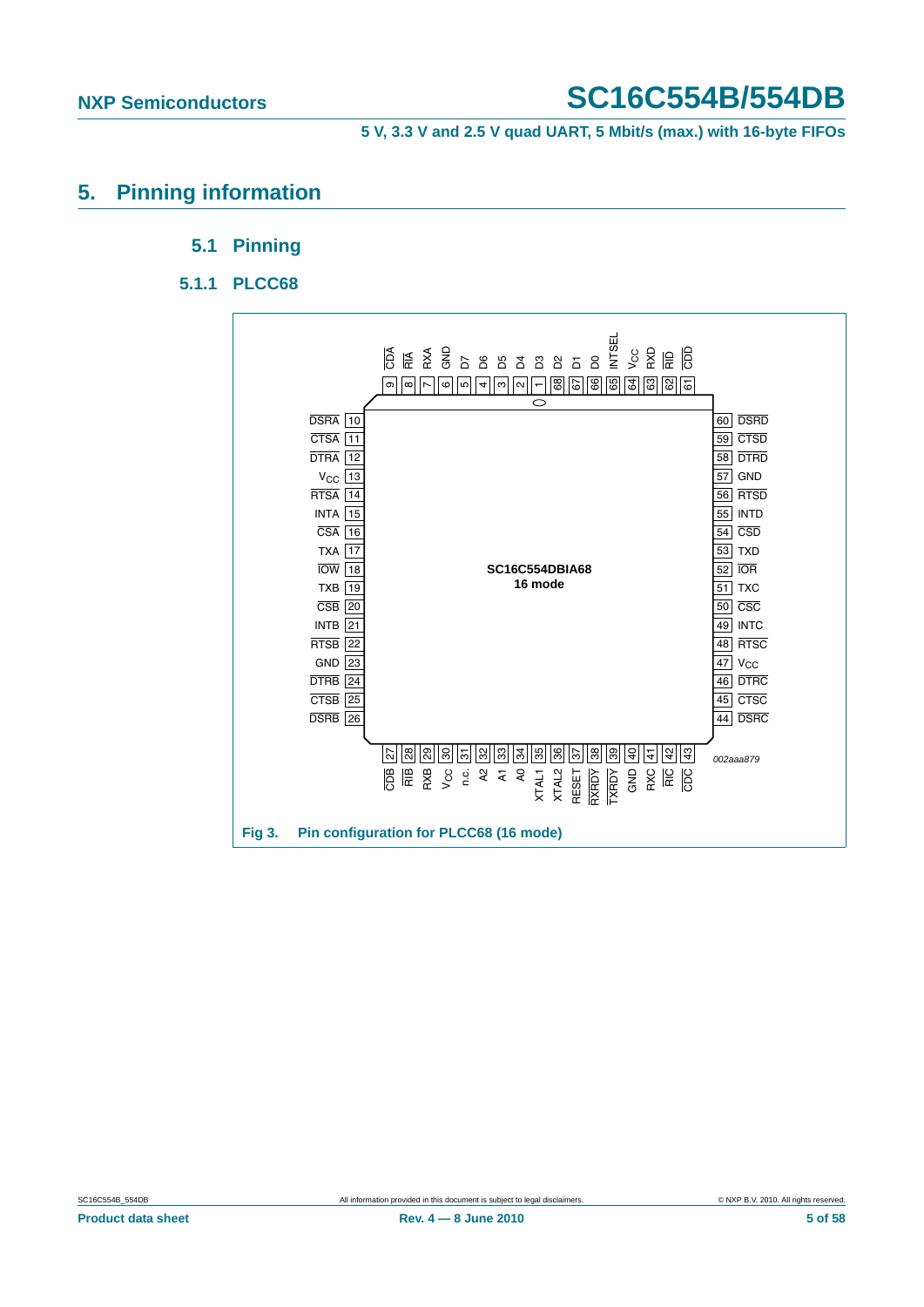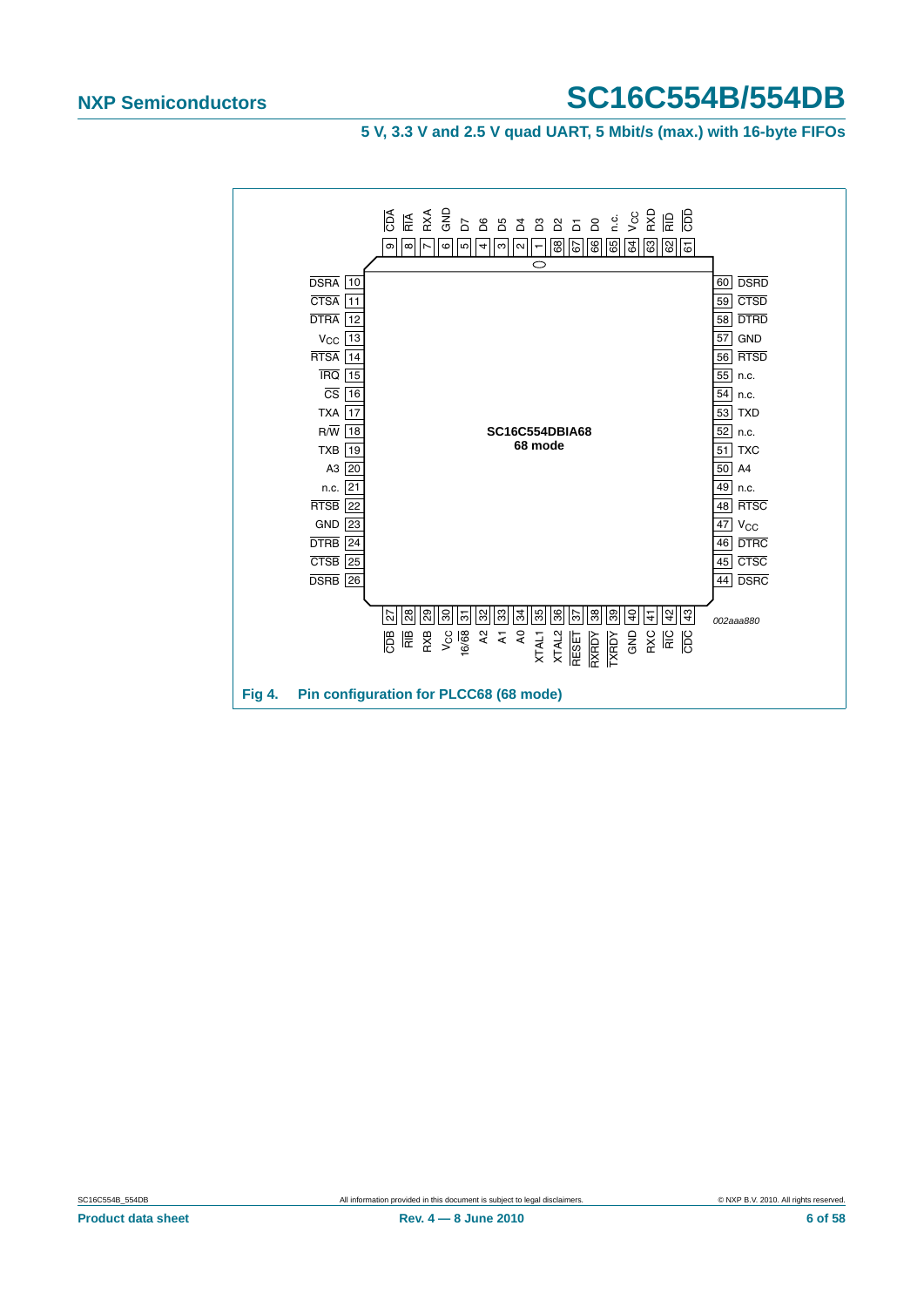#### **5 V, 3.3 V and 2.5 V quad UART, 5 Mbit/s (max.) with 16-byte FIFOs**

#### <span id="page-6-0"></span>**5.1.2 LQFP64**

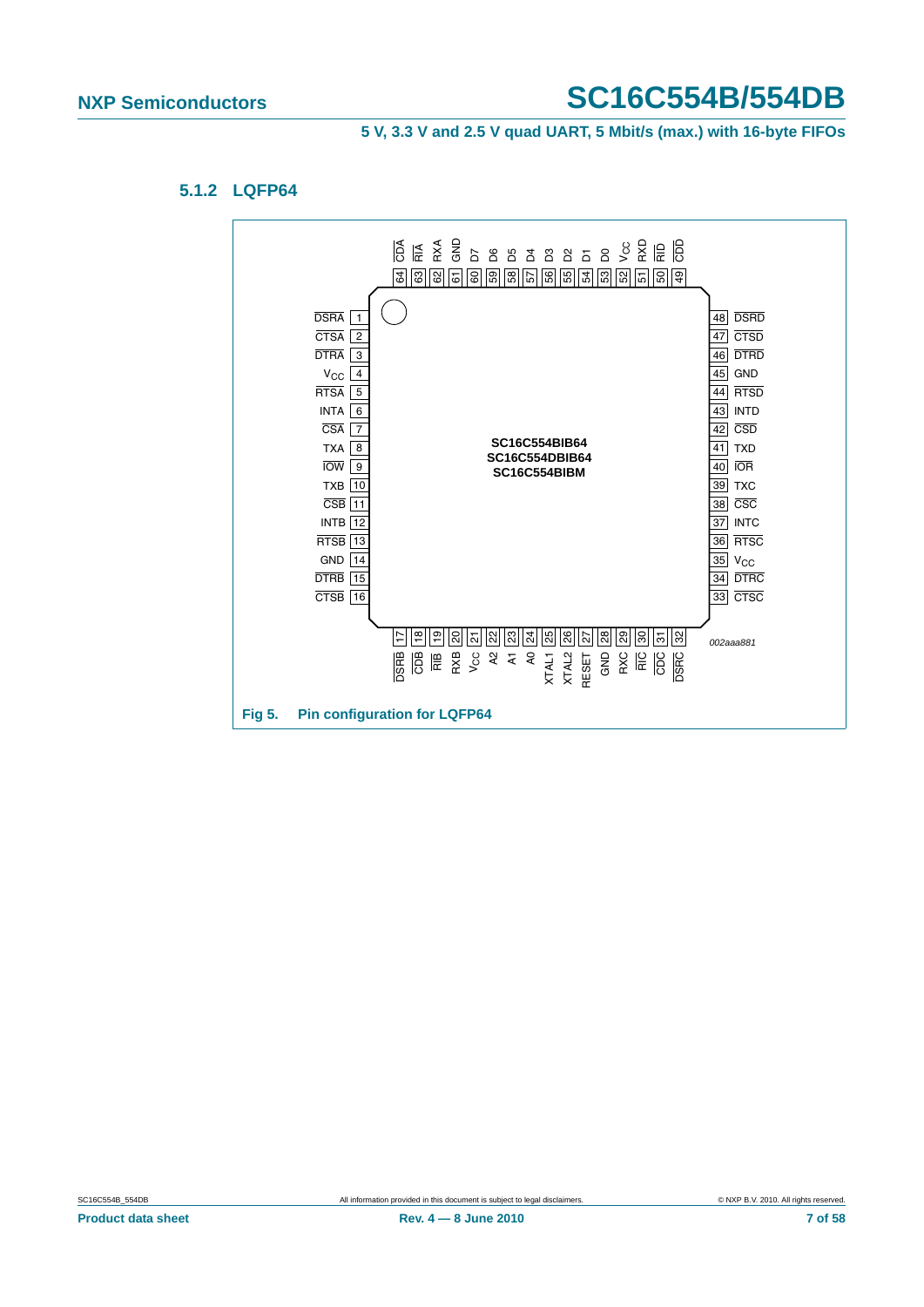#### **5 V, 3.3 V and 2.5 V quad UART, 5 Mbit/s (max.) with 16-byte FIFOs**

#### <span id="page-7-0"></span>**5.1.3 LQFP80**

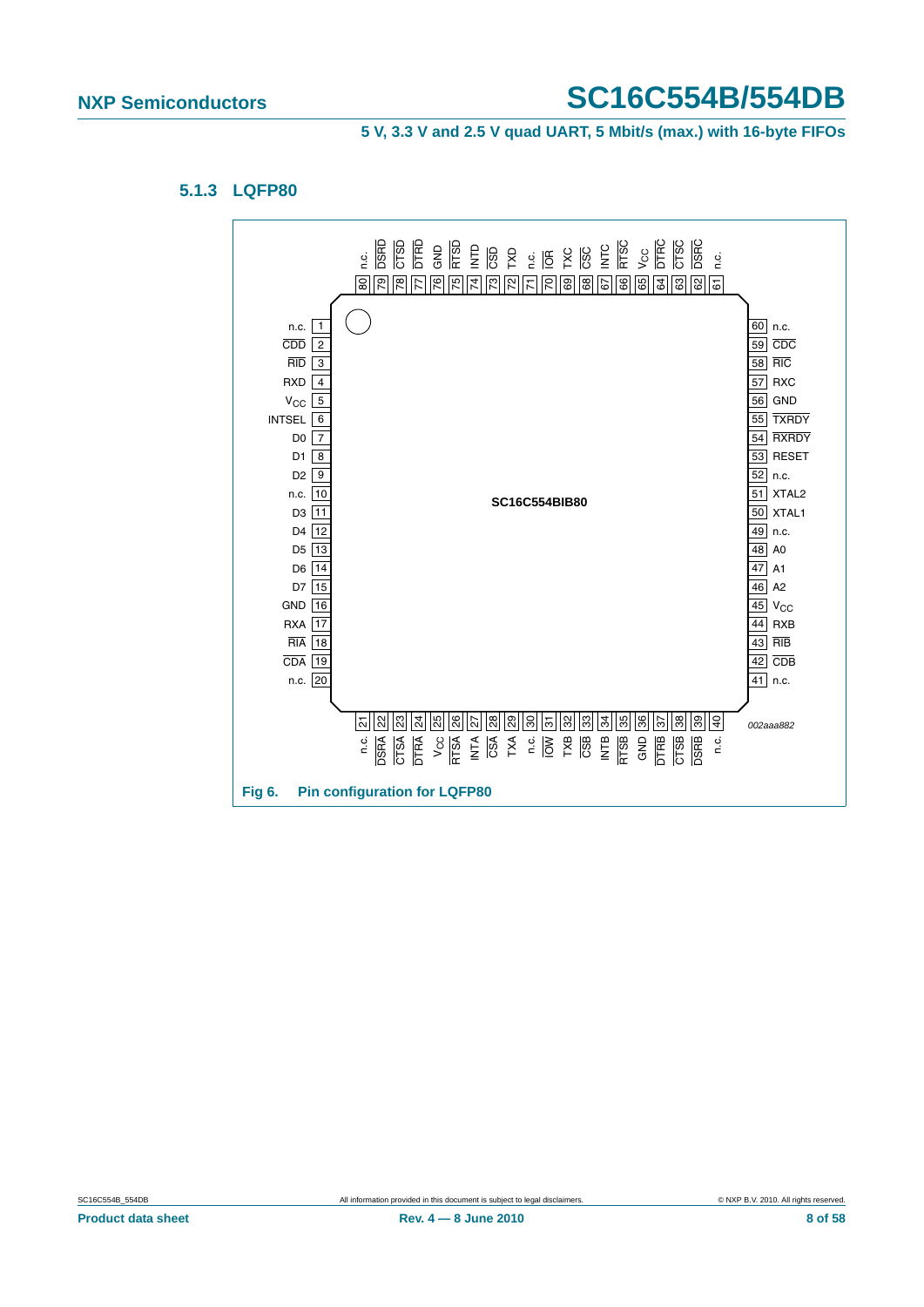**5 V, 3.3 V and 2.5 V quad UART, 5 Mbit/s (max.) with 16-byte FIFOs**

#### <span id="page-8-0"></span>**5.1.4 HVQFN48**



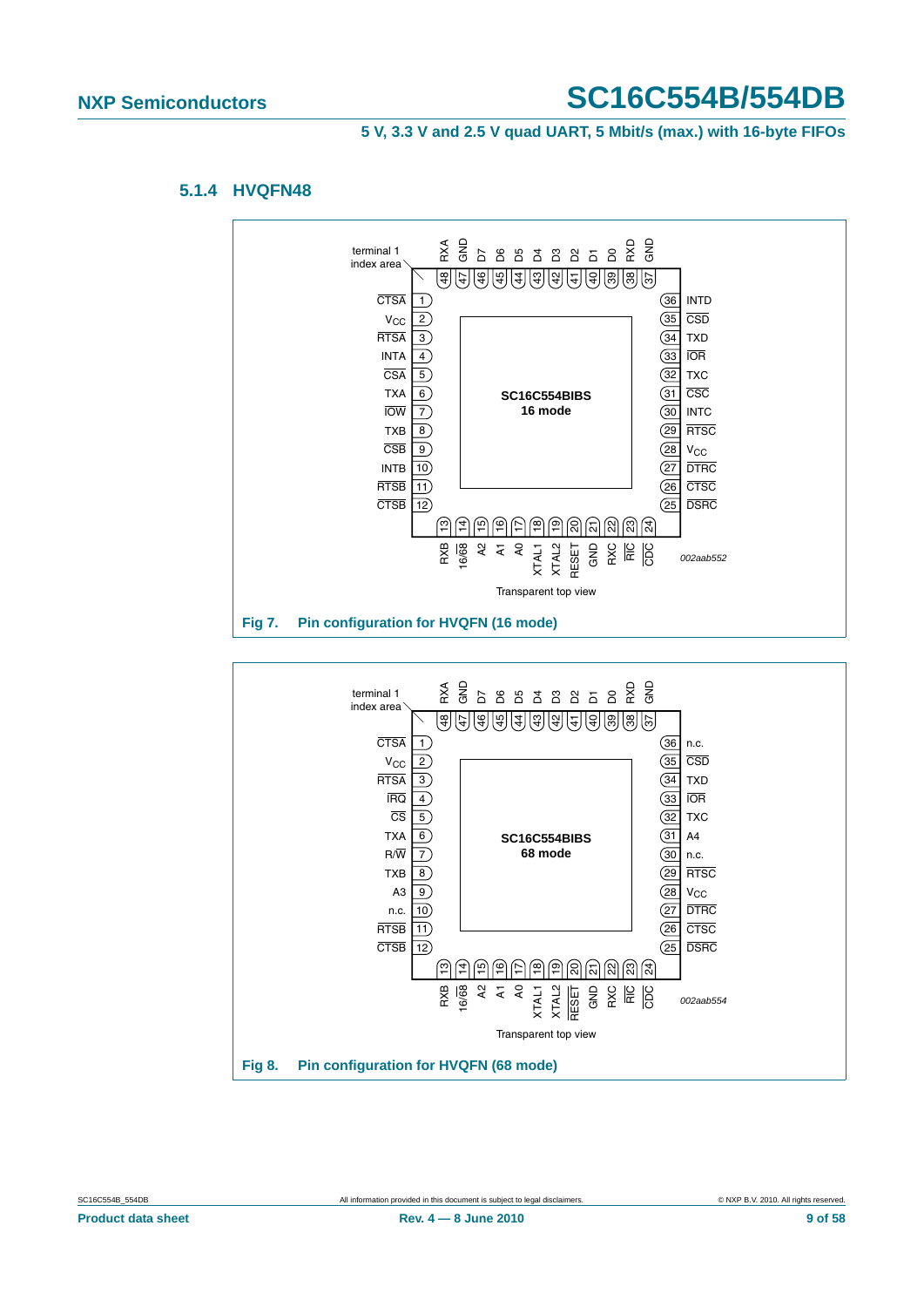**5 V, 3.3 V and 2.5 V quad UART, 5 Mbit/s (max.) with 16-byte FIFOs**

## **5.2 Pin description**

<span id="page-9-1"></span><span id="page-9-0"></span>

| Table 2.                | <b>Pin description</b> |                          |                |                              |                |                                                                                                                                                                                                                                                                                                                                                                                                                                                                                                                                                                                                                                                                                                                                                                                |  |  |
|-------------------------|------------------------|--------------------------|----------------|------------------------------|----------------|--------------------------------------------------------------------------------------------------------------------------------------------------------------------------------------------------------------------------------------------------------------------------------------------------------------------------------------------------------------------------------------------------------------------------------------------------------------------------------------------------------------------------------------------------------------------------------------------------------------------------------------------------------------------------------------------------------------------------------------------------------------------------------|--|--|
| <b>Symbol</b>           | Pin                    |                          |                |                              | <b>Type</b>    | <b>Description</b>                                                                                                                                                                                                                                                                                                                                                                                                                                                                                                                                                                                                                                                                                                                                                             |  |  |
|                         | PLCC68                 | LQFP64                   | LQFP80         | HVQFN48                      |                |                                                                                                                                                                                                                                                                                                                                                                                                                                                                                                                                                                                                                                                                                                                                                                                |  |  |
| $16\sqrt{68}$           | 31                     |                          |                | 14                           |                | 16/68 Interface type select (input with internal<br>pull-up). This input provides the 16 (Intel) or 68<br>(Motorola) bus interface type select. The functions of<br>IOR, IOW, INTA to INTD, and CSA to CSD are<br>re-assigned with the logic state of this pin. When this<br>pin is a logic 1, the 16 mode interface (16C554) is<br>selected. When this pin is a logic 0, the 68 mode<br>interface (68C554) is selected. When this pin is a<br>logic 0, IOW is re-assigned to R/W, RESET is<br>re-assigned to RESET, IOR is not used, and<br>INTA to INTD are connected in a wire-OR configuration.<br>The wire-OR outputs are connected internally to the<br>open-drain IRQ signal output. This pin is not available<br>on 64-pin packages which operate in the 16 mode only. |  |  |
| A0                      | 34                     | 24                       | 48             | 17                           | T              | Address 0 select bit. Internal registers address<br>selection in 16 and 68 modes.                                                                                                                                                                                                                                                                                                                                                                                                                                                                                                                                                                                                                                                                                              |  |  |
| A <sub>1</sub>          | 33                     | 23                       | 47             | 16                           | I              | Address 1 select bit. Internal registers address<br>selection in 16 and 68 modes.                                                                                                                                                                                                                                                                                                                                                                                                                                                                                                                                                                                                                                                                                              |  |  |
| A2                      | 32                     | 22                       | 46             | 15                           | I              | Address 2 select bit. Internal registers address<br>selection in 16 and 68 modes.                                                                                                                                                                                                                                                                                                                                                                                                                                                                                                                                                                                                                                                                                              |  |  |
| A3                      | 20                     | $\overline{\phantom{a}}$ | $\blacksquare$ | 9                            | I              | Address 3 to Address 4 select bits. When the 68                                                                                                                                                                                                                                                                                                                                                                                                                                                                                                                                                                                                                                                                                                                                |  |  |
| A4                      | 50                     |                          |                | 31                           | I              | mode is selected, these pins are used to address or<br>select individual UARTs (providing CS is a logic 0). In<br>the 16 mode, these pins are re-assigned as chip<br>selects, see CSB and CSC.                                                                                                                                                                                                                                                                                                                                                                                                                                                                                                                                                                                 |  |  |
| <b>CDA</b>              | 9                      | 64                       | 19             | $\qquad \qquad \blacksquare$ | T              | Carrier Detect (active LOW). These inputs are                                                                                                                                                                                                                                                                                                                                                                                                                                                                                                                                                                                                                                                                                                                                  |  |  |
| <b>CDB</b>              | 27                     | 18                       | 42             | $\blacksquare$               | T              | associated with individual UART channels A through D.<br>A logic 0 on this pin indicates that a carrier has been                                                                                                                                                                                                                                                                                                                                                                                                                                                                                                                                                                                                                                                               |  |  |
| CDC                     | 43                     | 31                       | 59             | 24                           | I              | detected by the modem for that channel.                                                                                                                                                                                                                                                                                                                                                                                                                                                                                                                                                                                                                                                                                                                                        |  |  |
| CDD                     | 61                     | 49                       | $\overline{c}$ |                              | $\overline{1}$ |                                                                                                                                                                                                                                                                                                                                                                                                                                                                                                                                                                                                                                                                                                                                                                                |  |  |
| $\overline{\text{cs}}$  | 16                     |                          |                | 5                            | $\overline{1}$ | Chip Select (active LOW). In the 68 mode, this pin<br>functions as a multiple channel chip enable. In this<br>case, all four UARTs (A to D) are enabled when the CS<br>pin is a logic 0. An individual UART channel is selected<br>by the data contents of address bits A3 to A4. when the<br>16 mode is selected (68-pin devices), this pin functions<br>as CSA (see definition under CSA, CSB).                                                                                                                                                                                                                                                                                                                                                                              |  |  |
| <b>CSA</b>              | 16                     | $\overline{7}$           | 28             | 5                            | L              | Chip Select A, B, C, D (active LOW). This function is                                                                                                                                                                                                                                                                                                                                                                                                                                                                                                                                                                                                                                                                                                                          |  |  |
| $\overline{\text{CSB}}$ | 20                     | 11                       | 33             | 9                            | L              | associated with the 16 mode only, and for individual<br>channels 'A' through 'D'. When in 16 mode, these pins                                                                                                                                                                                                                                                                                                                                                                                                                                                                                                                                                                                                                                                                  |  |  |
| $\overline{\csc}$       | 50                     | 38                       | 68             | 31                           | I              | enable data transfers between the user CPU and the                                                                                                                                                                                                                                                                                                                                                                                                                                                                                                                                                                                                                                                                                                                             |  |  |
| CSD                     | 54                     | 73<br>42                 |                | 35                           | T              | SC16C554B/554DB for the channel(s) addressed.<br>Individual UART sections (A, B, C, D) are addressed by<br>providing a logic 0 on the respective CSA to CSD pin.<br>When the 68 mode is selected, the functions of these<br>pins are re-assigned. 68 mode functions are described<br>under their respective name/pin headings.                                                                                                                                                                                                                                                                                                                                                                                                                                                 |  |  |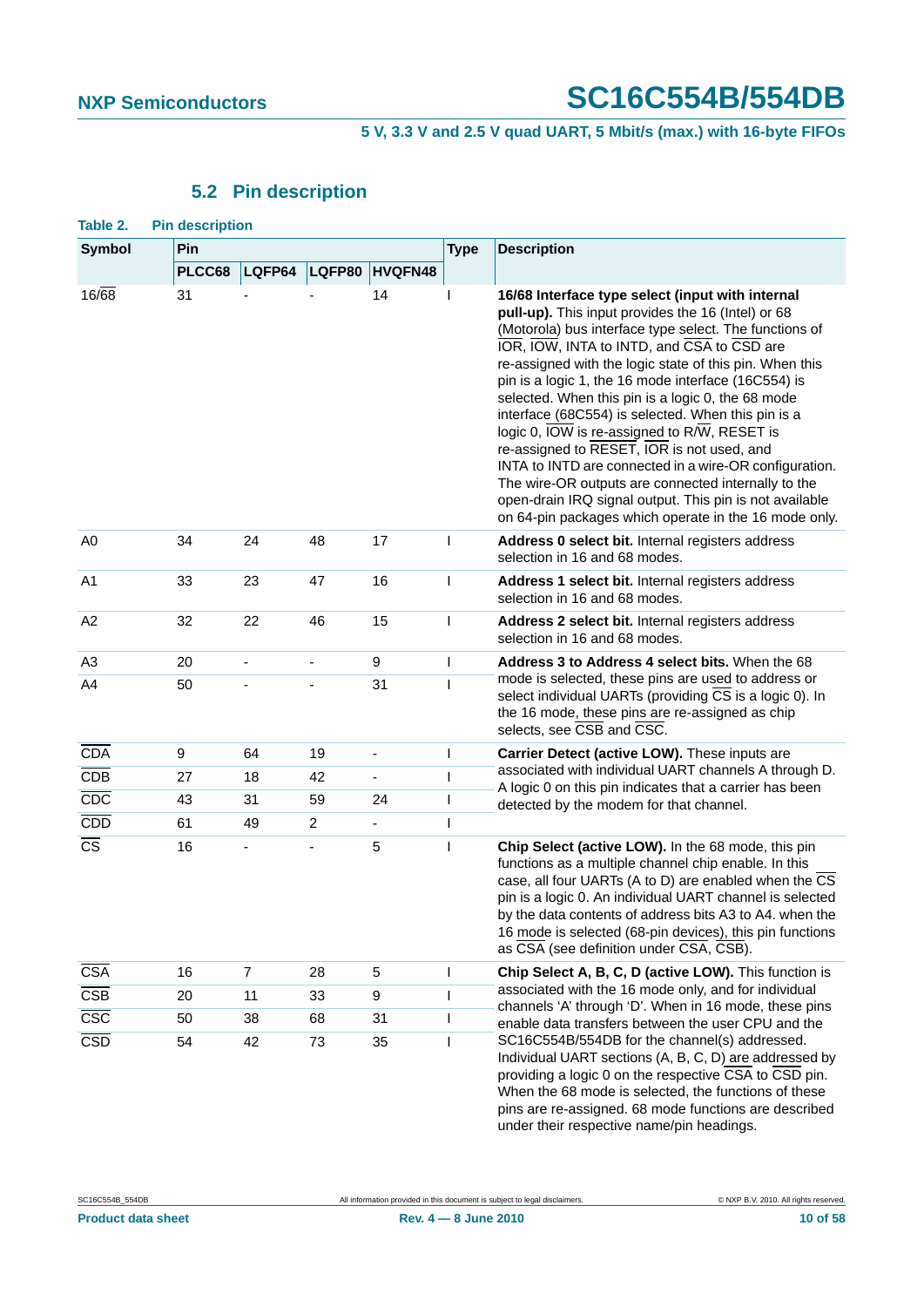#### **5 V, 3.3 V and 2.5 V quad UART, 5 Mbit/s (max.) with 16-byte FIFOs**

#### CTSA 11 2 23 1 I **Clear to Send (active LOW).** These inputs are associated with individual UART channels A to D. A logic 0 on the CTSn pin indicates the modem or data set is ready to accept transmit data from the SC16C554B/554DB. Status can be tested by reading MSR[4]. This pin only affects the transmit or receive operations when auto-CTS function is enabled via MCR[5] for hardware flow control operation. CTSB 25 16 38 12 I CTSC 45 33 63 26 I CTSD 59 47 78 - I D0 66 53 7 39 I/O **Data bus (bidirectional).** These pins are the 8-bit, 3-state data bus for transferring information to or from the controlling CPU. D0 is the least significant bit and the first data bit in a transmit or receive serial data stream. D1 67 54 8 40 I/O D2 68 55 9 41 I/O D3 1 56 11 42 I/O D4 2 57 12 43 I/O D5 3 58 13 44 I/O D6 4 59 14 45 I/O D7 5 60 15 46 I/O DSRA 10 1 22 - I **Data Set Ready (active LOW).** These inputs are associated with individual UART channels, A through D. A logic 0 on this pin indicates the modem or data set is powered-on and is ready for data exchange with the UART. This pin has no effect on the UART's transmit or receive operation. DSRB 26 17 39 - I DSRC 44 32 62 25 I DSRD 60 48 79 - I DTRA 12 3 24 - O **Data Terminal Ready (active LOW).** These outputs are associated with individual UART channels, A through D. A logic 0 on this pin indicates that the SC16C554B/554DB is powered-on and ready. This pin can be controlled via the Modem Control Register. Writing a logic 1 to MCR[0] will set the DTRn output to logic 0, enabling the modem. This pin will be a logic 1 after writing a logic 0 to MCR[0], or after a reset. This pin has no effect on the UART's transmit or receive operation. DTRB 24 15 37 - O DTRC 46 34 64 27 O DTRD 58 46 77 - O GND 6, 23, 40, 57 14, 28, 45, 61 16, 36, 56, 76 21, 37, 4[7\[1\]](#page-13-0) I **Signal and power ground.** INTA 15 6 27 4 O **Interrupt A, B, C, D (active HIGH).** This function is associated with the 16 mode only. These pins provide individual channel interrupts INTA to INTD. INTA to INTD are enabled when MCR[3] is set to a logic 1, interrupts are enabled in the Interrupt Enable Register (IER), and when an interrupt condition exists. Interrupt conditions include: receiver errors, available receiver buffer data, transmit buffer empty, or when a modem status flag is detected. When the 68 mode is selected, the functions of these pins are re-assigned. INTB 21 12 34 10 O INTC 49 37 67 30 O INTD 55 43 74 36 O **Symbol Pin Type Description PLCC68 LQFP64 LQFP80 HVQFN48**

#### **Table 2. Pin description** *…continued*

name/pin headings.

68 mode functions are described under their respective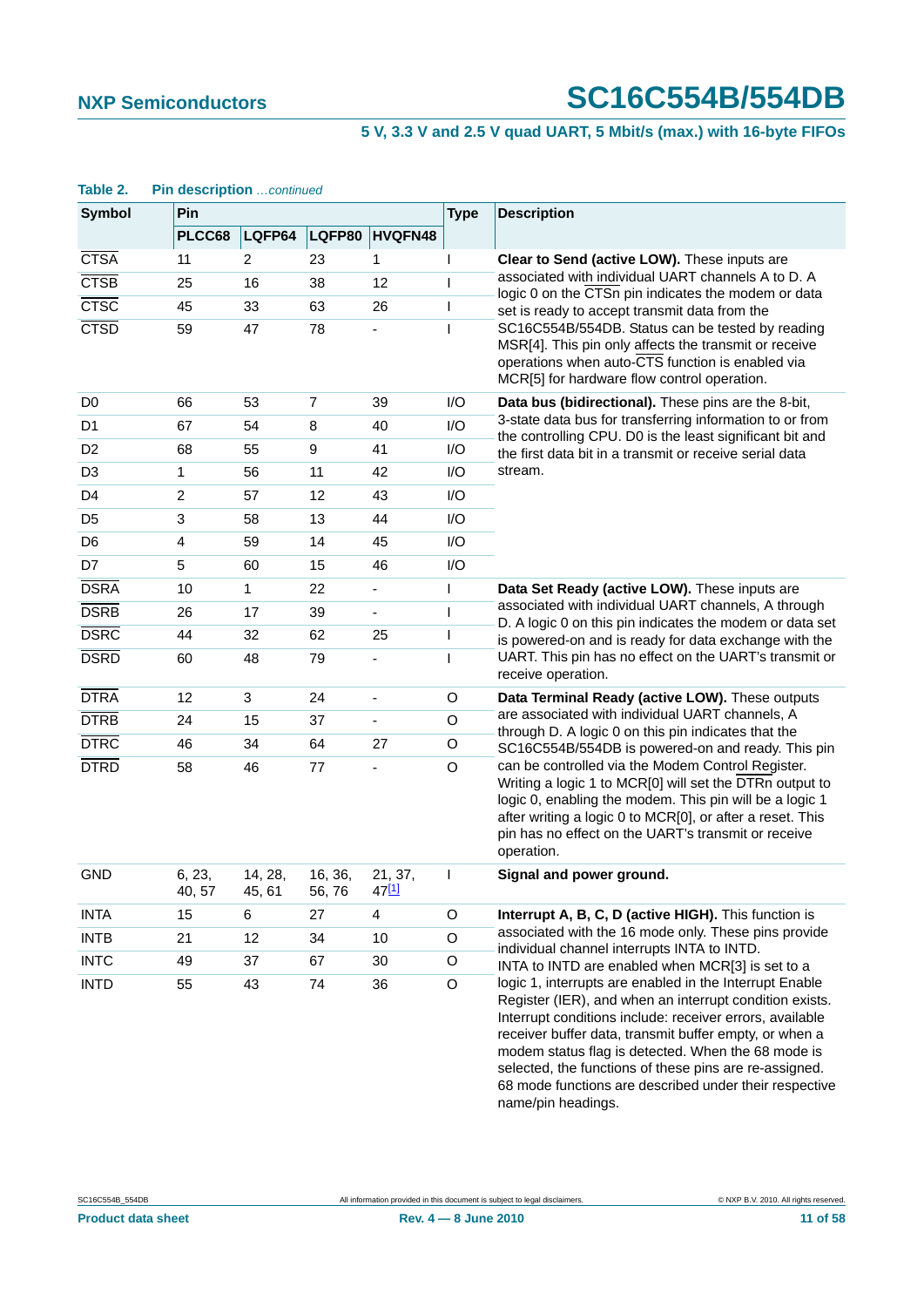### **5 V, 3.3 V and 2.5 V quad UART, 5 Mbit/s (max.) with 16-byte FIFOs**

| <b>Symbol</b> | Pin<br><b>Type</b>           |        |                                                                     |                |   | <b>Description</b>                                                                                                                                                                                                                                                                                                                                                                                                                                                                                                                                                                                                                                                                                                                                                                                                                                                                                                                                                                                       |
|---------------|------------------------------|--------|---------------------------------------------------------------------|----------------|---|----------------------------------------------------------------------------------------------------------------------------------------------------------------------------------------------------------------------------------------------------------------------------------------------------------------------------------------------------------------------------------------------------------------------------------------------------------------------------------------------------------------------------------------------------------------------------------------------------------------------------------------------------------------------------------------------------------------------------------------------------------------------------------------------------------------------------------------------------------------------------------------------------------------------------------------------------------------------------------------------------------|
|               | PLCC68                       | LQFP64 | LQFP80                                                              | HVQFN48        |   |                                                                                                                                                                                                                                                                                                                                                                                                                                                                                                                                                                                                                                                                                                                                                                                                                                                                                                                                                                                                          |
| <b>INTSEL</b> | 65                           |        | 6                                                                   |                | I | Interrupt Select (active HIGH, with internal<br>pull-down). This function is associated with the<br>16 mode only. When the 16 mode is selected, this pin<br>can be used in conjunction with MCR[3] to enable or<br>disable the 3-state interrupts, INTA to INTD, or override<br>MCR[3] and force continuous interrupts. Interrupt<br>outputs are enabled continuously by making this pin a<br>logic 1. Making this pin a logic 0 allows MCR[3] to<br>control the 3-state interrupt output. In this mode,<br>MCR[3] is set to a logic 1 to enable the 3-state outputs.<br>This pin is disabled in the 68 mode. Due to pin<br>limitations on the 64-pin packages, this pin is not<br>available. To cover this limitation, the<br>SC16C554DBIB64 version operates in the continuous<br>interrupt enable mode by bonding this pin to V <sub>CC</sub><br>internally. The SC16C554BIB64 operates with MCR[3]<br>control by bonding this pin to GND. The INTSEL pin is<br>not available on the HVQFN48 package. |
| <b>IOR</b>    | 52                           | 40     | 70                                                                  | 33             | I | Input/Output Read strobe (active LOW). This<br>function is associated with the 16 mode only. A logic 0<br>transition on this pin will load the contents of an internal<br>register defined by address bits A0 to A2 onto the<br>SC16C554B/554DB data bus (D0 to D7) for access by<br>external CPU. This pin is disabled in the 68 mode.                                                                                                                                                                                                                                                                                                                                                                                                                                                                                                                                                                                                                                                                  |
| <b>IOW</b>    | 18                           | 9      | 31                                                                  | $\overline{7}$ | I | Input/Output Write strobe (active LOW). This<br>function is associated with the 16 mode only. A logic 0<br>transition on this pin will transfer the contents of the<br>data bus (D0 to D7) from the external CPU to an<br>internal register that is defined by address bits<br>A0 to A2. When the 68 mode is selected, this pin<br>functions as R/W (see definition under R/W).                                                                                                                                                                                                                                                                                                                                                                                                                                                                                                                                                                                                                          |
| <b>IRQ</b>    | 15                           |        |                                                                     | 4              | O | Interrupt Request or Interrupt 'A'. This function is<br>associated with the 68 mode only. In the 68 mode,<br>interrupts from UART channels A to D are wire-ORed<br>internally to function as a single IRQ interrupt. This pin<br>transitions to a logic 0 (if enabled by the Interrupt<br>Enable Register) whenever a UART channel(s)<br>requires service. Individual channel interrupt status can<br>be determined by addressing each channel through its<br>associated internal register, using $\overline{\text{CS}}$ and A3 to A4. In<br>the 68 mode, and external pull-up resistor must be<br>connected between this pin and $V_{CC}$ . The function of<br>this pin changes to INTA when operating in the<br>16 mode (see definition under INTA).                                                                                                                                                                                                                                                   |
| n.c.          | 21, 49,<br>52, 54,<br>55, 65 |        | 1, 10,<br>20, 21,<br>30, 40,<br>41, 49,<br>52, 60,<br>61, 71,<br>80 |                |   | not connected                                                                                                                                                                                                                                                                                                                                                                                                                                                                                                                                                                                                                                                                                                                                                                                                                                                                                                                                                                                            |

#### **Table 2. Pin description** *…continued*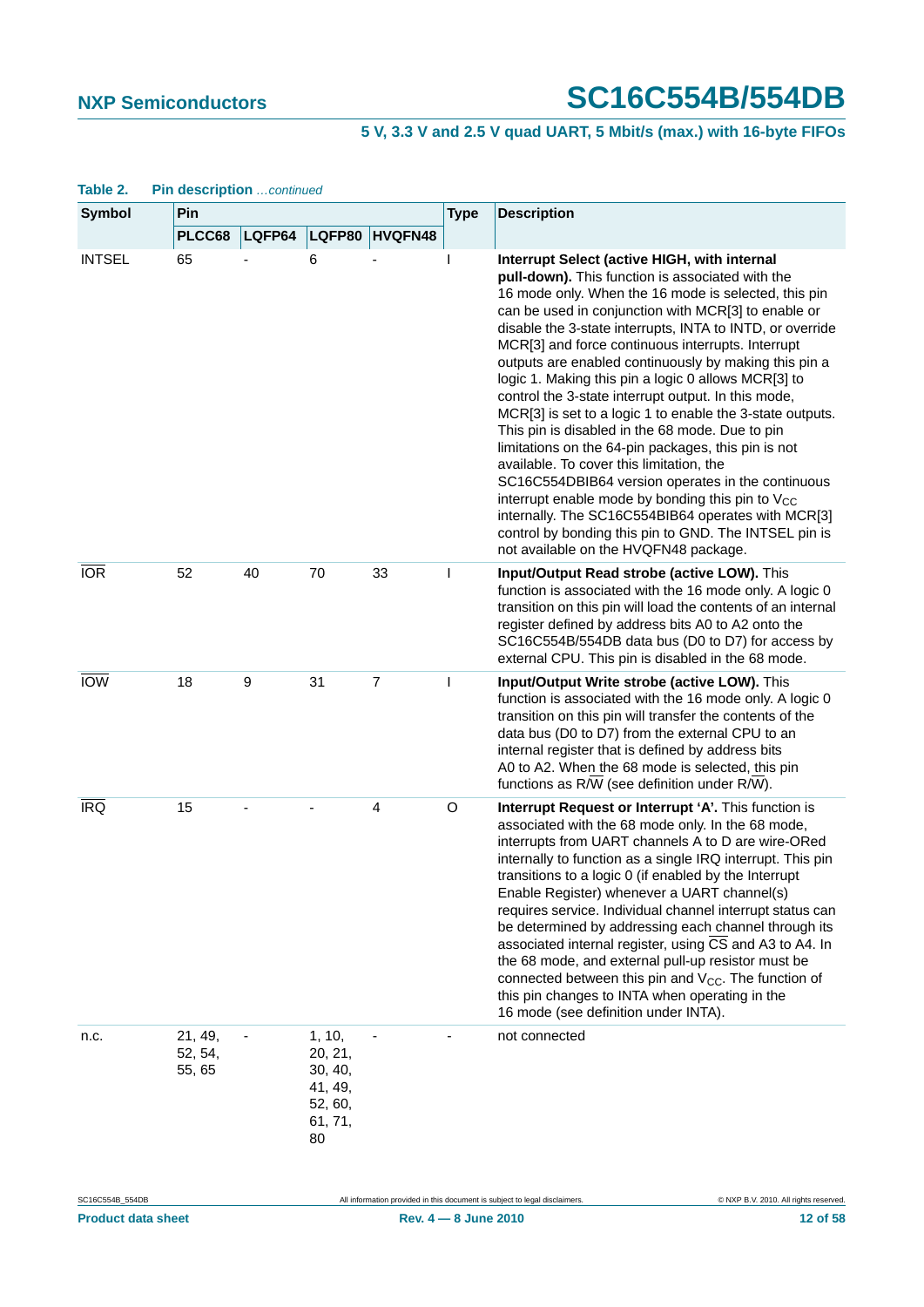### **5 V, 3.3 V and 2.5 V quad UART, 5 Mbit/s (max.) with 16-byte FIFOs**

| Symbol                  | Pin            |        |        |                          | <b>Type</b>    | <b>Description</b>                                                                                                                                                                                                                                                                                                                                                                                                                                                                                                                                                                                        |  |  |
|-------------------------|----------------|--------|--------|--------------------------|----------------|-----------------------------------------------------------------------------------------------------------------------------------------------------------------------------------------------------------------------------------------------------------------------------------------------------------------------------------------------------------------------------------------------------------------------------------------------------------------------------------------------------------------------------------------------------------------------------------------------------------|--|--|
|                         | PLCC68         | LQFP64 | LQFP80 | <b>HVQFN48</b>           |                |                                                                                                                                                                                                                                                                                                                                                                                                                                                                                                                                                                                                           |  |  |
| <b>RESET</b><br>(RESET) | 37             | 27     | 53     | 20                       |                | Reset. In the 16 mode, a logic 1 on this pin will reset<br>the internal registers and all the outputs. The UART<br>transmitter output and the receiver input will be<br>disabled during reset time. (See Section 7.10)<br>"SC16C554B/554DB external reset conditions" for<br>initialization details.) When 16/68 is a logic 0<br>(68 mode), this pin functions similarly, bus as an<br>inverted reset interface signal, RESET.                                                                                                                                                                            |  |  |
| RIA                     | 8              | 63     | 18     | $\overline{\phantom{a}}$ | $\mathbf{I}$   | Ring Indicator (active LOW). These inputs are                                                                                                                                                                                                                                                                                                                                                                                                                                                                                                                                                             |  |  |
| <b>RIB</b>              | 28             | 19     | 43     | ÷,                       | T              | associated with individual UART channels, A to D. A<br>logic 0 on this pin indicates the modem has received a                                                                                                                                                                                                                                                                                                                                                                                                                                                                                             |  |  |
| <b>RIC</b>              | 42             | 30     | 58     | 23                       |                | ringing signal from the telephone line. A logic 1                                                                                                                                                                                                                                                                                                                                                                                                                                                                                                                                                         |  |  |
| <b>RID</b>              | 62             | 50     | 3      | $\blacksquare$           | L              | transition on this input pin will generate an interrupt.                                                                                                                                                                                                                                                                                                                                                                                                                                                                                                                                                  |  |  |
| <b>RTSA</b>             | 14             | 5      | 26     | 3                        | O              | Request to Send (active LOW). These outputs are                                                                                                                                                                                                                                                                                                                                                                                                                                                                                                                                                           |  |  |
| <b>RTSB</b>             | 22             | 13     | 35     | 11                       | O              | associated with individual UART channels, A to D. A<br>logic 0 on the RTSn pin indicates the transmitter has                                                                                                                                                                                                                                                                                                                                                                                                                                                                                              |  |  |
| <b>RTSC</b>             | 48             | 36     | 66     | 29                       | O              | data ready and waiting to send. Writing a logic 1 in the                                                                                                                                                                                                                                                                                                                                                                                                                                                                                                                                                  |  |  |
| <b>RTSD</b>             | 56             | 44     | 75     |                          | O              | Modem Control Register MCR[1] will set this pin to a<br>logic 0, indicating data is available. After a reset this pin<br>will be set to a logic 1. This pin only affects the transmit<br>and receive operations when auto-RTS function is<br>enabled via MCR[5] for hardware flow control<br>operation.                                                                                                                                                                                                                                                                                                   |  |  |
| $R/\overline{W}$        | 18             |        |        | $\overline{7}$           |                | <b>Read/Write strobe.</b> This function is associated with the<br>68 mode only. This pin provides the combined functions<br>for Read or Write strobes.                                                                                                                                                                                                                                                                                                                                                                                                                                                    |  |  |
|                         |                |        |        |                          |                | Logic 1 = Read from UART register selected by CS and<br>A0 to A4.                                                                                                                                                                                                                                                                                                                                                                                                                                                                                                                                         |  |  |
|                         |                |        |        |                          |                | Logic 0 = Write to UART register selected by CS and<br>A0 to $A4$ .                                                                                                                                                                                                                                                                                                                                                                                                                                                                                                                                       |  |  |
| <b>RXA</b>              | $\overline{7}$ | 62     | 17     | 48                       | $\overline{1}$ | Receive data input RXA to RXD. These inputs are                                                                                                                                                                                                                                                                                                                                                                                                                                                                                                                                                           |  |  |
| <b>RXB</b>              | 29             | 20     | 44     | 13                       | T              | associated with individual serial channel data to the<br>SC16C554B/554DB. The RXn signal will be a logic 1                                                                                                                                                                                                                                                                                                                                                                                                                                                                                                |  |  |
| <b>RXC</b>              | 41             | 29     | 57     | 22                       | I              | during reset, idle (no data), or when the transmitter is                                                                                                                                                                                                                                                                                                                                                                                                                                                                                                                                                  |  |  |
| <b>RXD</b>              | 63             | 51     | 4      | 38                       | T              | disabled. During the local Loopback mode, the RXn<br>input pin is disabled and TX data is connected to the<br>UART RX input internally.                                                                                                                                                                                                                                                                                                                                                                                                                                                                   |  |  |
| <b>RXRDY</b>            | 38             |        | 54     |                          | O              | Receive Ready (active LOW). RXRDY contains the<br>wire-ORed status of all four receive channel FIFOs,<br>RXRDYA to RXRDYD. A logic 0 indicates receive data<br>ready status, that is, the RHR is full, or the FIFO has<br>one or more RX characters available for unloading.<br>This pin goes to a logic 1 when the FIFO/RHR is empty,<br>or when there are no more characters available in<br>either the FIFO or RHR. Individual channel RX status is<br>read by examining individual internal registers via CS<br>and A0 to A4 pin functions. The RXRDY pin is not<br>available on the HVQFN48 package. |  |  |

#### **Table 2. Pin description** *…continued*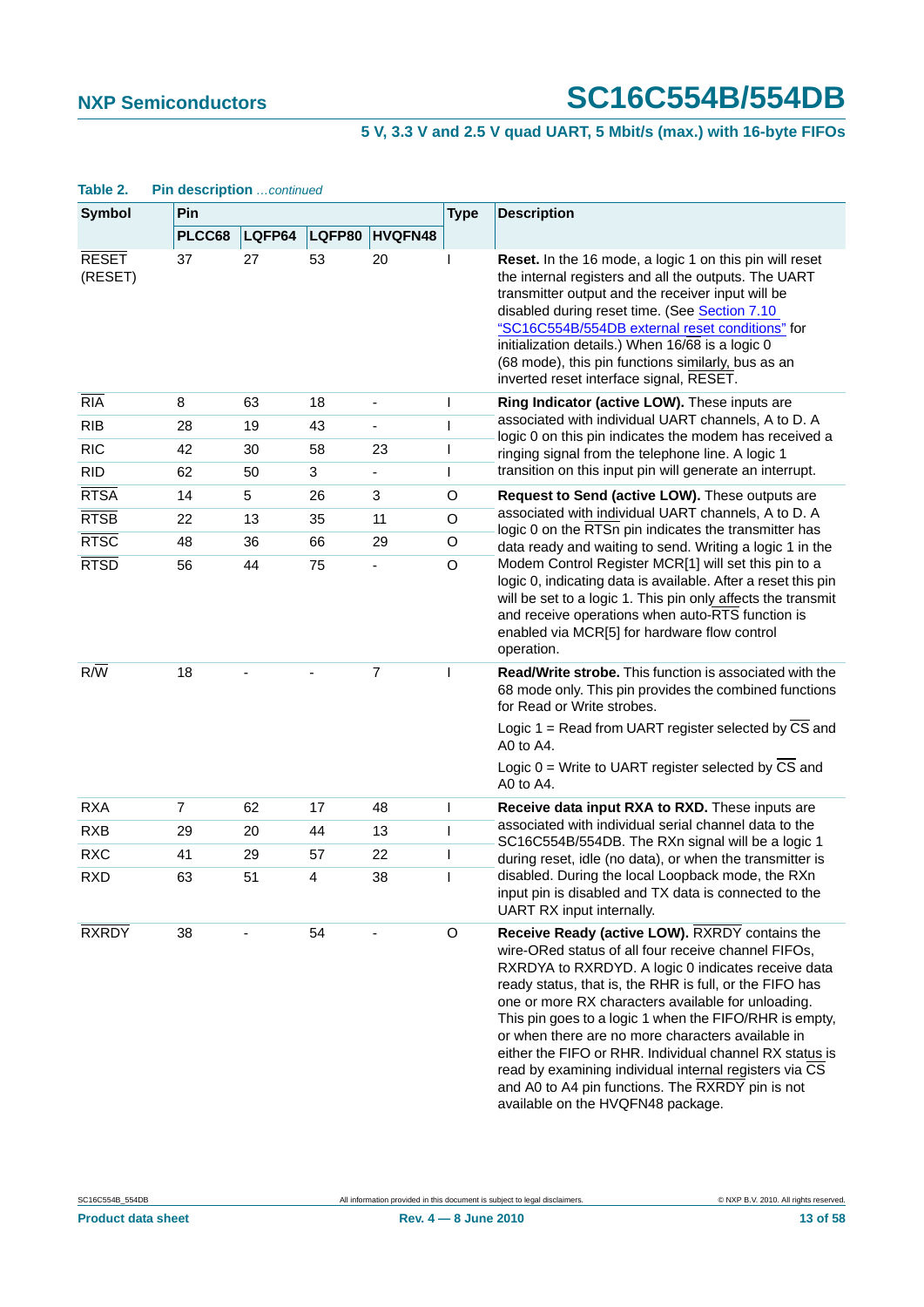#### **5 V, 3.3 V and 2.5 V quad UART, 5 Mbit/s (max.) with 16-byte FIFOs**

| <b>Symbol</b>     | Pin               |                  |                  |                |          | <b>Description</b>                                                                                                                                                                                                                                                                                                                                                                                                                                                                                                                                                            |  |  |  |
|-------------------|-------------------|------------------|------------------|----------------|----------|-------------------------------------------------------------------------------------------------------------------------------------------------------------------------------------------------------------------------------------------------------------------------------------------------------------------------------------------------------------------------------------------------------------------------------------------------------------------------------------------------------------------------------------------------------------------------------|--|--|--|
|                   | PLCC68            | LQFP64           | LQFP80           | <b>HVQFN48</b> |          |                                                                                                                                                                                                                                                                                                                                                                                                                                                                                                                                                                               |  |  |  |
| <b>TXA</b>        | 17                | 8                | 29               | 6              | O        | Transmit data A, B, C, D. These outputs are                                                                                                                                                                                                                                                                                                                                                                                                                                                                                                                                   |  |  |  |
| <b>TXB</b>        | 19                | 10               | 32               | 8              | O        | associated with individual serial transmit channel data<br>from the SC16C554B/554DB. The TX signal will be a                                                                                                                                                                                                                                                                                                                                                                                                                                                                  |  |  |  |
| <b>TXC</b>        | 51                | 39               | 69               | 32             | O        | logic 1 during reset, idle (no data), or when the                                                                                                                                                                                                                                                                                                                                                                                                                                                                                                                             |  |  |  |
| <b>TXD</b>        | 53                | 41               | 72               | 34             | $\Omega$ | transmitter is disabled. During the local Loopback<br>mode, the TXn output pin is disabled and TX data is<br>internally connected to the UART RX input.                                                                                                                                                                                                                                                                                                                                                                                                                       |  |  |  |
| <b>TXRDY</b>      | 39                |                  | 55               |                | $\circ$  | Transmit Ready (active LOW). TXRDY contains the<br>wire-ORed status of all four transmit channel FIFOs,<br>TXRDYA to TXRDYD. A logic 0 indicates a buffer ready<br>status, that is, at least one location is empty and<br>available in one of the TX channels (A to D). This pin<br>goes to a logic 1 when all four channels have no more<br>empty locations in the TX FIFO or THR. Individual<br>channel TX status can be read by examining individual<br>internal registers via CS and A0 to A4 pin functions.<br>The TXRDY pin is not available on the HVQFN48<br>package. |  |  |  |
| $V_{CC}$          | 13, 30,<br>47, 64 | 4, 21,<br>35, 52 | 5, 25,<br>45, 65 | 2, 28          |          | Power supply inputs.                                                                                                                                                                                                                                                                                                                                                                                                                                                                                                                                                          |  |  |  |
| XTAL <sub>1</sub> | 35                | 25               | 50               | 18             | T        | Crystal or external clock input. Functions as a crystal<br>input or as an external clock input. A crystal can be<br>connected between this pin and XTAL2 to form an<br>internal oscillator circuit (see Figure 13). Alternatively,<br>an external clock can be connected to this pin to<br>provide custom data rates. (See Section 6.6<br>"Programmable baud rate generator".)                                                                                                                                                                                                |  |  |  |
| XTAL <sub>2</sub> | 36                | 26               | 51               | 19             | O        | Output of the crystal oscillator or buffered clock.<br>(See also XTAL1.) Crystal oscillator output or buffered<br>clock output.                                                                                                                                                                                                                                                                                                                                                                                                                                               |  |  |  |

# **Table 2. Pin description** *…continued*

<span id="page-13-0"></span>[1] HVQFN48 package die supply ground is connected to both GND pins and exposed center pad. GND pins must be connected to supply ground for proper device operation. For enhanced thermal, electrical, and board level performance, the exposed pad needs to be soldered to the board using a corresponding thermal pad on the board and for proper heat conduction through the board, thermal vias need to be incorporated in the PCB in the thermal pad region.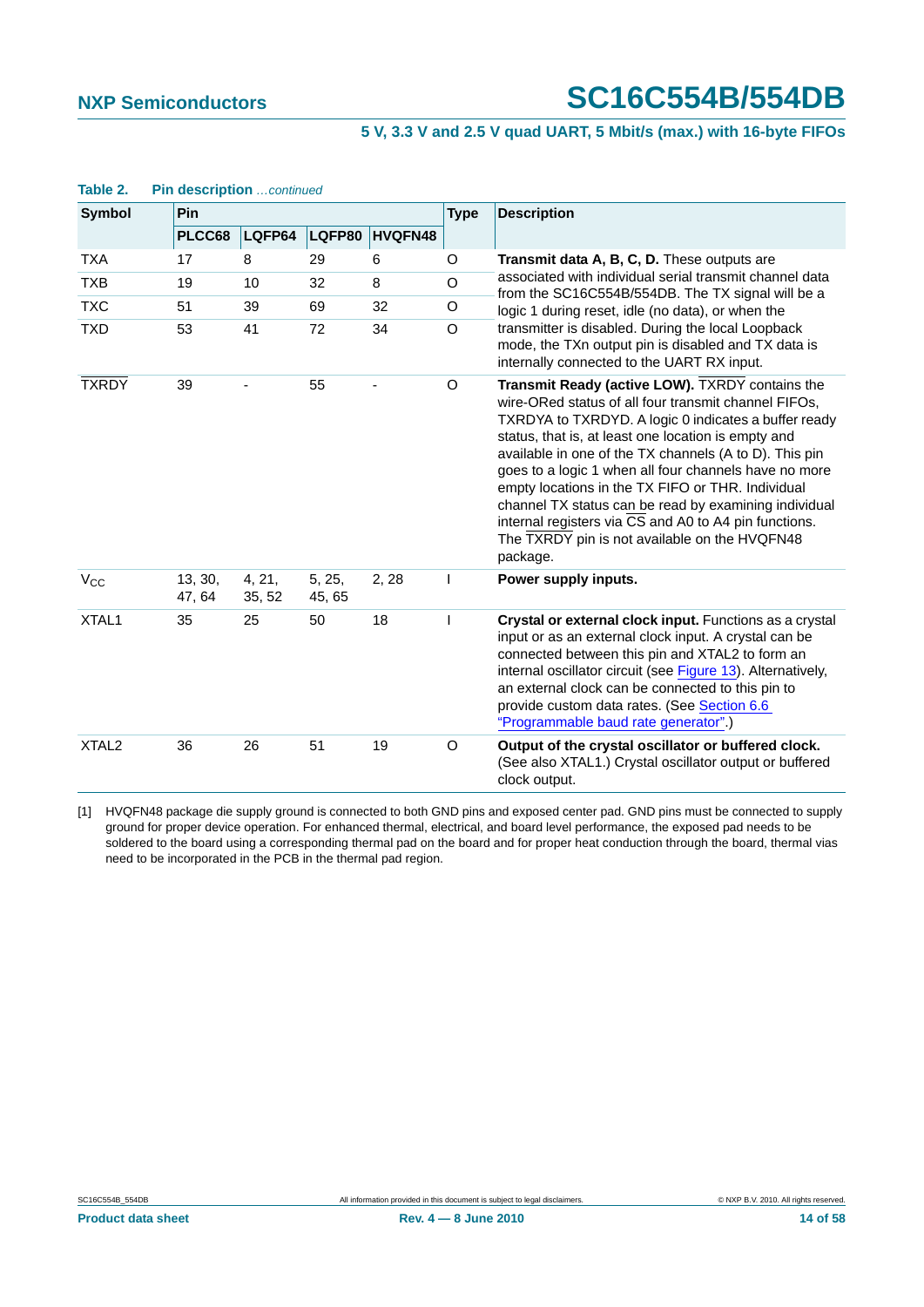**5 V, 3.3 V and 2.5 V quad UART, 5 Mbit/s (max.) with 16-byte FIFOs**

### <span id="page-14-0"></span>**6. Functional description**

The SC16C554B/554DB provides serial asynchronous receive data synchronization, parallel-to-serial and serial-to-parallel data conversions for both the transmitter and receiver sections. These functions are necessary for converting the serial data stream into parallel data that is required with digital data systems. Synchronization for the serial data stream is accomplished by adding start and stop bits to the transmit data to form a data character. Data integrity is insured by attaching a parity bit to the data character. The parity bit is checked by the receiver for any transmission bit errors. The electronic circuitry to provide all these functions is fairly complex, especially when manufactured on a single integrated silicon chip. The SC16C554B/554DB represents such an integration with greatly enhanced features. The SC16C554B/554DB is fabricated with an advanced CMOS process to achieve low drain power and high speed requirements.

The SC16C554B/554DB is an upward solution that provides 16 bytes of transmit and receive FIFO memory, instead of none in the 16C454. The SC16C554B/554DB is designed to work with high speed modems and shared network environments that require fast data processing time. Increased performance is realized in the SC16C554B/554DB by the larger transmit and receive FIFOs. This allows the external processor to handle more networking tasks within a given time. In addition, the four selectable levels of FIFO trigger interrupt is uniquely provided for maximum data throughput performance, especially when operating in a multi-channel environment. The combination of the above greatly reduces the bandwidth requirement of the external controlling CPU, increases performance, and reduces power consumption.

The SC16C554B/554DBAI68 combines the package interface modes of the 16C454/554 and 68C454/554 series on a single integrated chip. The 16 mode interface is designed to operate with the Intel-type of microprocessor bus, while the 68 mode is intended to operate with Motorola and other popular microprocessors. Following a reset, the SC16C554B/554DBAI68 is downward compatible with the 16C454/554 or the 68C454/554, dependent on the state of the interface mode selection pin, 16/68.

The SC16C554B/554DB is capable of operation to 1.5 Mbit/s with a 24 MHz crystal and up to 5 Mbit/s with an external clock input (at 3.3 V and 5 V; at 2.5 V the maximum speed is 3 Mbit/s).

The rich feature set of the SC16C554B/554DB is available through internal registers. Selectable receive FIFO trigger levels, selectable transmit and receive baud rates, and modem interface controls are all standard features. In the 16 mode, INTSEL and MCR[3] can be configured to provide a software controlled or continuous interrupt capability. Due to pin limitations of the 64-pin package, this feature is offered by two different LQFP64 packages. The SC16C554DB operates in the continuous interrupt enable mode by bonding INTSEL to  $V_{CC}$  internally. The SC16C554B operates in conjunction with MCR[3] by bonding INTSEL to GND internally.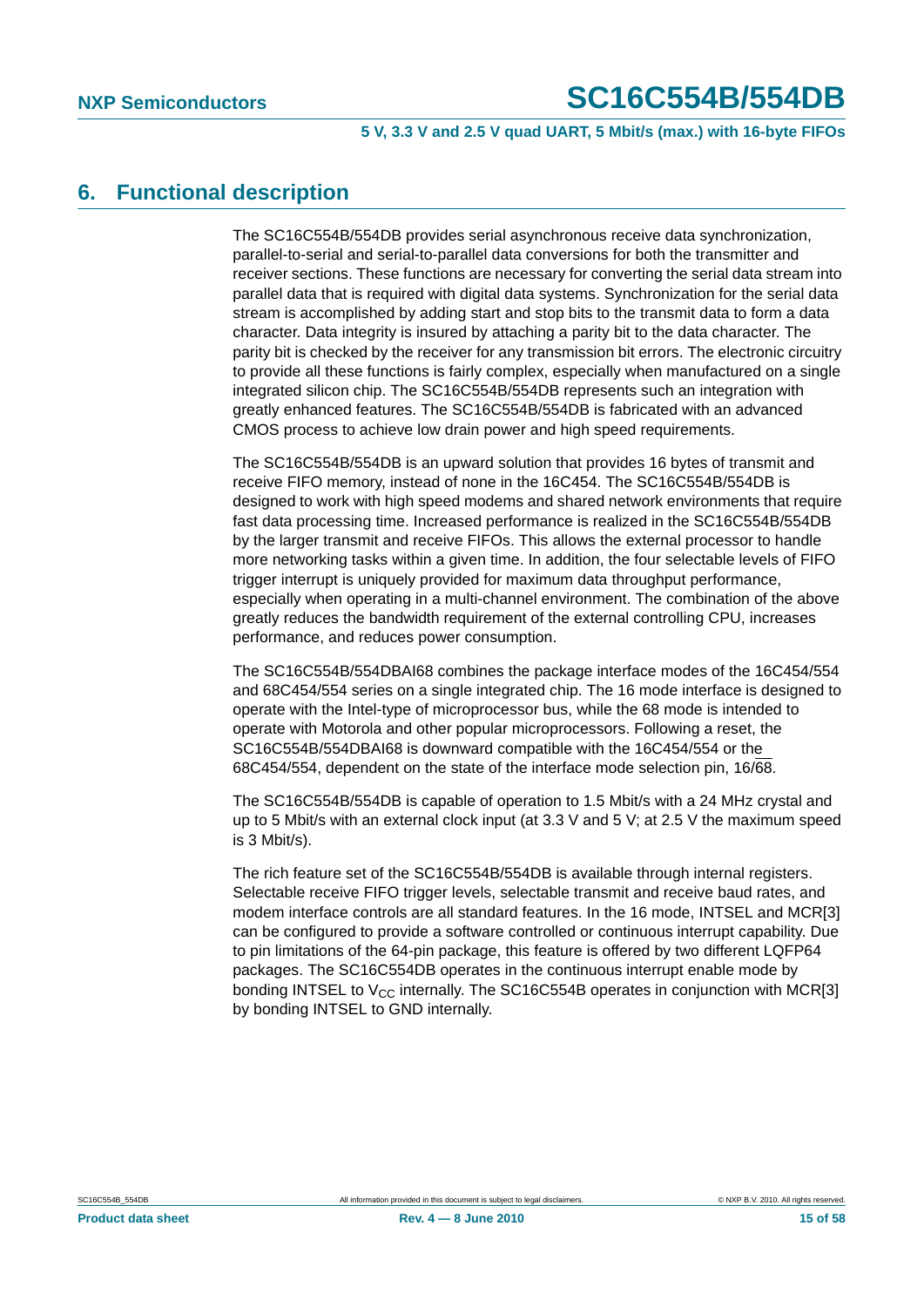#### <span id="page-15-2"></span>**6.1 Interface options**

Two user interface modes are selectable for the PLCC68 package. These interface modes are designated as the '16 mode' and the '68 mode'. This nomenclature corresponds to the early 16C454/554 and 68C454/554 package interfaces respectively.

#### <span id="page-15-3"></span>**6.1.1 The 16 mode interface**

The 16 mode configures the package interface pins for connection as a standard 16 series (Intel) device and operates similar to the standard CPU interface available on the 16C454/554. In the 16 mode (pin  $16/68 =$  logic 1), each UART is selected with individual chip select  $(\overline{CSn})$  pins, as shown in [Table 3](#page-15-0).

| <b>CSA</b> | <b>CSB</b> | <b>CSC</b> | <b>CSD</b> | <b>UART channel</b> |  |  |  |  |  |
|------------|------------|------------|------------|---------------------|--|--|--|--|--|
|            |            |            |            | none                |  |  |  |  |  |
|            |            |            |            | A                   |  |  |  |  |  |
|            |            |            |            | В                   |  |  |  |  |  |
|            |            |            |            |                     |  |  |  |  |  |
|            |            |            |            |                     |  |  |  |  |  |

#### <span id="page-15-0"></span>**Table 3. Serial port channel selection, 16 mode interface**

#### <span id="page-15-4"></span>**6.1.2 The 68 mode interface**

The 68 mode configures the package interface pins for connection with Motorola, and other popular microprocessor bus types. The interface operates similar to the 68C454/554. In this mode, the SC16C554B/554DB decodes two additional addresses, A3 to A4, to select one of the four UART ports. The A3 to A4 address decode function is used only when in the 68 mode (16/ $\overline{68}$  = logic 0), and is shown in [Table 4.](#page-15-1)

#### <span id="page-15-1"></span>**Table 4. Serial port channel selection, 68 mode interface**

| A4  | A <sub>3</sub> | <b>UART</b> channel |
|-----|----------------|---------------------|
| n/a | n/a            | none                |
|     |                |                     |
|     |                | R                   |
|     |                |                     |
|     |                |                     |
|     |                |                     |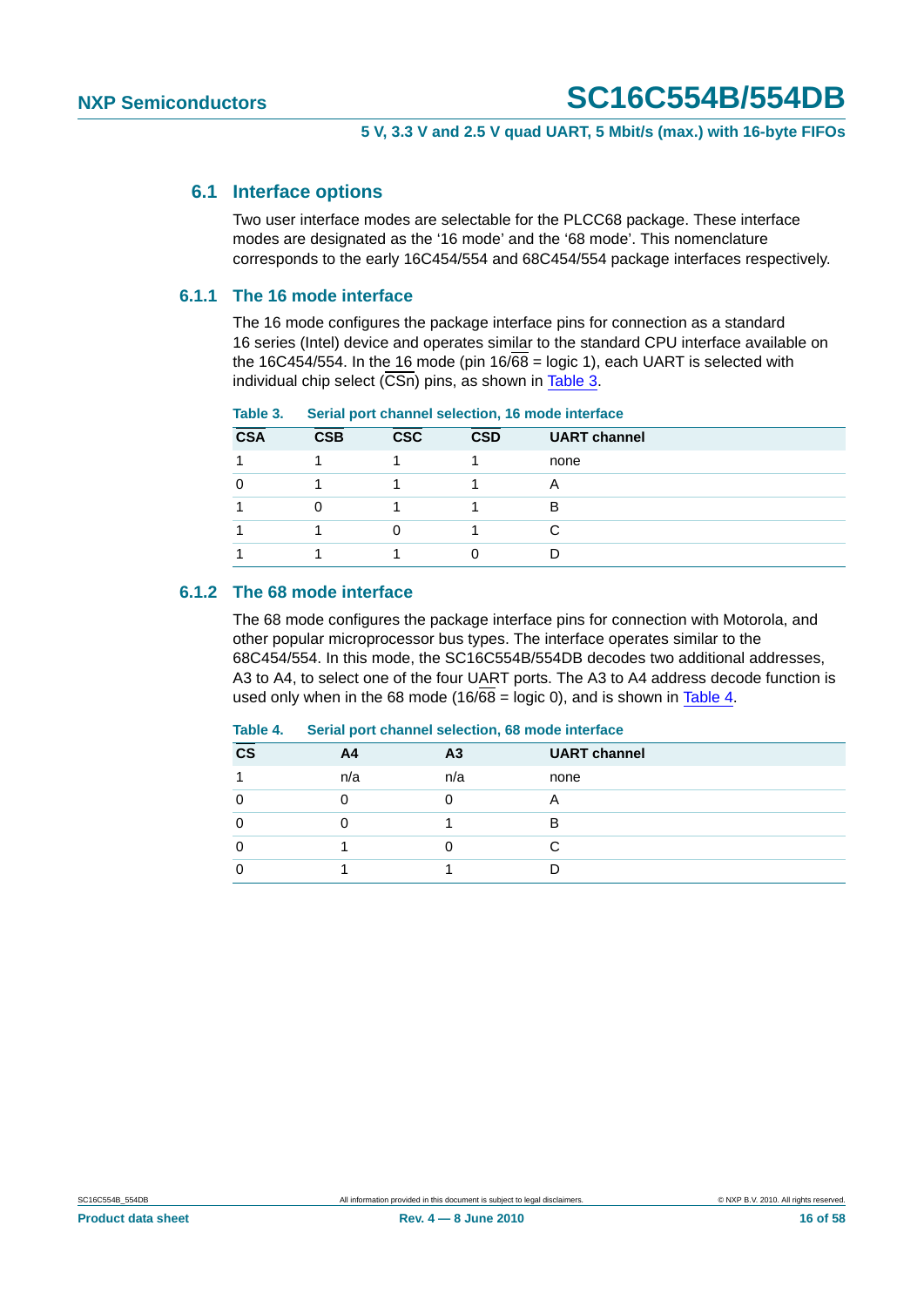#### <span id="page-16-3"></span>**6.2 Internal registers**

The SC16C554B/554DB provides 12 internal registers for monitoring and control. These registers are shown in [Table 5.](#page-16-0) These registers function as data holding registers (THR/RHR), interrupt status and control registers (IER/ISR), a FIFO Control Register (FCR), line status and control registers (LCR/LSR), modem status and control registers (MCR/MSR), programmable data rate (clock) control registers (DLL/DLM), and a user accessible Scratchpad Register (SPR). Register functions are more fully described in the following paragraphs.

| A <sub>2</sub>                                                                     | A <sub>1</sub> | A0 | Read mode                                       | Write mode                       |  |  |  |  |  |
|------------------------------------------------------------------------------------|----------------|----|-------------------------------------------------|----------------------------------|--|--|--|--|--|
| General register set (THR/RHR, IER/ISR, MCR/MSR, FCR, LCR/LSR, SPR) <sup>[1]</sup> |                |    |                                                 |                                  |  |  |  |  |  |
| 0                                                                                  | 0              | 0  | Receive Holding Register                        | <b>Transmit Holding Register</b> |  |  |  |  |  |
| 0                                                                                  | 0              | 1  | Interrupt Enable Register                       | Interrupt Enable Register        |  |  |  |  |  |
| 0                                                                                  | 1              | 0  | Interrupt Status Register                       | <b>FIFO Control Register</b>     |  |  |  |  |  |
| 0                                                                                  | 1              | 1  | Line Control Register                           | Line Control Register            |  |  |  |  |  |
| 1                                                                                  | 0              | 0  | Modem Control Register                          | Modem Control Register           |  |  |  |  |  |
| 1                                                                                  | $\Omega$       | 1  | Line Status Register                            | n/a                              |  |  |  |  |  |
| 1                                                                                  | 1              | 0  | <b>Modem Status Register</b>                    | n/a                              |  |  |  |  |  |
| 1                                                                                  | 1              | 1  | <b>Scratchpad Register</b>                      | Scratchpad Register              |  |  |  |  |  |
|                                                                                    |                |    | Baud rate register set (DLL/DLM) <sup>[2]</sup> |                                  |  |  |  |  |  |
| 0                                                                                  | 0              | 0  | <b>LSB of Divisor Latch</b>                     | LSB of Divisor Latch             |  |  |  |  |  |
| 0                                                                                  | 0              | 1  | MSB of Divisor Latch                            | <b>MSB of Divisor Latch</b>      |  |  |  |  |  |
|                                                                                    |                |    |                                                 |                                  |  |  |  |  |  |

#### <span id="page-16-0"></span>**Table 5. Internal registers decoding**

<span id="page-16-1"></span>[1] These registers are accessible only when LCR[7] is a logic 0.

<span id="page-16-2"></span>[2] These registers are accessible only when LCR[7] is a logic 1.

#### <span id="page-16-4"></span>**6.3 FIFO operation**

The 16 byte transmit and receive data FIFOs are enabled by the FIFO Control Register (FCR) bit 0. With SC16C554B devices, the user can set the receive trigger level, but not the transmit trigger level. The receiver FIFO section includes a time-out function to ensure data is delivered to the external CPU. An interrupt is generated whenever the Receive Holding Register (RHR) has not been read following the loading of a character or the receive trigger level has not been reached.

#### **Table 6. Flow control mechanism**

| <b>Selected trigger level</b><br>(characters) | <b>INTn pin activation</b> | <b>Negate RTS</b> | <b>Assert RTS</b> |
|-----------------------------------------------|----------------------------|-------------------|-------------------|
|                                               |                            |                   |                   |
| $\overline{4}$                                |                            | 8                 |                   |
| 8                                             |                            | 12                |                   |
| 14                                            | 14                         | 14                | 10                |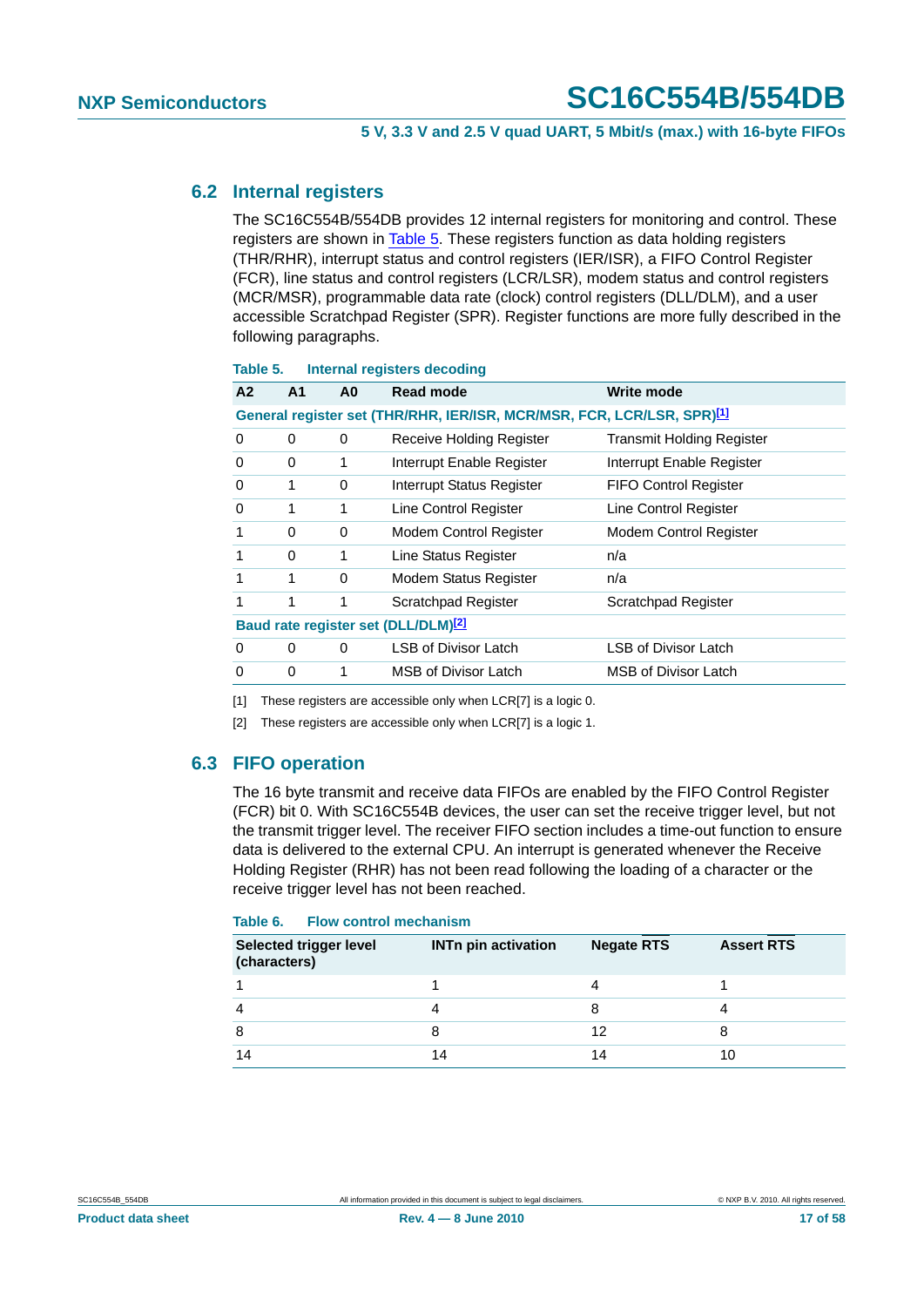### <span id="page-17-2"></span>**6.4 Autoflow control (see [Figure 9\)](#page-17-0)**

Autoflow control is comprised of auto-CTS and auto-RTS. With auto-CTS, the CTS input must be active before the transmitter FIFO can emit data. With auto-RTS, RTS becomes active when the receiver needs more data and notifies the sending serial device. When RTS is connected to CTS, data transmission does not occur unless the receiver FIFO has space for the data; thus, overrun errors are eliminated using UART 1 and UART 2 from a SC16C554B/554DB with the autoflow control enabled. If not, overrun errors occur when the transmit data rate exceeds the receiver FIFO read latency.



### <span id="page-17-1"></span><span id="page-17-0"></span>**6.4.1 Auto-RTS (see [Figure 9\)](#page-17-0)**

Auto-RTS data flow control originates in the receiver timing and control block (see block diagrams in [Figure 1](#page-2-0) and [Figure 2\)](#page-3-0) and is linked to the programmed receiver FIFO trigger level. When the receiver FIFO level reaches a trigger level of 1, 4, or 8 (see [Figure 11](#page-18-0)), RTS is de-asserted. With trigger levels of 1, 4, and 8, the sending UART may send an additional byte after the trigger level is reached (assuming the sending UART has another byte to send) because it may not recognize the de-assertion of RTS until after it has begun sending the additional byte.  $\overline{\text{RTS}}$  is automatically reasserted once the RX FIFO is emptied by reading the receiver buffer register. When the trigger level is 14 (see [Figure 12](#page-19-1)), RTS is de-asserted after the first data bit of the 16th character is present on the RX line. RTS is reasserted when the RX FIFO has at least one available byte space.

**Remark:** Auto-RTS is not supported in channel D of the HVQFN48 package, therefore MCR[5] of channel D should not be written.

### <span id="page-17-3"></span>**6.4.2 Auto-CTS (see [Figure 9\)](#page-17-0)**

The transmitter circuitry checks CTS before sending the next data byte. When CTS is active, it sends the next byte. To stop the transmitter from sending the following byte, CTS must be released before the middle of the last stop bit that is currently being sent (see [Figure 10](#page-18-1)). The auto-CTS function reduces interrupts to the host system. When flow control is enabled, CTS level changes do not trigger host interrupts because the device automatically controls its own transmitter. Without auto-CTS, the transmitter sends any data present in the transmit FIFO and a receiver overrun error may result.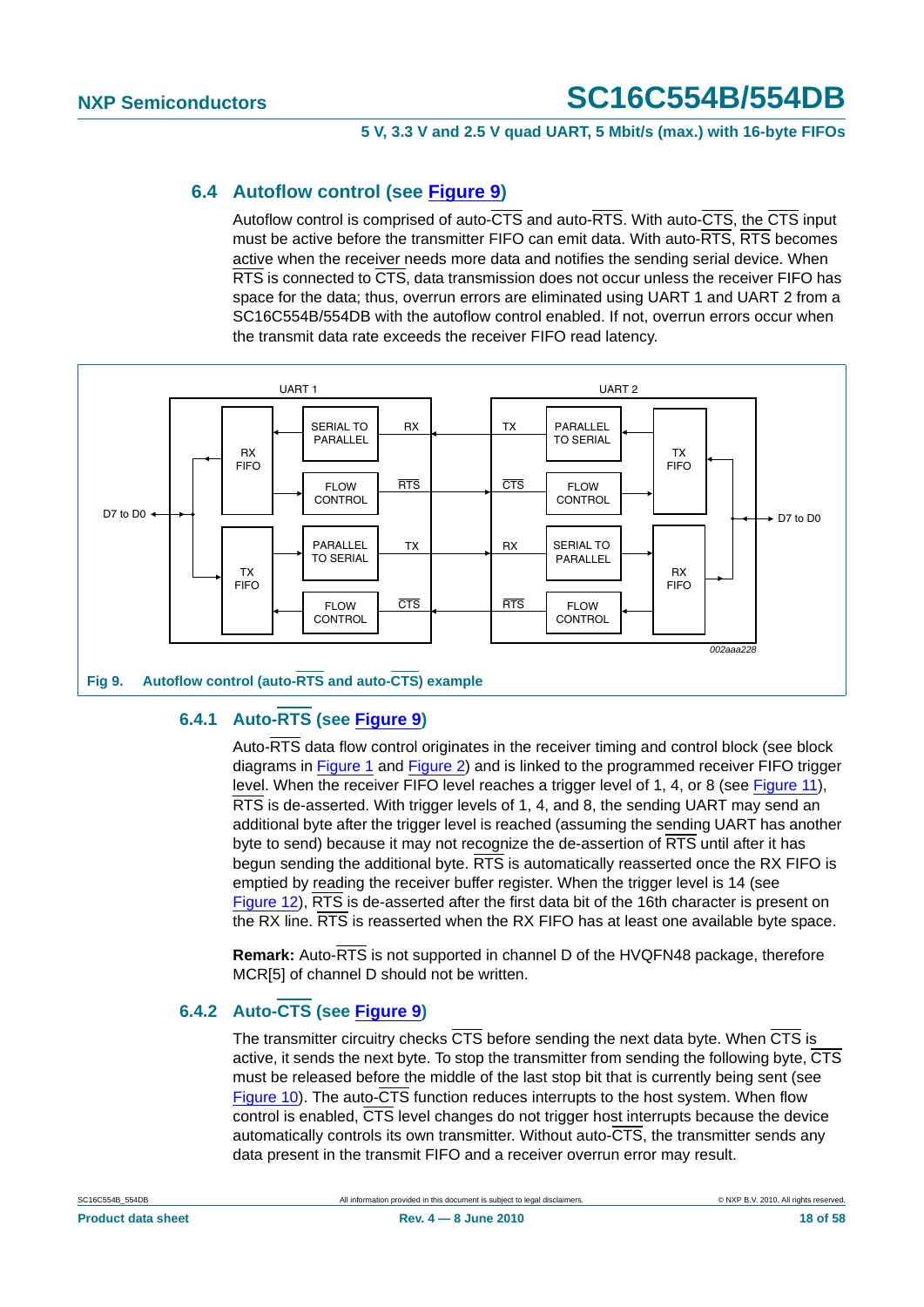**Remark:** Auto-CTS is not supported in channel D of the HVQFN48 package, therefore MCR[5] of channel D should not be written.

#### <span id="page-18-2"></span>**6.4.3 Enabling autoflow control and auto-CTS**

Autoflow control is enabled by setting MCR[5] and MCR[1].

| Table 7. | <b>Enabling autoflow control and auto-CTS</b> |                  |  |
|----------|-----------------------------------------------|------------------|--|
| MCR[5]   | MCR[1]                                        | <b>Selection</b> |  |
|          |                                               | auto RTS and CTS |  |
|          |                                               | auto CTS         |  |
|          |                                               | disable          |  |

## **6.4.4 Auto-CTS and auto-RTS functional timing**

<span id="page-18-3"></span>

#### <span id="page-18-1"></span>**Fig 10. CTS functional timing waveforms**

The receiver FIFO trigger level can be set to 1 byte, 4 bytes, 8 bytes, or 14 bytes. These are described in [Figure 11](#page-18-0) and [Figure 12.](#page-19-1)

<span id="page-18-0"></span>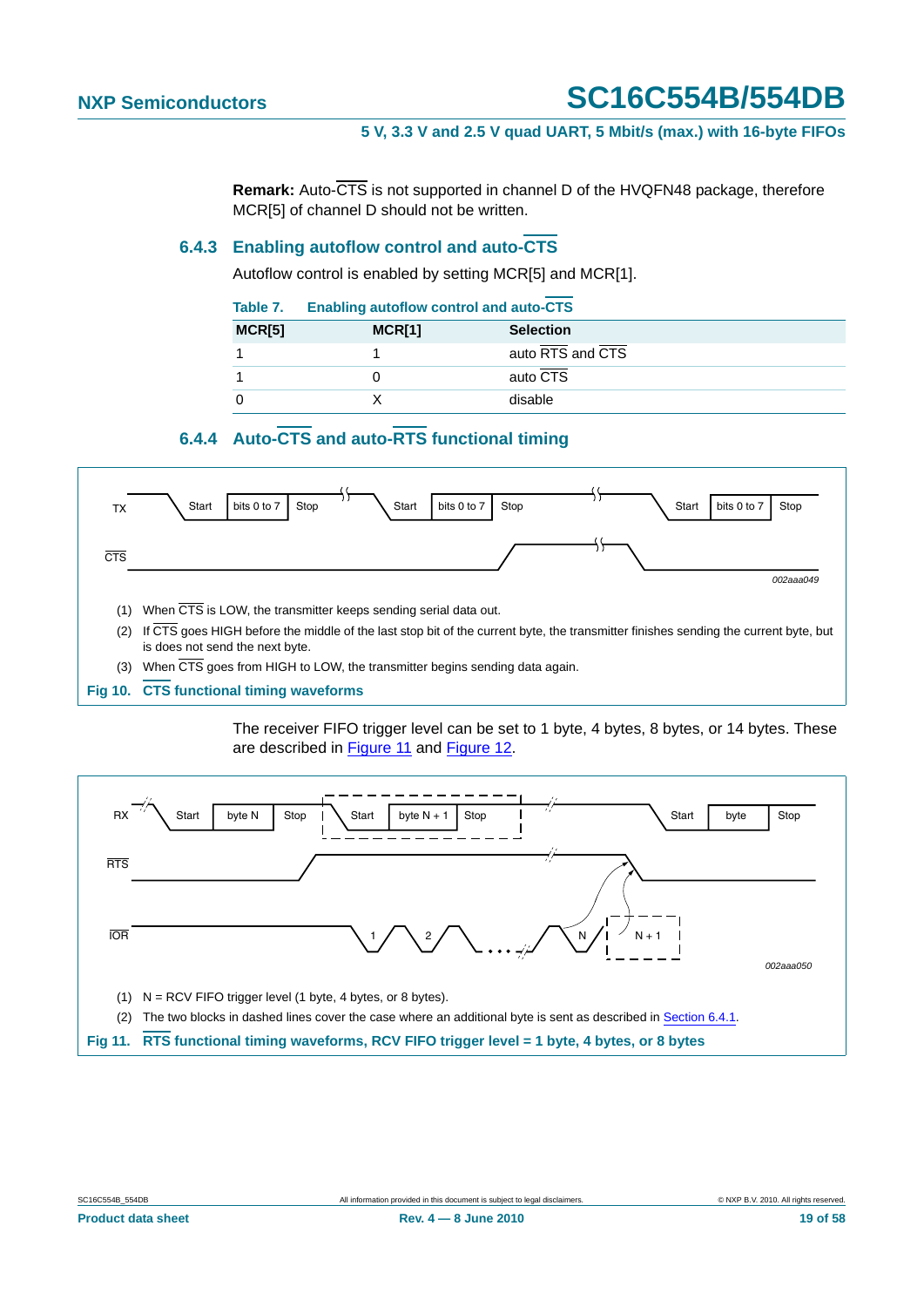#### **5 V, 3.3 V and 2.5 V quad UART, 5 Mbit/s (max.) with 16-byte FIFOs**



### <span id="page-19-2"></span><span id="page-19-1"></span>**6.5 Hardware/software and time-out interrupts**

Following a reset, if the transmitter interrupt is enabled, the SC16C554B/554DB will issue an interrupt to indicate that the Transmit Holding Register is empty. This interrupt must be serviced prior to continuing operations. The LSR register provides the current singular highest priority interrupt only. Only after servicing the higher pending interrupt will the lower priority interrupt(s) be reflected in the status register. Servicing the interrupt without investigating further interrupt conditions can result in data errors.

When two interrupt conditions have the same priority, it is important to service these interrupts correctly. Receive Data Ready and Receive Time-Out have the same interrupt priority (when enabled by IER[0]). The receiver issues an interrupt after the number of characters have reached the programmed trigger level. In this case, the SC16C554B/554DB FIFO may hold more characters than the programmed trigger level. Following the removal of a data byte, the user should re-check LSR[0] for additional characters. A Receive Time-Out will not occur if the receive FIFO is empty. The time-out counter is reset at the center of each stop bit received or each time the Receive Holding Register (RHR) is read. The actual time-out value is 4 character time.

In the 16 mode for the PLCC68 package, the system/board designer can optionally provide software controlled 3-state interrupt operation. This is accomplished by INTSEL and MCR[3]. When INTSEL interface pin is left open or made a logic 0, MCR[3] controls the 3-state interrupt outputs, INTA to INTD. When INTSEL is a logic 1, MCR[3] has no effect on the INTA to INTD outputs, and the package operates with interrupt outputs enabled continuously.

### <span id="page-19-0"></span>**6.6 Programmable baud rate generator**

The SC16C554B/554DB supports high speed modem technologies that have increased input data rates by employing data compression schemes. For example, a 33.6 kbit/s modem that employs data compression may require a 115.2 kbit/s input data rate. A 128.0 kbit/s ISDN modem that supports data compression may need an input data rate of 460.8 kbit/s.

### **Product data sheet 20 of 58 Rev. 4 – 8 June 2010** 2010 2006 58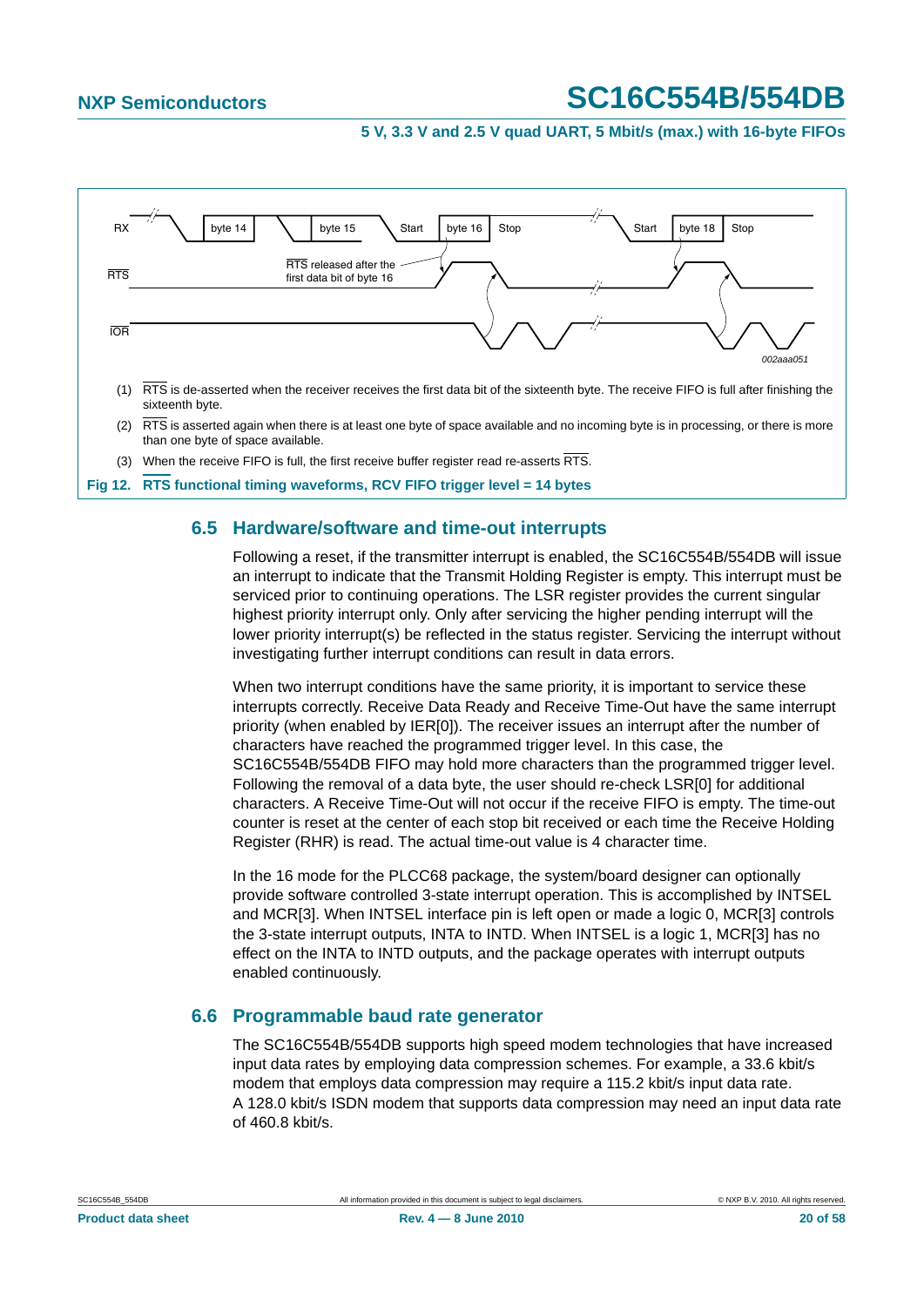#### **5 V, 3.3 V and 2.5 V quad UART, 5 Mbit/s (max.) with 16-byte FIFOs**

A single baud rate generator is provided for the transmitter and receiver, allowing independent TX/RX channel control. The programmable Baud Rate Generator is capable of accepting an input clock up to 80 MHz (for 3.3 V and 5 V operation), as required for supporting a 5 Mbit/s data rate. The SC16C554B/554DB can be configured for internal or external clock operation. For internal clock oscillator operation, an industry standard microprocessor crystal (parallel resonant/22 pF to 33 pF load) is connected externally between the XTAL1 and XTAL2 pins (see [Figure 13\)](#page-20-0). Alternatively, an external clock can be connected to the XTAL1 pin to clock the internal baud rate generator for standard or custom rates (see [Table 8\)](#page-20-1).



<span id="page-20-0"></span>Programming the Baud Rate Generator registers DLM (MSB) and DLL (LSB) provides a user capability for selecting the desired final baud rate.

| <b>Output baud rate</b> | User $16\times$ clock divisor |                    | <b>DLM</b>    | <b>DLL</b>    |
|-------------------------|-------------------------------|--------------------|---------------|---------------|
| (bit/s)                 | <b>Decimal</b>                | <b>Hexadecimal</b> | program value | program value |
|                         |                               |                    | (hex)         | (hex)         |
| 200                     | 2304                          | 900                | 09            | 00            |
| 1200                    | 384                           | 180                | 01            | 80            |
| 2400                    | 192                           | C <sub>0</sub>     | 00            | CO            |
| 4800                    | 96                            | 60                 | 00            | 60            |
| 9600                    | 48                            | 30                 | 00            | 30            |
| 19.2 <sub>k</sub>       | 24                            | 18                 | 00            | 18            |
| 38.4 k                  | 12                            | 0C                 | 00            | 0C            |
| 76.8 k                  | 6                             | 06                 | 00            | 06            |
| 153.6 k                 | 3                             | 03                 | 00            | 03            |
| 230.4 k                 | 2                             | 02                 | 00            | 02            |
| 460.8 k                 | 1                             | 01                 | 00            | 01            |

#### <span id="page-20-1"></span>**Table 8. Baud rate generator programming table using a 7.3728 MHz clock**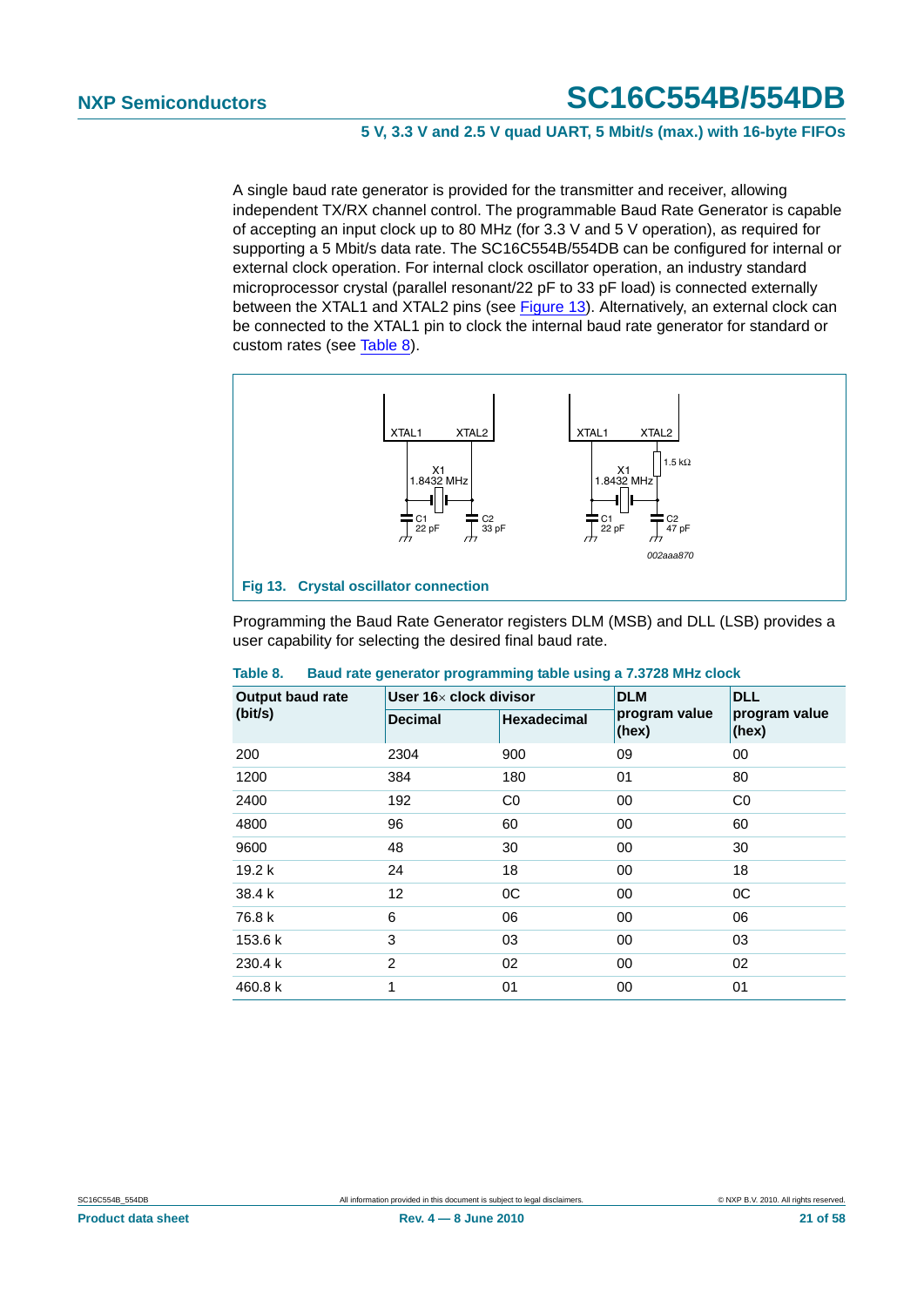#### <span id="page-21-0"></span>**6.7 DMA operation**

The SC16C554B/554DB FIFO trigger level provides additional flexibility to the user for block mode operation. LSR[6:5] provide an indication when the transmitter is empty or has an empty location(s). The user can optionally operate the transmit and receive FIFOs in the DMA mode (FCR[3]). When the transmit and receive FIFOs are enabled and the DMA mode is de-activated (DMA Mode 0), the SC16C554B/554DB activates the interrupt output pin for each data transmit or receive operation. When DMA mode is activated (DMA Mode 1), the user takes the advantage of block mode operation by loading or unloading the FIFO in a block sequence determined by the preset trigger level. In this mode, the SC16C554B/554DB sets the interrupt output pin when the characters in the receive FIFOs are above the receive trigger level.

**Remark:** DMA operation is not supported in the HVQFN48 package.

### <span id="page-21-1"></span>**6.8 Loopback mode**

The internal loopback capability allows on-board diagnostics. In the Loopback mode, the normal modem interface pins are disconnected and reconfigured for loopback internally. MCR[3:0] register bits are used for controlling loopback diagnostic testing. In the Loopback mode, OP2 and OP1 in the MCR register (bits 3:2) control the modem RI and CD inputs, respectively. MCR signals RTS and DTR (bits 1:0) are used to control the modem CTS and DSR inputs, respectively. The transmitter output (TX) and the receiver input (RX) are disconnected from their associated interface pins, and instead are connected together internally (see [Figure 14\)](#page-22-0). The  $\overline{\text{CTS}}$ ,  $\overline{\text{DSR}}$ ,  $\overline{\text{CD}}$ , and  $\overline{\text{RI}}$  are disconnected from their normal modem control input pins, and instead are connected internally to RTS, DTR, OP2 and OP1. Loopback test data is entered into the Transmit Holding Register via the user data bus interface, D0 to D7. The transmit UART serializes the data and passes the serial data to the receive UART via the internal loopback connection. The receive UART converts the serial data back into parallel data that is then made available at the user data interface D0 to D7. The user optionally compares the received data to the initial transmitted data for verifying error-free operation of the UART TX/RX circuits.

In this mode, the receiver and transmitter interrupts are fully operational. The Modem Control Interrupts are also operational. However, the interrupts can only be read using lower four bits of the Modem Status Register (MSR[3:0]) instead of the four Modem Status Register bits 7:4. The interrupts are still controlled by the IER.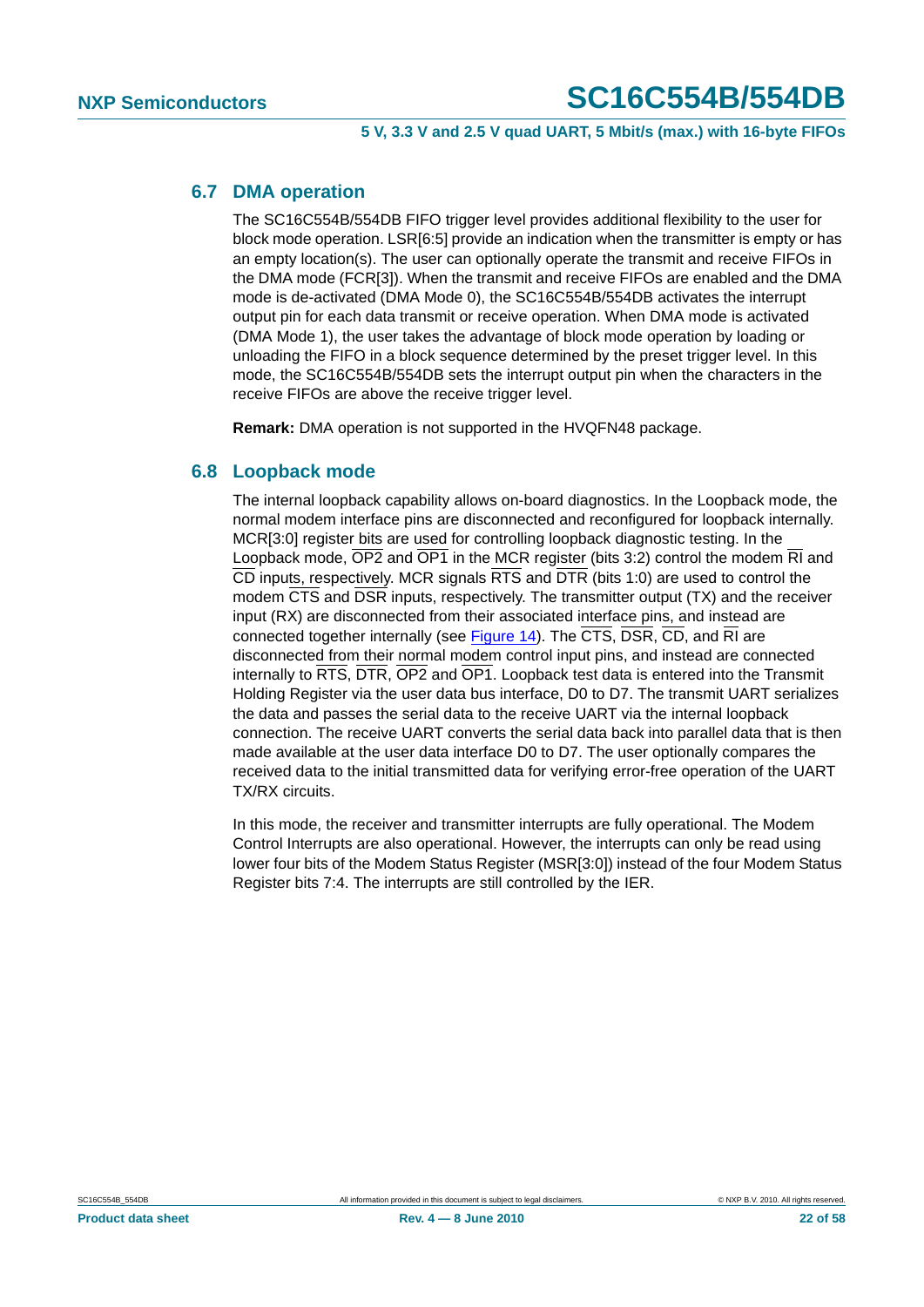<span id="page-22-0"></span>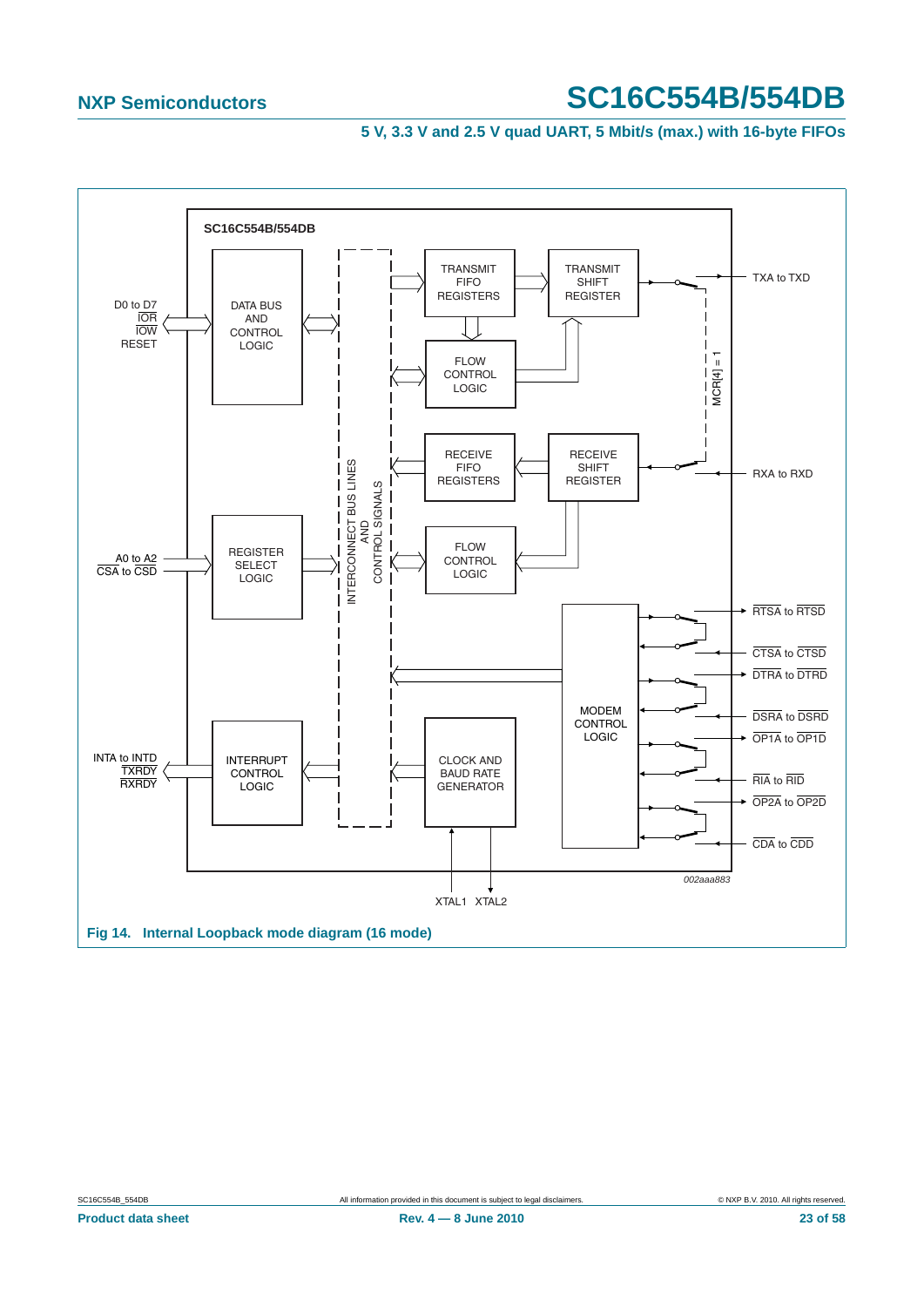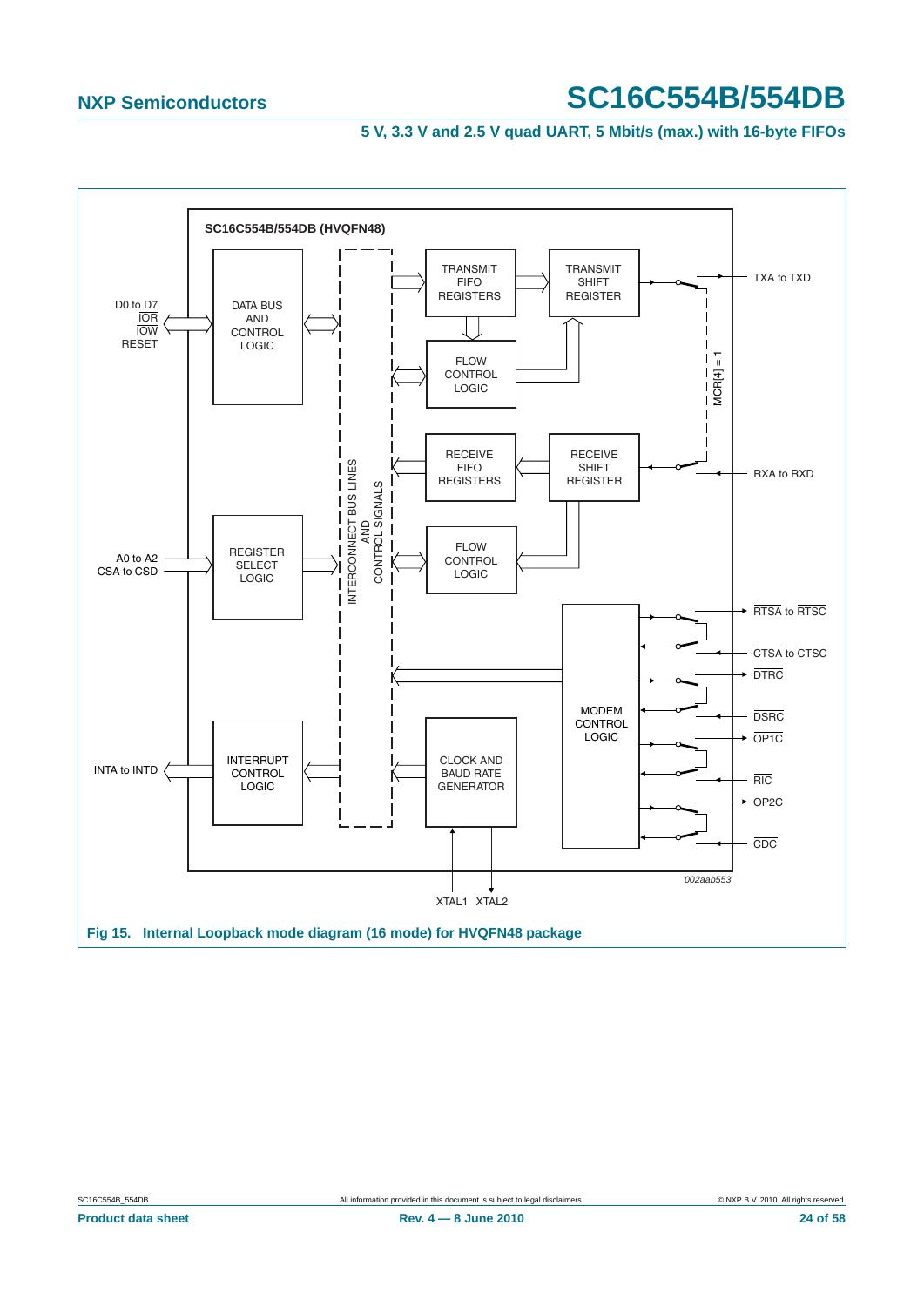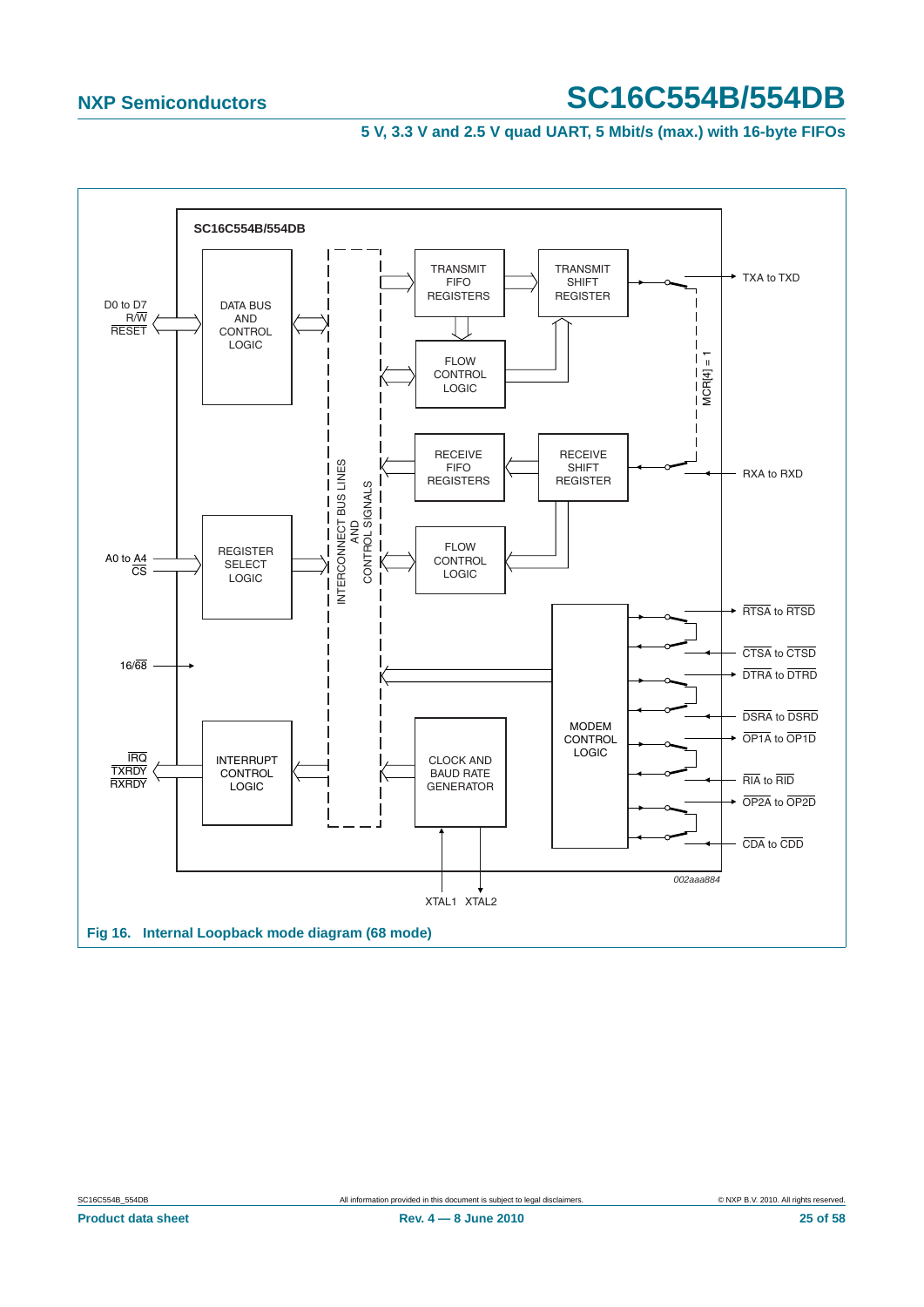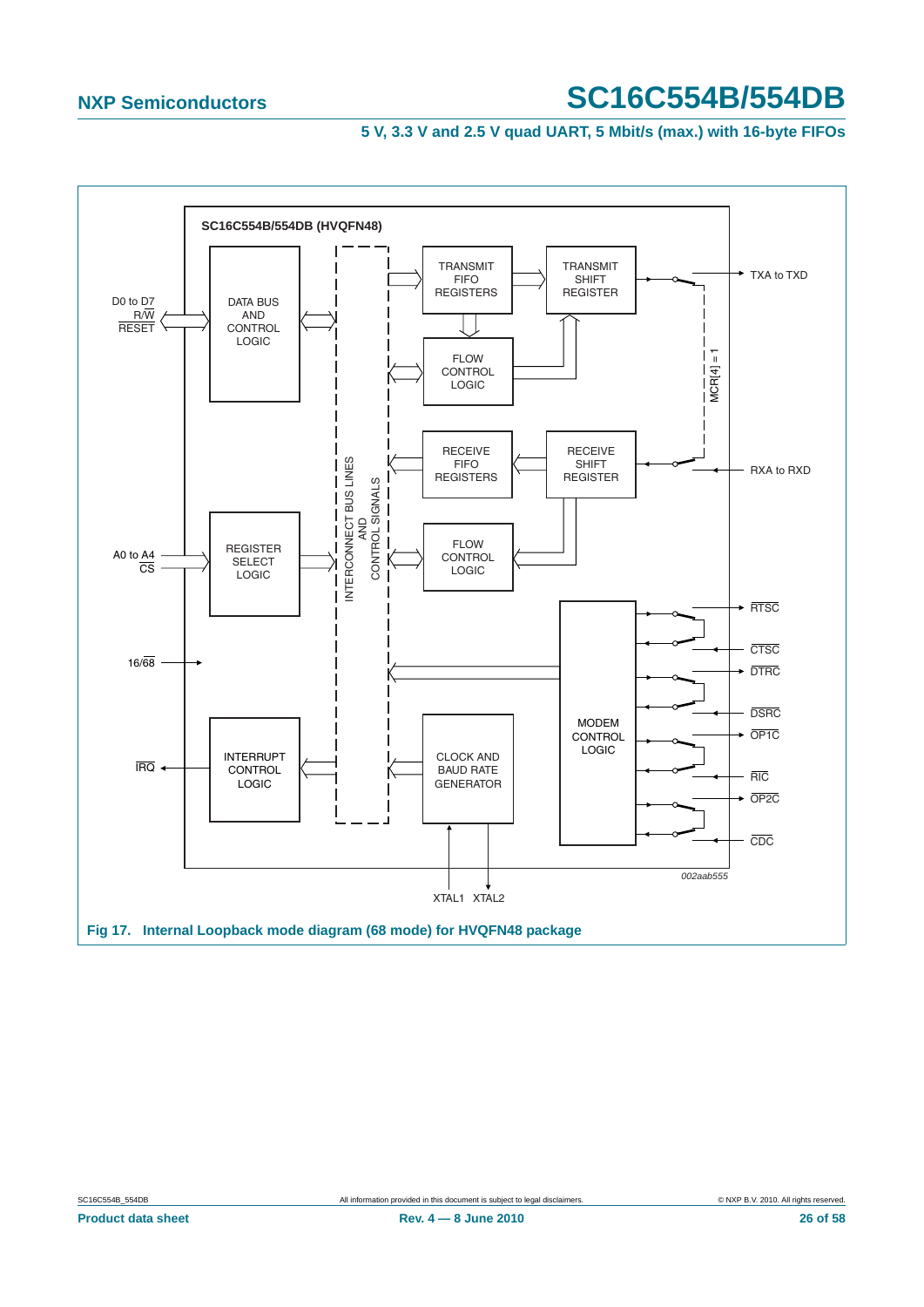## <span id="page-26-6"></span>**7. Register descriptions**

[Table 9](#page-26-0) details the assigned bit functions for the SC16C554B/554DB internal registers. The assigned bit functions are more fully defined in [Section 7.1](#page-27-0) through [Section 7.10](#page-36-1).

<span id="page-26-0"></span>

|                | Table 9.<br>SC16C554B/554DB internal registers |                |                                           |                        |                                 |                                 |                                              |                    |                                             |                                     |                                     |                                |
|----------------|------------------------------------------------|----------------|-------------------------------------------|------------------------|---------------------------------|---------------------------------|----------------------------------------------|--------------------|---------------------------------------------|-------------------------------------|-------------------------------------|--------------------------------|
| A <sub>2</sub> | A <sub>1</sub>                                 | A <sub>0</sub> | <b>Register</b>                           | Default <sup>[1]</sup> | Bit 7                           | Bit 6                           | Bit 5                                        | Bit 4              | Bit 3                                       | Bit 2                               | Bit 1                               | Bit 0                          |
|                | <b>General Register set<sup>[2]</sup></b>      |                |                                           |                        |                                 |                                 |                                              |                    |                                             |                                     |                                     |                                |
| $\mathbf 0$    | $\mathbf 0$                                    | $\overline{0}$ | <b>RHR</b>                                | XX                     | bit 7                           | bit 6                           | bit 5                                        | bit 4              | bit 3                                       | bit 2                               | bit 1                               | bit 0                          |
| 0              | $\Omega$                                       | $\overline{0}$ | <b>THR</b>                                | XX                     | bit 7                           | bit 6                           | bit 5                                        | bit 4              | bit 3                                       | bit 2                               | bit 1                               | bit 0                          |
| 0              | $\mathbf 0$                                    | 1              | <b>IER</b>                                | 00                     | 0                               | $\mathbf 0$                     | 0                                            | 0                  | modem<br>status<br>interrupt                | receive<br>line status<br>interrupt | transmit<br>holding<br>register     | receive<br>holding<br>register |
| $\mathbf 0$    | 1                                              | $\overline{0}$ | <b>FCR</b>                                | 00                     | <b>RCVR</b><br>trigger<br>(MSB) | <b>RCVR</b><br>trigger<br>(LSB) | reserved                                     | reserved           | <b>DMA</b><br>mode<br>select <sup>[3]</sup> | <b>XMIT</b><br>FIFO reset           | <b>RCVR</b><br><b>FIFO</b><br>reset | <b>FIFO</b><br>enable          |
| $\Omega$       | 1                                              | $\overline{0}$ | <b>ISR</b>                                | 01                     | <b>FIFOs</b><br>enabled         | <b>FIFOs</b><br>enabled         | 0                                            | $\Omega$           | <b>INT</b><br>priority<br>bit 2             | <b>INT</b><br>priority<br>bit 1     | <b>INT</b><br>priority<br>bit 0     | <b>INT</b><br>status           |
| $\Omega$       | 1                                              | $\mathbf{1}$   | <b>LCR</b>                                | 00                     | divisor<br>latch<br>enable      | set<br>break                    | set<br>parity                                | even<br>parity     | parity<br>enable                            | stop bits                           | word<br>length<br>bit 1             | word<br>length<br>bit 0        |
| $\mathbf{1}$   | $\Omega$                                       | $\overline{0}$ | <b>MCR</b>                                | 00                     | 0                               | $\Omega$                        | autoflow<br>control<br>enable <sup>[4]</sup> | loop back          | OP <sub>2</sub><br><b>INTn</b><br>enable    | OP <sub>1</sub>                     | RTS                                 | $\overline{DTR}$               |
| $\mathbf{1}$   | $\Omega$                                       | $\mathbf{1}$   | <b>LSR</b>                                | 60                     | <b>FIFO</b><br>data<br>error    | trans.<br>empty                 | trans.<br>holding<br>empty                   | break<br>interrupt | framing<br>error                            | parity error                        | overrun<br>error                    | receive<br>data<br>ready       |
| 1              | 1                                              | $\overline{0}$ | <b>MSR</b>                                | X <sub>0</sub>         | <b>CD</b>                       | R <sub>l</sub>                  | <b>DSR</b>                                   | <b>CTS</b>         | $\Delta\overline{CD}$                       | $\Delta \overline{RI}$              | $\Delta$ DSR                        | $\triangle CTS$                |
| 1              | 1                                              | 1              | <b>SPR</b>                                | FF                     | bit 7                           | bit 6                           | bit 5                                        | bit 4              | bit 3                                       | bit 2                               | bit 1                               | bit 0                          |
|                |                                                |                | <b>Special Register set<sup>[5]</sup></b> |                        |                                 |                                 |                                              |                    |                                             |                                     |                                     |                                |
| 0              | 0                                              | $\overline{0}$ | <b>DLL</b>                                | XX                     | bit 7                           | bit 6                           | bit 5                                        | bit 4              | bit 3                                       | bit 2                               | bit 1                               | bit 0                          |
| $\mathbf 0$    | 0                                              | 1              | <b>DLM</b>                                | XX                     | bit 15                          | bit 14                          | bit 13                                       | bit 12             | bit 11                                      | bit 10                              | bit 9                               | bit 8                          |

<span id="page-26-1"></span>[1] The value shown represents the register's initialized hexadecimal value;  $X = not$  applicable.

<span id="page-26-2"></span>[2] These registers are accessible only when  $LCR[7] = 0$ .

<span id="page-26-3"></span>[3] This function is not supported in the HVQFN48 package.

<span id="page-26-4"></span>[4] Autoflow control is not supported by channel D of the HVQFN48 package, and this bit should not be written on channel D.

<span id="page-26-5"></span>[5] The Special Register set is accessible only when LCR[7] is set to a logic 1.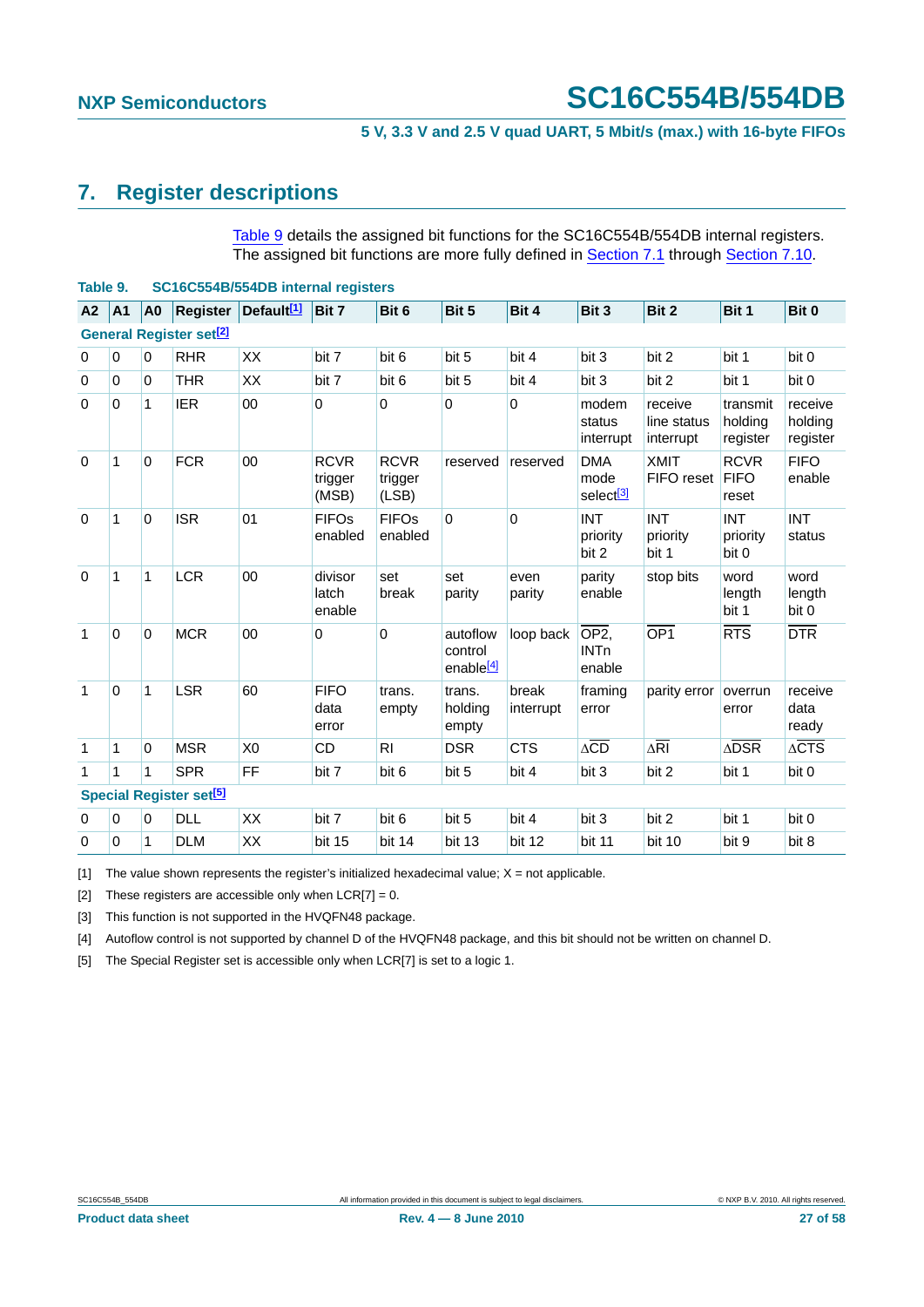### <span id="page-27-0"></span>**7.1 Transmit Holding Register (THR) and Receive Holding Register (RHR)**

The serial transmitter section consists of an 8-bit Transmit Hold Register (THR) and Transmit Shift Register (TSR). The status of the THR is provided in the Line Status Register (LSR). Writing to the THR transfers the contents of the data bus (D7 to D0) to the THR, providing that the THR or TSR is empty. The THR empty flag in the LSR register will be set to a logic 1 when the transmitter is empty or when data is transferred to the TSR. Note that a write operation can be performed when the THR empty flag is set (logic  $0 =$  FIFO full; logic  $1 =$  at least one FIFO location available).

The serial receive section also contains an 8-bit Receive Holding Register (RHR). Receive data is removed from the SC16C554B/554DB and receive FIFO by reading the RHR register. The receive section provides a mechanism to prevent false starts. On the falling edge of a start or false start bit, an internal receiver counter starts counting clocks at the 16× clock rate. After  $7^{1}\nu_{2}$  clocks, the start bit time should be shifted to the center of the start bit. At this time the start bit is sampled, and if it is still a logic 0 it is validated. Evaluating the start bit in this manner prevents the receiver from assembling a false character. Receiver status codes will be posted in the LSR.

### <span id="page-27-1"></span>**7.2 Interrupt Enable Register (IER)**

The Interrupt Enable Register (IER) masks the interrupts from receiver ready, transmitter empty, line status and modem status registers. These interrupts would normally be seen on the INTA to INTD output pins in the 16 mode, or on wire-OR IRQ output pin in the 68 mode.

| Bit | <b>Symbol</b> | <b>Description</b>                                                                                                                                                                                                       |
|-----|---------------|--------------------------------------------------------------------------------------------------------------------------------------------------------------------------------------------------------------------------|
| 7:4 | IER[7:4]      | Reserved; set to '0'.                                                                                                                                                                                                    |
| 3   | IER[3]        | Modem status interrupt.                                                                                                                                                                                                  |
|     |               | $logic 0 = disable the modem status register interrupt (normal default)$<br>condition)                                                                                                                                   |
|     |               | logic $1$ = enable the modem status register interrupt                                                                                                                                                                   |
| 2   | IER[2]        | Receive line status interrupt.                                                                                                                                                                                           |
|     |               | logic $0 =$ disable the receiver line status interrupt (normal default condition)                                                                                                                                        |
|     |               | $logic 1 = enable the receiver line status interrupt$                                                                                                                                                                    |
| 1   | IER[1]        | Transmit Holding Register interrupt. This interrupt will be issued whenever the<br>THR is empty, and is associated with LSR[1].                                                                                          |
|     |               | $logic 0$ = disable the transmitter empty interrupt (normal default condition)                                                                                                                                           |
|     |               | logic $1$ = enable the transmitter empty interrupt                                                                                                                                                                       |
| 0   | IER[0]        | Receive Holding Register interrupt. This interrupt will be issued when the FIFO<br>has reached the programmed trigger level, or is cleared when the FIFO drops<br>below the trigger level in the FIFO mode of operation. |
|     |               | $logic 0$ = disable the receiver ready interrupt (normal default condition)                                                                                                                                              |
|     |               | $logic 1 = enable the receiver ready interrupt$                                                                                                                                                                          |

#### **Table 10. Interrupt Enable Register bits description**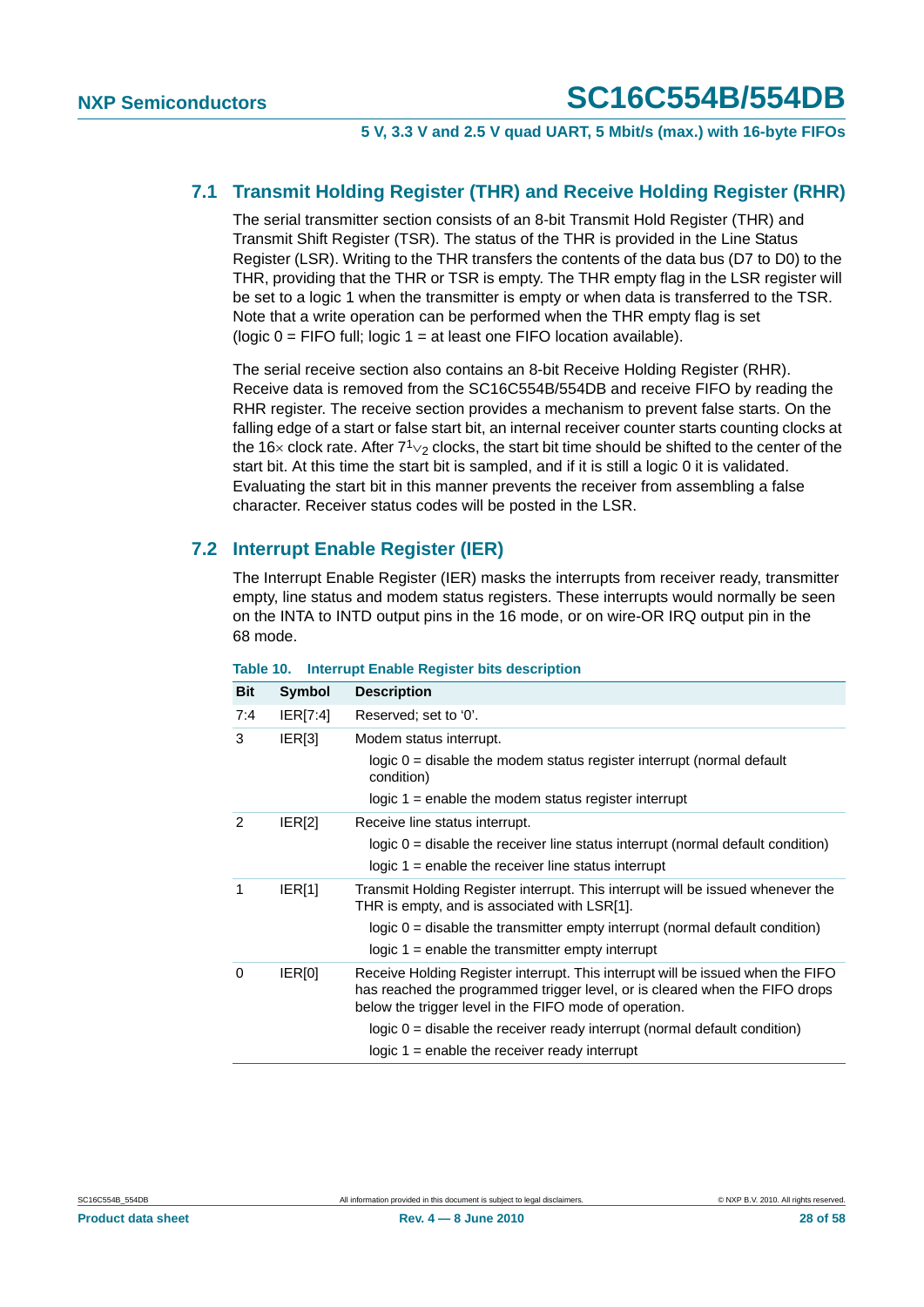#### <span id="page-28-0"></span>**7.2.1 IER versus Receive FIFO interrupt mode operation**

When the receive FIFO (FCR[0] = logic 1), and receive interrupts (IER[0] = logic 1) are enabled, the receive interrupts and register status will reflect the following:

- **•** The receive data available interrupts are issued to the external CPU when the FIFO has reached the programmed trigger level. It will be cleared when the FIFO drops below the programmed trigger level.
- **•** FIFO status will also be reflected in the user accessible ISR register when the FIFO trigger level is reached. Both the ISR register status bit and the interrupt will be cleared when the FIFO drops below the trigger level.
- **•** The data ready bit (LSR[0]) is set as soon as a character is transferred from the shift register to the receive FIFO. It is reset when the FIFO is empty.

#### <span id="page-28-1"></span>**7.2.2 IER versus Receive/Transmit FIFO polled mode operation**

When FCR[0] = logic 1, resetting IER[3:0] enables the SC16C554B/554DB in the FIFO polled mode of operation. Since the receiver and transmitter have separate bits in the LSR, either or both can be used in the polled mode by selecting respective transmit or receive control bit(s).

- **•** LSR[0] will be a logic 1 as long as there is one byte in the receive FIFO.
- **•** LSR[4:1] will provide the type of errors encountered, if any.
- **•** LSR[5] will indicate when the transmit FIFO is empty.
- **•** LSR[6] will indicate when both the transmit FIFO and Transmit Shift Register are empty.
- **•** LSR[7] will indicate any FIFO data errors.

#### <span id="page-28-2"></span>**7.3 FIFO Control Register (FCR)**

This register is used to enable the FIFOs, clear the FIFOs, set the receive FIFO trigger levels, and select the DMA mode.

#### **7.3.1 DMA mode**

#### <span id="page-28-4"></span><span id="page-28-3"></span>**7.3.1.1 Mode 0 (FCR bit 3 = 0)**

Set and enable the interrupt for each single transmit or receive operation, and is similar to the 16C454 mode. Transmit Ready (TXRDY) will go to a logic 0 whenever an empty transmit space is available in the Transmit Holding Register (THR). Receive Ready (RXRDY) will go to a logic 0 whenever the Receive Holding Register (RHR) is loaded with a character.

#### <span id="page-28-5"></span>**7.3.1.2 Mode 1 (FCR bit 3 = 1)**

Set and enable the interrupt in a block mode operation. The transmit interrupt is set when there are one or more FIFO locations empty. The receive interrupt is set when the receive FIFO fills to the programmed trigger level. However, the FIFO continues to fill regardless of the programmed level until the FIFO is full. RXRDY remains a logic 0 as long as the FIFO fill level is above the programmed trigger level.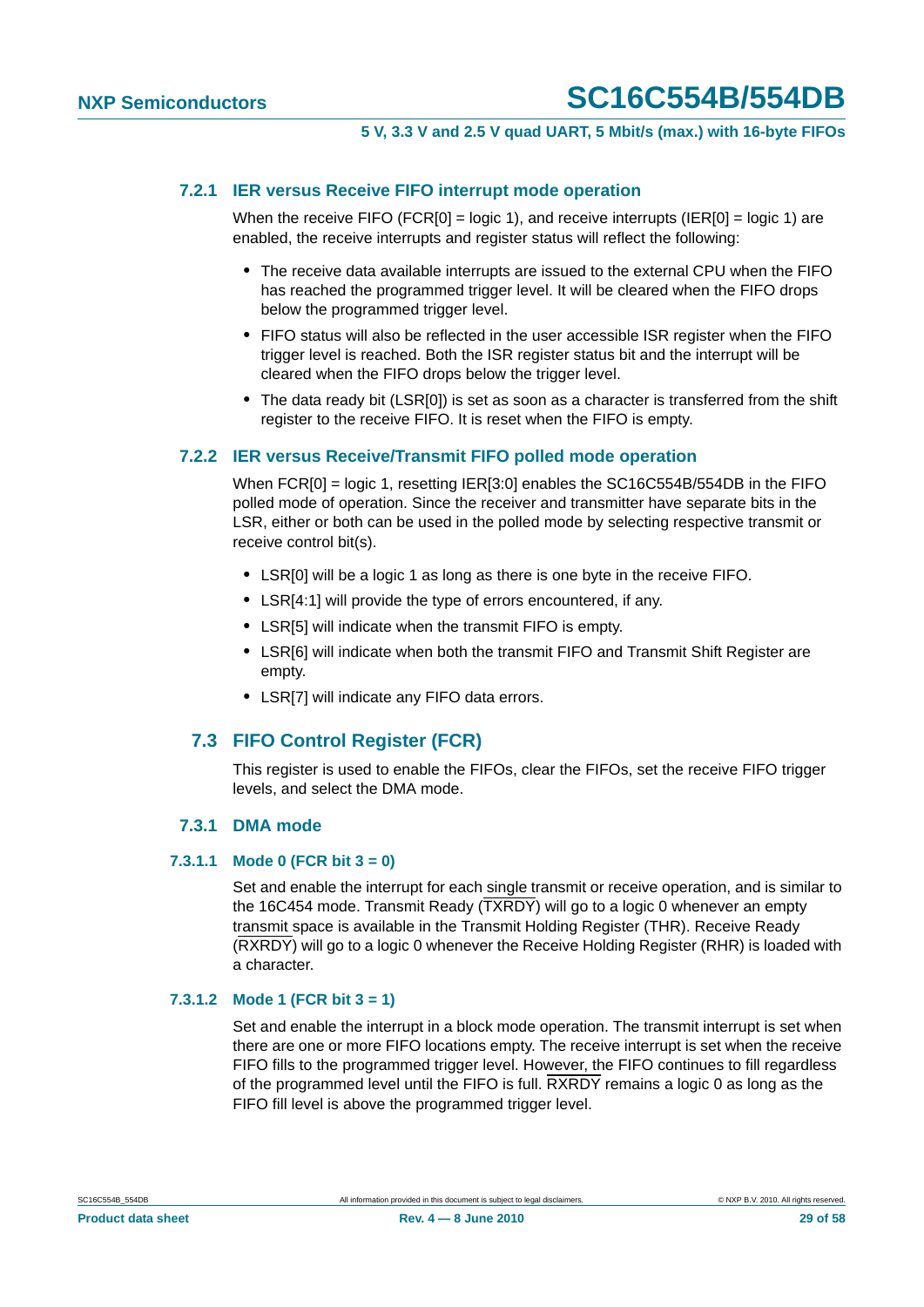### <span id="page-29-0"></span>**7.3.2 FIFO mode**

|                | Table 11. FIFO Control Register bits description |                                                                                                                                                                                                                                                                                                                                                                                                                                                          |  |  |  |  |
|----------------|--------------------------------------------------|----------------------------------------------------------------------------------------------------------------------------------------------------------------------------------------------------------------------------------------------------------------------------------------------------------------------------------------------------------------------------------------------------------------------------------------------------------|--|--|--|--|
| <b>Bit</b>     | <b>Symbol</b>                                    | <b>Description</b>                                                                                                                                                                                                                                                                                                                                                                                                                                       |  |  |  |  |
| 7:6            | FCR[7:6]                                         | RCVR trigger. These bits are used to set the trigger level for the receive<br>FIFO interrupt.                                                                                                                                                                                                                                                                                                                                                            |  |  |  |  |
|                |                                                  | An interrupt is generated when the number of characters in the FIFO equals<br>the programmed trigger level. However, the FIFO will continue to be loaded<br>until it is full. Refer to Table 12.                                                                                                                                                                                                                                                         |  |  |  |  |
| 5:4            | FCR[5:4]                                         | not used; initialized to logic 0                                                                                                                                                                                                                                                                                                                                                                                                                         |  |  |  |  |
| 3              | FCR[3]                                           | DMA mode select.                                                                                                                                                                                                                                                                                                                                                                                                                                         |  |  |  |  |
|                |                                                  | logic 0 = set DMA mode '0' (normal default condition)                                                                                                                                                                                                                                                                                                                                                                                                    |  |  |  |  |
|                |                                                  | logic $1 = set$ DMA mode '1'                                                                                                                                                                                                                                                                                                                                                                                                                             |  |  |  |  |
|                |                                                  | Transmit operation in mode '0': When the SC16C554B/554DB is in the<br>16C450 mode (FIFOs disabled; FCR[0] = logic 0) or in the FIFO mode<br>$(FIFOs enabled; FCR[0] = logic 1; FCR[3] = logic 0), and when there are no$<br>characters in the transmit FIFO or Transmit Holding Register, the TXRDY<br>pin will be a logic 0. Once active, the TXRDY pin will go to a logic 1 after the<br>first character is loaded into the Transmit Holding Register. |  |  |  |  |
|                |                                                  | Receive operation in mode '0': When the SC16C554B/554DB is in<br>mode '0' (FCR[0] = logic 0), or in the FIFO mode (FCR[0] = logic 1;<br>$FCR[3] = logic 0$ and there is at least one character in the receive $FIFO$ , the<br>RXRDY pin will be a logic 0. Once active, the RXRDY pin will go to a logic 1<br>when there are no more characters in the receiver.                                                                                         |  |  |  |  |
|                |                                                  | Transmit operation in mode '1': When the SC16C554B/554DB is in FIFO<br>mode (FCR[0] = logic 1; FCR[3] = logic 1), the TXRDY pin will be a logic 1<br>when the transmit FIFO is completely full. It will be a logic 0 if one or more<br>FIFO locations are empty.                                                                                                                                                                                         |  |  |  |  |
|                |                                                  | Receive operation in mode '1': When the SC16C554B/554DB is in FIFO<br>mode (FCR[0] = logic 1; $FCR[3]$ = logic 1) and the trigger level has been<br>reached, or a Receive Time-out has occurred, the RXRDY pin will go to a<br>logic 0. Once activated, it will go to a logic 1 after there are no more<br>characters in the FIFO.                                                                                                                       |  |  |  |  |
| $\overline{2}$ | FCR[2]                                           | XMIT FIFO reset.                                                                                                                                                                                                                                                                                                                                                                                                                                         |  |  |  |  |
|                |                                                  | $logic 0 = no FIFO transmit reset (normal default condition)$                                                                                                                                                                                                                                                                                                                                                                                            |  |  |  |  |
|                |                                                  | logic 1 = clears the contents of the transmit FIFO and resets the FIFO<br>counter logic (the Transmit Shift Register is not cleared or altered). This<br>bit will return to a logic 0 after clearing the FIFO.                                                                                                                                                                                                                                           |  |  |  |  |
| 1              | FCR[1]                                           | RCVR FIFO reset.                                                                                                                                                                                                                                                                                                                                                                                                                                         |  |  |  |  |
|                |                                                  | $logic 0 = no FIFO receive reset (normal default condition)$                                                                                                                                                                                                                                                                                                                                                                                             |  |  |  |  |
|                |                                                  | logic 1 = clears the contents of the receive FIFO and resets the FIFO<br>counter logic (the Receive Shift Register is not cleared or altered). This bit<br>will return to a logic 0 after clearing the FIFO.                                                                                                                                                                                                                                             |  |  |  |  |
| 0              | FCR[0]                                           | FIFO enable.                                                                                                                                                                                                                                                                                                                                                                                                                                             |  |  |  |  |
|                |                                                  | logic $0 =$ disable the transmit and receive FIFO (normal default condition)                                                                                                                                                                                                                                                                                                                                                                             |  |  |  |  |
|                |                                                  | logic $1$ = enable the transmit and receive FIFO. This bit must be a 1<br>when other FCR bits are written to, or they will not be programmed.                                                                                                                                                                                                                                                                                                            |  |  |  |  |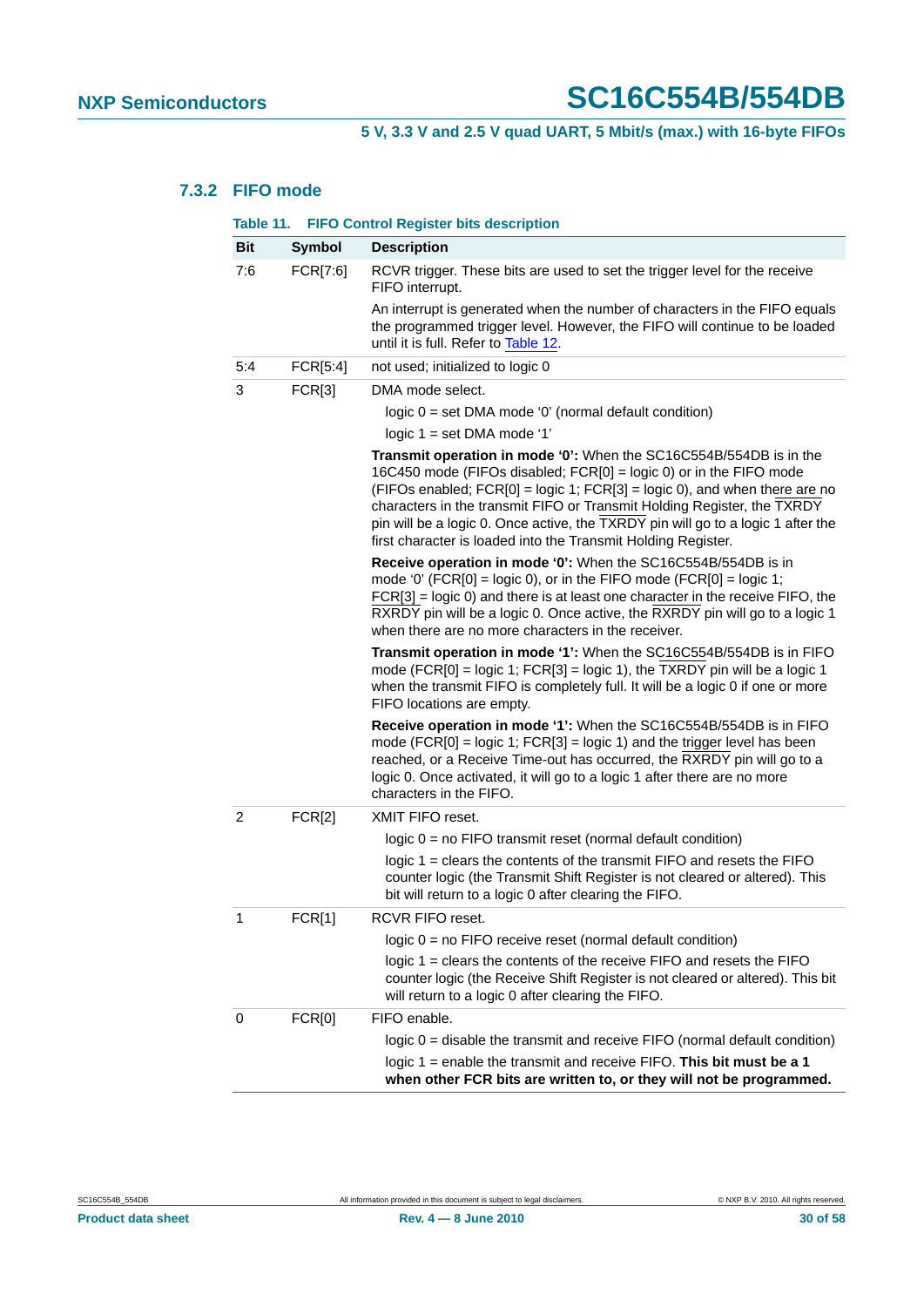<span id="page-30-0"></span>

|               | Table 12. RCVR trigger levels |                              |  |
|---------------|-------------------------------|------------------------------|--|
| <b>FCR[7]</b> | FCR[6]                        | <b>RX FIFO trigger level</b> |  |
|               |                               |                              |  |
|               |                               |                              |  |
|               |                               | 8                            |  |
|               |                               | 14                           |  |

### <span id="page-30-2"></span>**7.4 Interrupt Status Register (ISR)**

The SC16C554B/554DB provides four levels of prioritized interrupts to minimize external software interaction. The Interrupt Status Register (ISR) provides the user with four interrupt status bits. Performing a read cycle on the ISR will provide the user with the highest pending interrupt level to be serviced. No other interrupts are acknowledged until the pending interrupt is serviced. Whenever the Interrupt Status Register is read, the interrupt status is cleared. However, it should be noted that only the current pending interrupt is cleared by the read. A lower level interrupt may be seen after re-reading the interrupt status bits. [Table 13 "Interrupt source"](#page-30-1) shows the data values (bits 0 to 5) for the four prioritized interrupt levels and the interrupt sources associated with each of these interrupt levels.

#### <span id="page-30-1"></span>**Table 13. Interrupt source**

| <b>Priority</b><br>level | ISR[5]   |   | <b>ISR[4] ISR[3]</b> |   | <b>ISR[2] ISR[1]</b> |   | ISR[0] Source of the interrupt                              |
|--------------------------|----------|---|----------------------|---|----------------------|---|-------------------------------------------------------------|
|                          | $\Omega$ | 0 | $\Omega$             |   |                      | 0 | <b>LSR (Receiver Line Status Register)</b>                  |
| 2                        | 0        | 0 | 0                    |   | 0                    | 0 | RXRDY (Receive Data Ready)                                  |
| 2                        | 0        | 0 |                      |   | 0                    | 0 | RXRDY (Receive Data time-out)                               |
| 3                        | 0        | 0 | 0                    | 0 |                      | 0 | <b>TXRDY</b> (Transmitter Holding<br><b>Register Empty)</b> |
| 4                        | 0        | 0 | 0                    | 0 | 0                    | 0 | MSR (Modem Status Register)                                 |

#### **Table 14. Interrupt Status Register bits description**

| <b>Bit</b> | <b>Symbol</b>      | <b>Description</b>                                                                                                                                                                                                     |
|------------|--------------------|------------------------------------------------------------------------------------------------------------------------------------------------------------------------------------------------------------------------|
| 7:6        | ISR[7:6]           | FIFOs enabled. These bits are set to a logic 0 when the FIFO is not<br>being used. They are set to a logic 1 when the FIFOs are enabled.<br>$logic 0$ or cleared = default condition                                   |
| 5:4        | ISR[5:4]           | Reserved; set to 0.                                                                                                                                                                                                    |
| 3:1        | ISR[3:1]           | INT priority bits 2 to 0. These bits indicate the source for a pending<br>interrupt at interrupt priority levels 1, 2, and 3 (see Table 13).<br>$logic 0$ or cleared = default condition                               |
| $\Omega$   | ISR <sub>[0]</sub> | <b>INT</b> status.<br>logic $0 =$ an interrupt is pending and the ISR contents may be used<br>as a pointer to the appropriate interrupt service routine<br>$logic 1 = no$ interrupt pending (normal default condition) |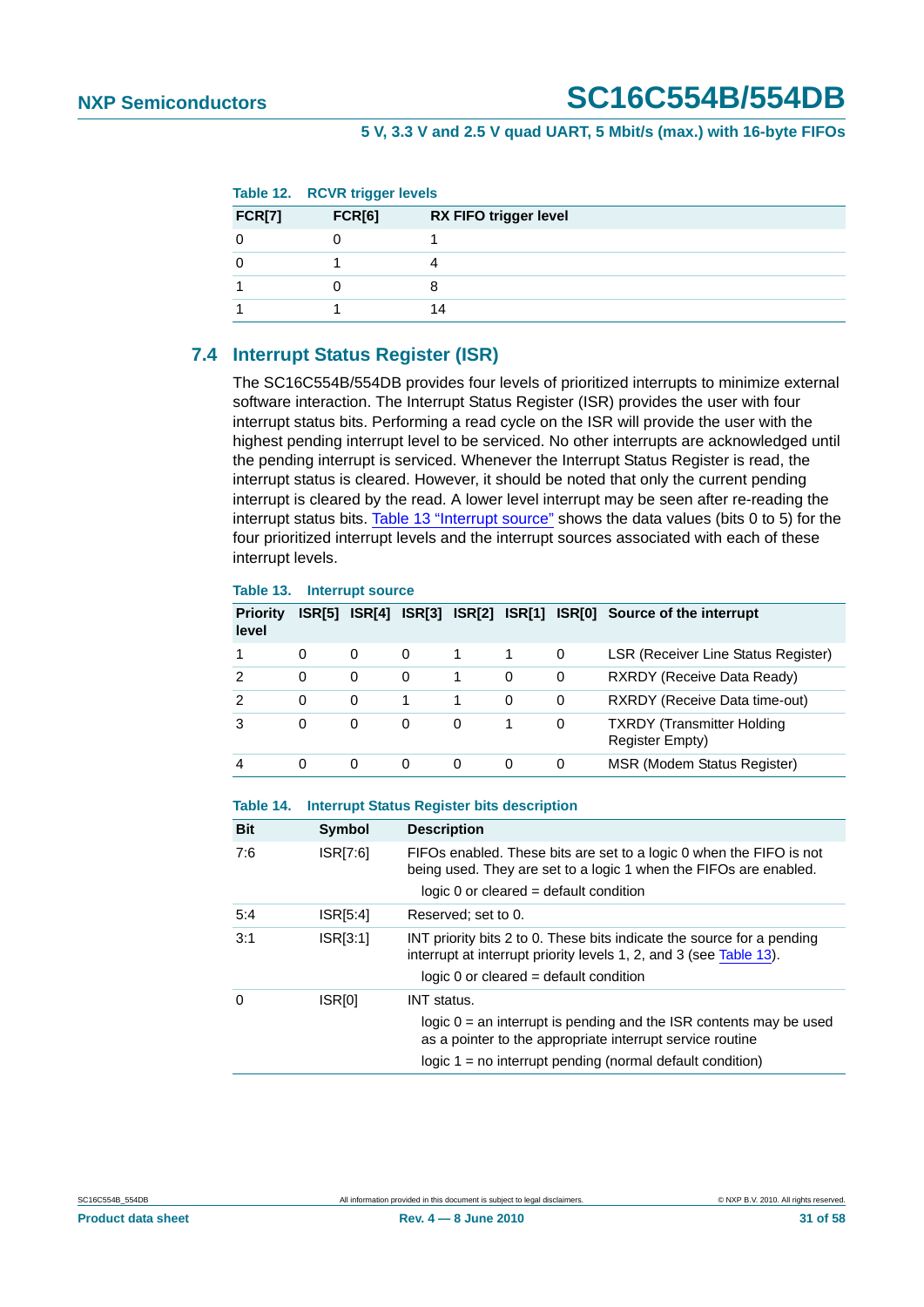### <span id="page-31-0"></span>**7.5 Line Control Register (LCR)**

The Line Control Register is used to specify the asynchronous data communication format. The word length, the number of stop bits, and the parity are selected by writing the appropriate bits in this register.

|  | Table 15. Line Control Register bits description |  |  |  |
|--|--------------------------------------------------|--|--|--|
|--|--------------------------------------------------|--|--|--|

| <b>Bit</b> | <b>Symbol</b> | <b>Description</b>                                                                                                                                                                                                 |
|------------|---------------|--------------------------------------------------------------------------------------------------------------------------------------------------------------------------------------------------------------------|
| 7          | LCR[7]        | Divisor latch enable. The internal baud rate counter latch and Enhance<br>Feature mode enable.                                                                                                                     |
|            |               | $logic 0 = divisor$ latch disabled (normal default condition)                                                                                                                                                      |
|            |               | $logic 1 = divisor$ latch enabled                                                                                                                                                                                  |
| 6          | LCR[6]        | Set break. When enabled, the Break control bit causes a break condition to<br>be transmitted (the TX output is forced to a logic 0 state). This condition<br>exists until disabled by setting LCR[6] to a logic 0. |
|            |               | logic $0 = no TX$ break condition (normal default condition)                                                                                                                                                       |
|            |               | logic $1 =$ forces the transmitter output $(TX)$ to a logic 0 for alerting the<br>remote receiver to a line break condition                                                                                        |
| 5          | LCR[5]        | Set parity. If the parity bit is enabled, LCR[5] selects the forced parity format.<br>Programs the parity conditions (see Table 16).                                                                               |
|            |               | logic $0 =$ parity is not forced (normal default condition)                                                                                                                                                        |
|            |               | $LCR[5]$ = logic 1 and $LCR[4]$ = logic 0: parity bit is forced to a logic 1 for the<br>transmit and receive data                                                                                                  |
|            |               | $LCR[5]$ = logic 1 and $LCR[4]$ = logic 1: parity bit is forced to a logic 0 for the<br>transmit and receive data                                                                                                  |
| 4          | LCR[4]        | Even parity. If the parity bit is enabled with LCR[3] set to a logic 1, LCR[4]<br>selects the even or odd parity format.                                                                                           |
|            |               | logic $0 =$ odd parity is generated by forcing an odd number of logic 1s in<br>the transmitted data. The receiver must be programmed to check the same<br>format (normal default condition).                       |
|            |               | logic 1 = even parity is generated by forcing an even number of logic 1s in<br>the transmitted data. The receiver must be programmed to check the same<br>format.                                                  |
| 3          | LCR[3]        | Parity enable. Parity or no parity can be selected via this bit.                                                                                                                                                   |
|            |               | logic $0 = no$ parity (normal default condition)                                                                                                                                                                   |
|            |               | logic $1 = a$ parity bit is generated during the transmission, receiver checks<br>the data and parity for transmission errors                                                                                      |
| 2          | LCR[2]        | Stop bits. The length of stop bit is specified by this bit in conjunction with the<br>programmed word length (see Table 17).                                                                                       |
|            |               | $logic 0$ or cleared = default condition                                                                                                                                                                           |
| 1:0        | LCR[1:0]      | Word length bits 1, 0. These two bits specify the word length to be<br>transmitted or received (see Table 18).                                                                                                     |
|            |               | logic 0 or cleared = default condition                                                                                                                                                                             |

| SC16C554B 554DB |  |
|-----------------|--|
|                 |  |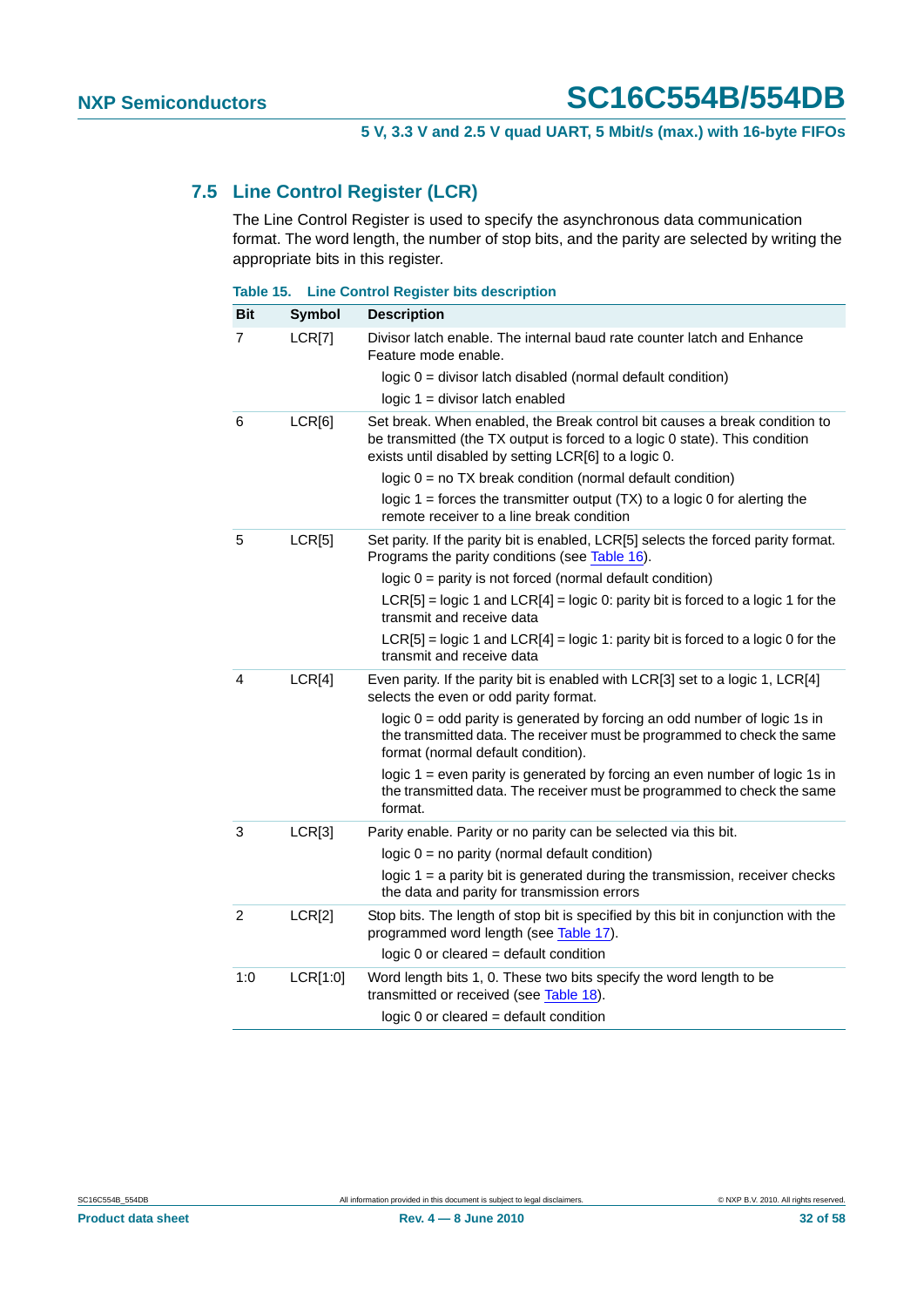### **5 V, 3.3 V and 2.5 V quad UART, 5 Mbit/s (max.) with 16-byte FIFOs**

<span id="page-32-0"></span>

|          | Table 16. LCR[5] parity selection |        |                         |
|----------|-----------------------------------|--------|-------------------------|
| LCR[5]   | LCR[4]                            | LCR[3] | <b>Parity selection</b> |
|          |                                   | 0      | no parity               |
| $\Omega$ | 0                                 |        | odd parity              |
| $\Omega$ |                                   |        | even parity             |
|          | 0                                 |        | forced parity '1'       |
|          |                                   |        | forced parity '0'       |

#### <span id="page-32-1"></span>**Table 17. LCR[2] stop bit length**

| <b>LCR[2]</b> | Word length (bits) | Stop bit length (bit times) |
|---------------|--------------------|-----------------------------|
|               | 5, 6, 7, 8         |                             |
|               |                    | $1^1$ <sub>V2</sub>         |
|               | 6, 7, 8            |                             |

#### <span id="page-32-2"></span>**Table 18. LCR[1:0] word length**

| <b>LCR[1]</b> | LCR[0] | Word length (bits) |
|---------------|--------|--------------------|
|               |        |                    |
|               |        |                    |
|               |        |                    |
|               |        |                    |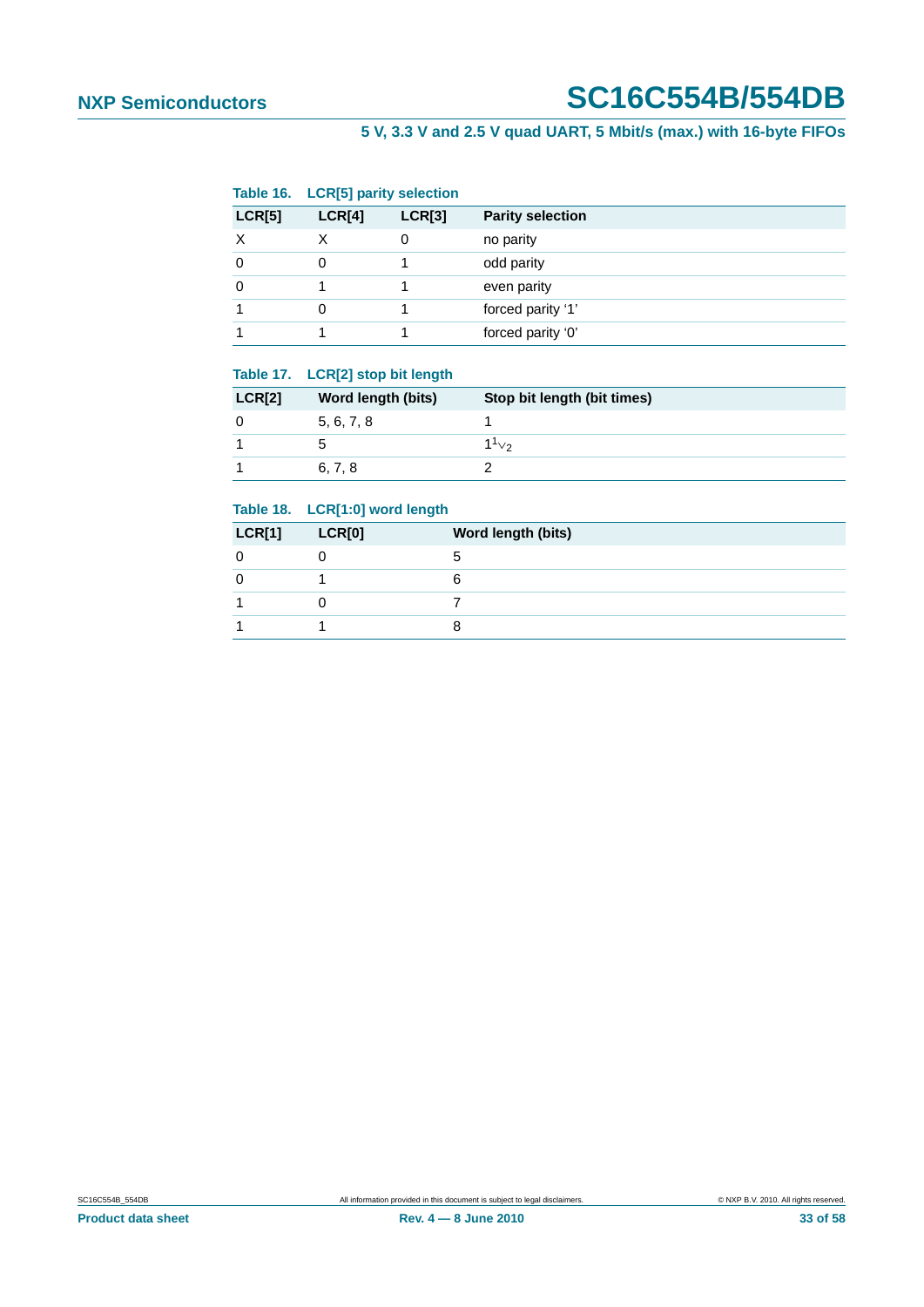### <span id="page-33-0"></span>**7.6 Modem Control Register (MCR)**

This register controls the interface with the modem or a peripheral device.

| Table 19. |  |  | <b>Modem Control Register bits description</b> |
|-----------|--|--|------------------------------------------------|

| <b>Bit</b>     | <b>Symbol</b> | <b>Description</b>                                                                                                                                                                                                                                                                                                                                                                                                                                                                                                                                                                                                            |
|----------------|---------------|-------------------------------------------------------------------------------------------------------------------------------------------------------------------------------------------------------------------------------------------------------------------------------------------------------------------------------------------------------------------------------------------------------------------------------------------------------------------------------------------------------------------------------------------------------------------------------------------------------------------------------|
| 7:6            | MCR[7:6]      | Reserved; set to '0'.                                                                                                                                                                                                                                                                                                                                                                                                                                                                                                                                                                                                         |
| 5              | MCR[5]        | Autoflow control enable.                                                                                                                                                                                                                                                                                                                                                                                                                                                                                                                                                                                                      |
| 4              | MCR[4]        | Loopback. Enable the local Loopback mode (diagnostics). In this mode the<br>transmitter output (TXn) and the receiver input (RXn), CTS, DSR, CD, and<br>RI are disconnected from the SC16C554B/554DB I/O pins. Internally the<br>modem data and control pins are connected into a loopback data<br>configuration (see Figure 14). In this mode, the receiver and transmitter<br>interrupts remain fully operational. The Modem Control Interrupts are also<br>operational, but the interrupts' sources are switched to the lower four bits of<br>the Modem Control. Interrupts continue to be controlled by the IER register. |
|                |               | logic 0 = disable Loopback mode (normal default condition)                                                                                                                                                                                                                                                                                                                                                                                                                                                                                                                                                                    |
|                |               | logic 1 = enable local Loopback mode (diagnostics)                                                                                                                                                                                                                                                                                                                                                                                                                                                                                                                                                                            |
| 3              | MCR[3]        | OP2, INTn enable. Used to control the modem CD signal in the Loopback<br>mode.                                                                                                                                                                                                                                                                                                                                                                                                                                                                                                                                                |
|                |               | logic $0 =$ forces INTA to INTD outputs to the 3-state mode during the<br>16 mode (normal default condition). In the Loopback mode, sets OP2<br>(CD) internally to a logic 1.                                                                                                                                                                                                                                                                                                                                                                                                                                                 |
|                |               | logic $1 =$ forces the INTA to INTD outputs to the active mode during the<br>16 mode. In the Loopback mode, sets OP2 (CD) internally to a logic 0.                                                                                                                                                                                                                                                                                                                                                                                                                                                                            |
| $\overline{2}$ | MCR[2]        | OP1. This bit is used in the Loopback mode only. In the Loopback mode,<br>this bit is used to write the state of the modem RI interface signal via OP1.                                                                                                                                                                                                                                                                                                                                                                                                                                                                       |
| $\mathbf{1}$   | MCR[1]        | RTS<br>logic 0 = force RTS output to a logic 1 (normal default condition)<br>logic $1 =$ force RTS output to a logic 0<br>Automatic RTS may be used for hardware flow control by enabling MCR[5].                                                                                                                                                                                                                                                                                                                                                                                                                             |
| 0              | MCR[0]        | <b>DTR</b><br>logic $0 =$ force DTR output to a logic 1 (normal default condition)<br>logic $1 =$ force $\overline{DTR}$ output to a logic 0                                                                                                                                                                                                                                                                                                                                                                                                                                                                                  |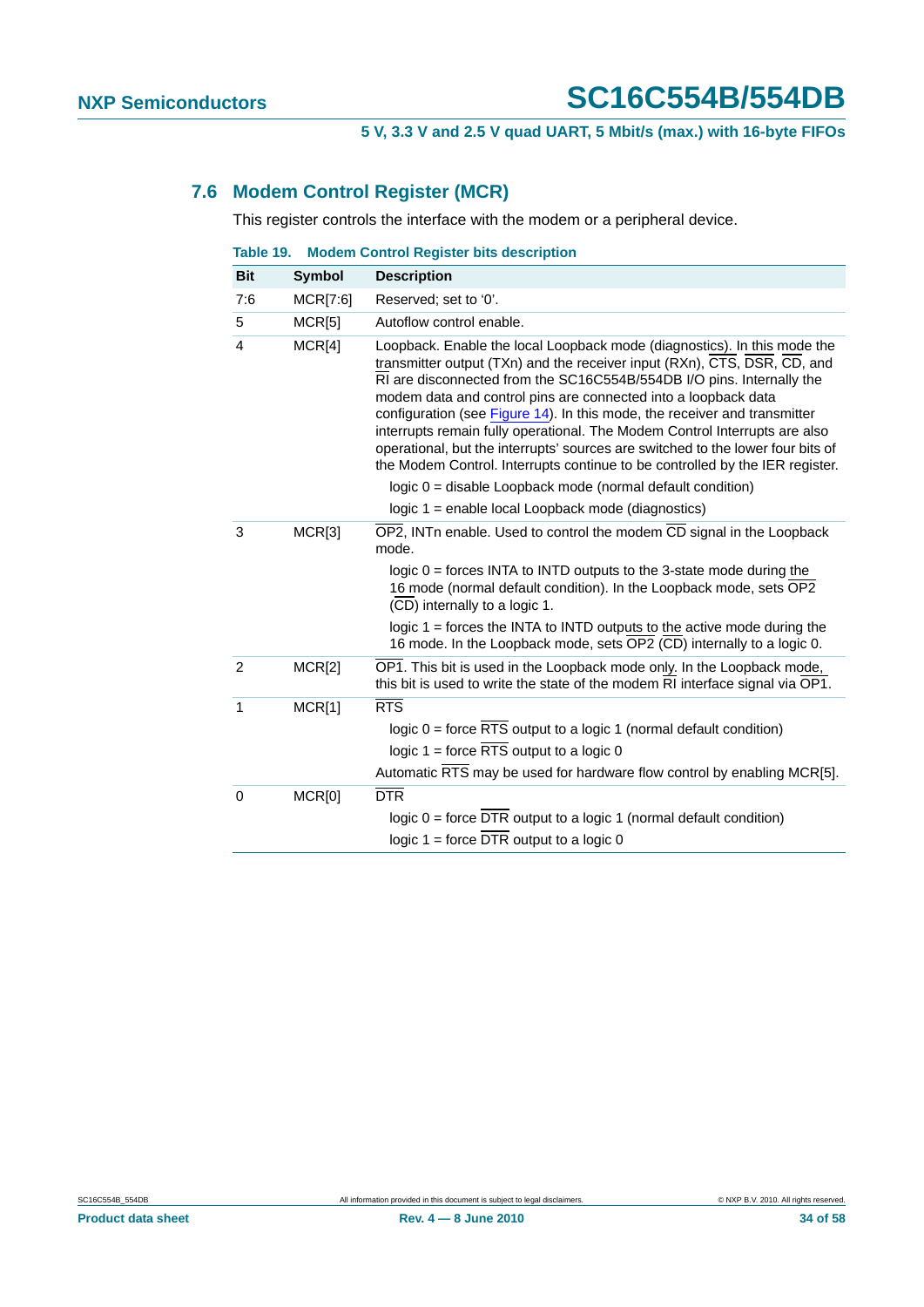### **7.7 Line Status Register (LSR)**

This register provides the status of data transfers between the SC16C554B/554DB and the CPU.

<span id="page-34-0"></span>

|                | Table 20.     | <b>Line Status Register bits description</b>                                                                                                                                                                                                                                                                                                                                                                                                                                                                                                                                                                                                                                            |
|----------------|---------------|-----------------------------------------------------------------------------------------------------------------------------------------------------------------------------------------------------------------------------------------------------------------------------------------------------------------------------------------------------------------------------------------------------------------------------------------------------------------------------------------------------------------------------------------------------------------------------------------------------------------------------------------------------------------------------------------|
| <b>Bit</b>     | <b>Symbol</b> | <b>Description</b>                                                                                                                                                                                                                                                                                                                                                                                                                                                                                                                                                                                                                                                                      |
| $\overline{7}$ | LSR[7]        | FIFO data error.                                                                                                                                                                                                                                                                                                                                                                                                                                                                                                                                                                                                                                                                        |
|                |               | $logic 0 = no error (normal default condition)$                                                                                                                                                                                                                                                                                                                                                                                                                                                                                                                                                                                                                                         |
|                |               | logic $1 = at$ least one parity error, framing error or break indication is in the<br>current FIFO data. This bit is cleared when LSR register is read.                                                                                                                                                                                                                                                                                                                                                                                                                                                                                                                                 |
| $\,6$          | LSR[6]        | THR and TSR empty. This bit is the Transmit Empty indicator. This bit is set to a<br>logic 1 whenever the Transmit Holding Register and the Transmit Shift Register<br>are both empty. It is reset to logic 0 whenever either the THR or TSR contains a<br>data character. In the FIFO mode, this bit is set to logic 1 whenever the transmit<br>FIFO and Transmit Shift Register are both empty.                                                                                                                                                                                                                                                                                       |
| $\sqrt{5}$     | LSR[5]        | THR empty. This bit is the Transmit Holding Register Empty indicator. This bit<br>indicates that the UART is ready to accept a new character for transmission. In<br>addition, this bit causes the UART to issue an interrupt to CPU when the THR<br>interrupt enable is set. The THR bit is set to a logic 1 when a character is<br>transferred from the Transmit Holding Register into the Transmitter Shift<br>Register. The bit is reset to a logic 0 concurrently with the loading of the<br>transmitter holding register by the CPU. In the FIFO mode, this bit is set when<br>the transmit FIFO is empty; it is cleared when at least 1 byte is written to the<br>transmit FIFO. |
| 4              | LSR[4]        | Break interrupt.                                                                                                                                                                                                                                                                                                                                                                                                                                                                                                                                                                                                                                                                        |
|                |               | $logic 0 = no break condition (normal default condition)$                                                                                                                                                                                                                                                                                                                                                                                                                                                                                                                                                                                                                               |
|                |               | logic $1$ = the receiver received a break signal (RX was a logic 0 for one<br>character frame time). In the FIFO mode, only one break character is loaded<br>into the FIFO.                                                                                                                                                                                                                                                                                                                                                                                                                                                                                                             |
| $\sqrt{3}$     | LSR[3]        | Framing error.                                                                                                                                                                                                                                                                                                                                                                                                                                                                                                                                                                                                                                                                          |
|                |               | logic $0 = no$ framing error (normal default condition)                                                                                                                                                                                                                                                                                                                                                                                                                                                                                                                                                                                                                                 |
|                |               | logic $1 =$ framing error. The receive character did not have a valid stop bit(s).<br>In the FIFO mode, this error is associated with the character at the top of the<br>FIFO.                                                                                                                                                                                                                                                                                                                                                                                                                                                                                                          |
| $\overline{c}$ | LSR[2]        | Parity error.                                                                                                                                                                                                                                                                                                                                                                                                                                                                                                                                                                                                                                                                           |
|                |               | logic $0 = no$ parity error (normal default condition)                                                                                                                                                                                                                                                                                                                                                                                                                                                                                                                                                                                                                                  |
|                |               | logic 1 = parity error. The receive character does not have correct parity<br>information and is suspect. In the FIFO mode, this error is associated with the<br>character at the top of the FIFO.                                                                                                                                                                                                                                                                                                                                                                                                                                                                                      |
|                | LSR[1]        | Overrun error.                                                                                                                                                                                                                                                                                                                                                                                                                                                                                                                                                                                                                                                                          |
|                |               | $logic 0 = no overrun error (normal default condition)$                                                                                                                                                                                                                                                                                                                                                                                                                                                                                                                                                                                                                                 |
|                |               | logic 1 = overrun error. A data overrun error occurred in the Receive Shift<br>Register. This happens when additional data arrives while the FIFO is full. In<br>this case, the previous data in the shift register is overwritten. Note that under<br>this condition, the data byte in the Receive Shift Register is not transferred<br>into the FIFO, therefore the data in the FIFO is not corrupted by the error.                                                                                                                                                                                                                                                                   |
| 0              | LSR[0]        | Receive data ready.                                                                                                                                                                                                                                                                                                                                                                                                                                                                                                                                                                                                                                                                     |
|                |               | logic 0 = no data in Receive Holding Register or FIFO (normal default<br>condition)                                                                                                                                                                                                                                                                                                                                                                                                                                                                                                                                                                                                     |
|                |               | logic 1 = data has been received and is saved in the Receive Holding<br><b>Register or FIFO</b>                                                                                                                                                                                                                                                                                                                                                                                                                                                                                                                                                                                         |
|                |               | All information provided in this document is subject to legal disclaimers.<br>C NXP B.V. 2010. All rights reserved                                                                                                                                                                                                                                                                                                                                                                                                                                                                                                                                                                      |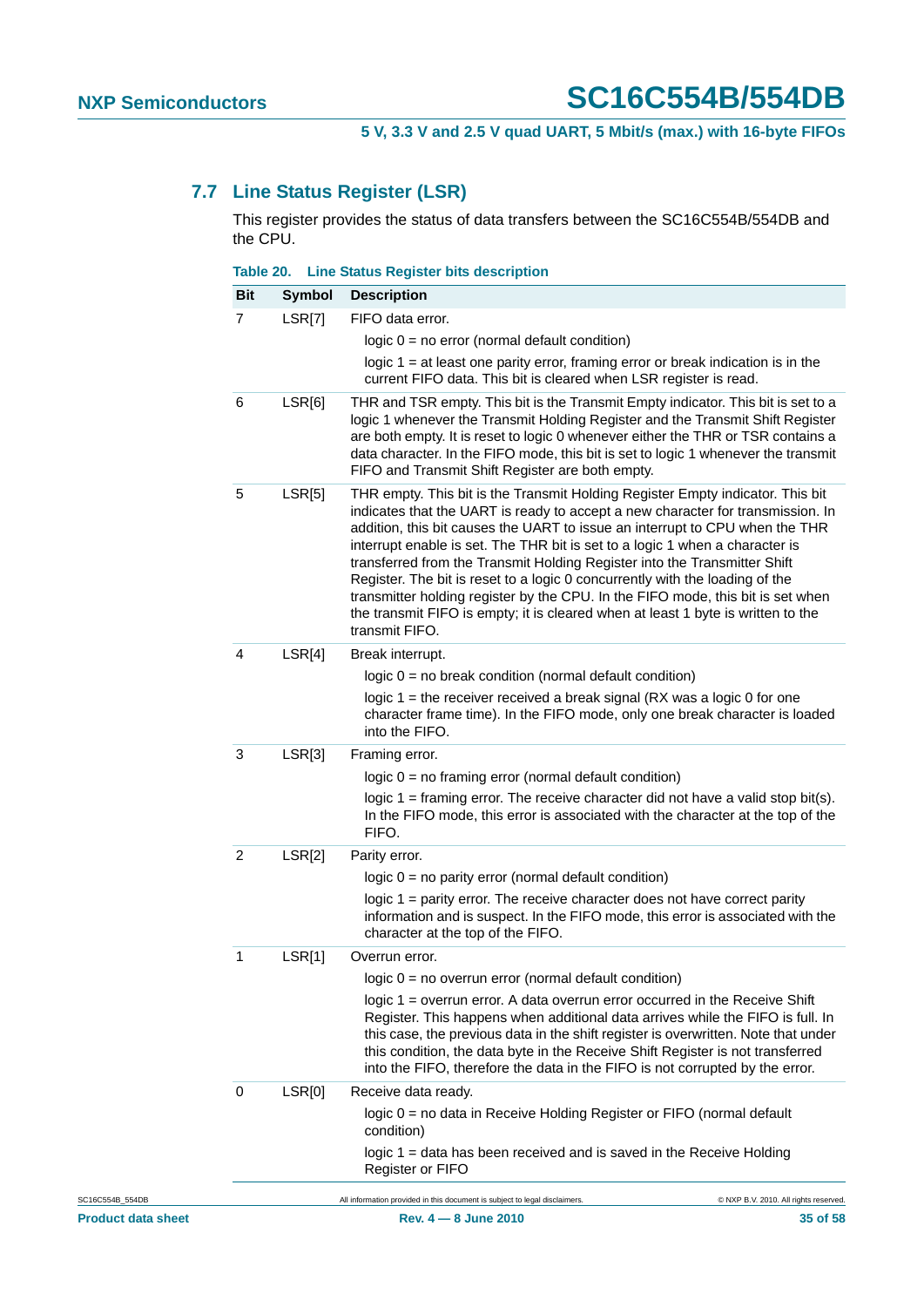### <span id="page-35-1"></span>**7.8 Modem Status Register (MSR)**

This register provides the current state of the control interface signals from the modem, or other peripheral device to which the SC16C554B/554DB is connected. Four bits of this register are used to indicate the changed information. These bits are set to a logic 1 whenever a control input from the modem changes state. These bits are set to a logic 0 whenever the CPU reads this register.

#### **Table 21. Modem Status Register bits description**

| <b>Bit</b>     | <b>Symbol</b> | <b>Description</b>                                                                                                                                                                                                                                                                                                                                                                                                                                                                                                       |
|----------------|---------------|--------------------------------------------------------------------------------------------------------------------------------------------------------------------------------------------------------------------------------------------------------------------------------------------------------------------------------------------------------------------------------------------------------------------------------------------------------------------------------------------------------------------------|
| $\overline{7}$ | MSR[7]        | CD (active HIGH, logic 1). Normally this bit is the complement of the CD<br>input. In the Loopback mode this bit is equivalent to the OP2 bit in the MCR<br>register.                                                                                                                                                                                                                                                                                                                                                    |
| 6              | MSR[6]        | RI (active HIGH, logic 1). Normally this bit is the complement of the RI input.<br>In the Loopback mode this bit is equivalent to the OP1 bit in the MCR<br>register.                                                                                                                                                                                                                                                                                                                                                    |
| 5              | MSR[5]        | DSR (active HIGH, logic 1). Normally this bit is the complement of the DSR<br>input. In Loopback mode this bit is equivalent to the DTR bit in the MCR<br>register.                                                                                                                                                                                                                                                                                                                                                      |
| $\overline{4}$ | MSR[4]        | CTS (active HIGH, logic 1). CTS functions as hardware flow control signal<br>input if it is enabled via MCR[5]. Flow control (when enabled) allows starting<br>and stopping the transmissions based on the external modem CTS signal. A<br>logic 1 at the CTS pin will stop SC16C554B/554DB transmissions as soon as<br>current character has finished transmission. Normally MSR[4] is the<br>complement of the CTS input. However, in the Loopback mode, this bit is<br>equivalent to the RTS bit in the MCR register. |
| 3              | MSR[3]        | $\Delta$ CD [1]                                                                                                                                                                                                                                                                                                                                                                                                                                                                                                          |
|                |               | Logic $0 = No CD$ change (normal default condition).                                                                                                                                                                                                                                                                                                                                                                                                                                                                     |
|                |               | Logic 1 = The CD input to the SC16C554B/554DB has changed state<br>since the last time it was read. A modem Status Interrupt will be generated.                                                                                                                                                                                                                                                                                                                                                                          |
| 2              | MSR[2]        | $\Delta$ RI $\frac{11}{2}$                                                                                                                                                                                                                                                                                                                                                                                                                                                                                               |
|                |               | Logic $0 = No \, R1$ change (normal default condition).                                                                                                                                                                                                                                                                                                                                                                                                                                                                  |
|                |               | Logic 1 = The RI input to the SC16C554B/554DB has changed from a<br>logic 0 to a logic 1. A modem Status Interrupt will be generated.                                                                                                                                                                                                                                                                                                                                                                                    |
| 1              | MSR[1]        | ∆DSR <sup>[1]</sup>                                                                                                                                                                                                                                                                                                                                                                                                                                                                                                      |
|                |               | Logic $0 = No DSR change (normal default condition).$                                                                                                                                                                                                                                                                                                                                                                                                                                                                    |
|                |               | Logic 1 = The DSR input to the SC16C554B/554DB has changed state<br>since the last time it was read. A modem Status Interrupt will be generated.                                                                                                                                                                                                                                                                                                                                                                         |
| 0              | MSR[0]        | $\triangle$ CTS $\frac{11}{2}$                                                                                                                                                                                                                                                                                                                                                                                                                                                                                           |
|                |               | Logic $0 = No CTS$ change (normal default condition).                                                                                                                                                                                                                                                                                                                                                                                                                                                                    |
|                |               | Logic $1 =$ The $\overline{CTS}$ input to the SC16C554B/554DB has changed state<br>since the last time it was read. A modem Status Interrupt will be generated.                                                                                                                                                                                                                                                                                                                                                          |

<span id="page-35-0"></span>[1] Whenever any MSR[3:0] is set to logic 1, a Modem Status Interrupt will be generated.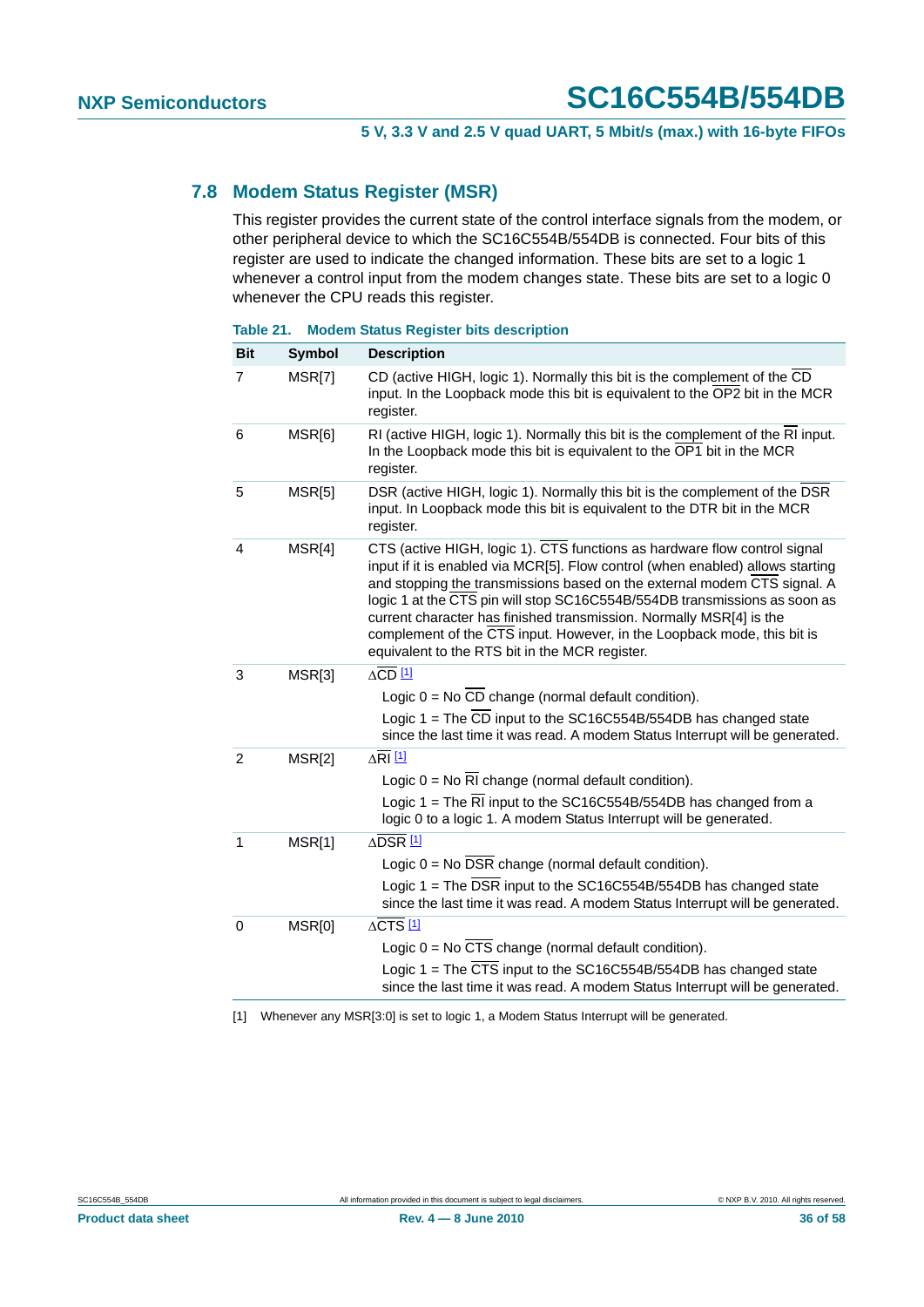### <span id="page-36-2"></span>**7.9 Scratchpad Register (SPR)**

The SC16C554B/554DB provides a temporary data register to store 8 bits of user information.

### <span id="page-36-1"></span>**7.10 SC16C554B/554DB external reset conditions**

| Table 22.       | <b>Reset state for registers</b>               |
|-----------------|------------------------------------------------|
| <b>Register</b> | <b>Reset state</b>                             |
| <b>IER</b>      | $ ER[7:0] = 0$                                 |
| <b>ISR</b>      | $ISR[7:1] = 0$ ; $ISR[0] = 1$                  |
| <b>LCR</b>      | $LCR[7:0] = 0$                                 |
| <b>MCR</b>      | $MCR[7:0] = 0$                                 |
| <b>LSR</b>      | $LSR[7] = 0$ ; $LSR[6:5] = 1$ ; $LSR[4:0] = 0$ |
| <b>MSR</b>      | $MSR[7:4] = input signals; MSR[3:0] = 0$       |
| <b>FCR</b>      | $FCR[7:0] = 0$                                 |
|                 |                                                |

| Table 23. Reset state for outputs |                    |
|-----------------------------------|--------------------|
| Output                            | <b>Reset state</b> |
| TXA, TXB, TXC, TXD                | <b>HIGH</b>        |
| RTSA, RTSB, RTSC, RTSD            | <b>HIGH</b>        |
| DTRA, DTRB, DTRC, DTRD            | <b>HIGH</b>        |
| <b>RXRDY</b>                      | <b>HIGH</b>        |
| <b>TXRDY</b>                      | <b>LOW</b>         |
|                                   |                    |

## <span id="page-36-3"></span>**8. Limiting values**

#### <span id="page-36-0"></span>**Table 24. Limiting values**

*In accordance with the Absolute Maximum Rating System (IEC 60134).*

| Symbol                      | <b>Parameter</b>                       | <b>Conditions</b>     | Min         | <b>Max</b>            | Unit        |
|-----------------------------|----------------------------------------|-----------------------|-------------|-----------------------|-------------|
| $V_{\rm CC}$                | supply voltage                         |                       |             |                       | V           |
| $V_n$                       | voltage on any other pin               | at D7 to D0           | $GND - 0.3$ | $V_{\text{C}C}$ + 0.3 | V           |
|                             |                                        | at any input only pin | $GND - 0.3$ | 5.3                   | ٧           |
| $\mathsf{T}_{\mathsf{amb}}$ | ambient temperature                    |                       | $-40$       | $+85$                 | $^{\circ}C$ |
| $T_{\text{stg}}$            | storage temperature                    |                       | $-65$       | $+150$                | $^{\circ}C$ |
| $P_{tot}/pack$              | total power dissipation<br>per package |                       | -           | 500                   | mW          |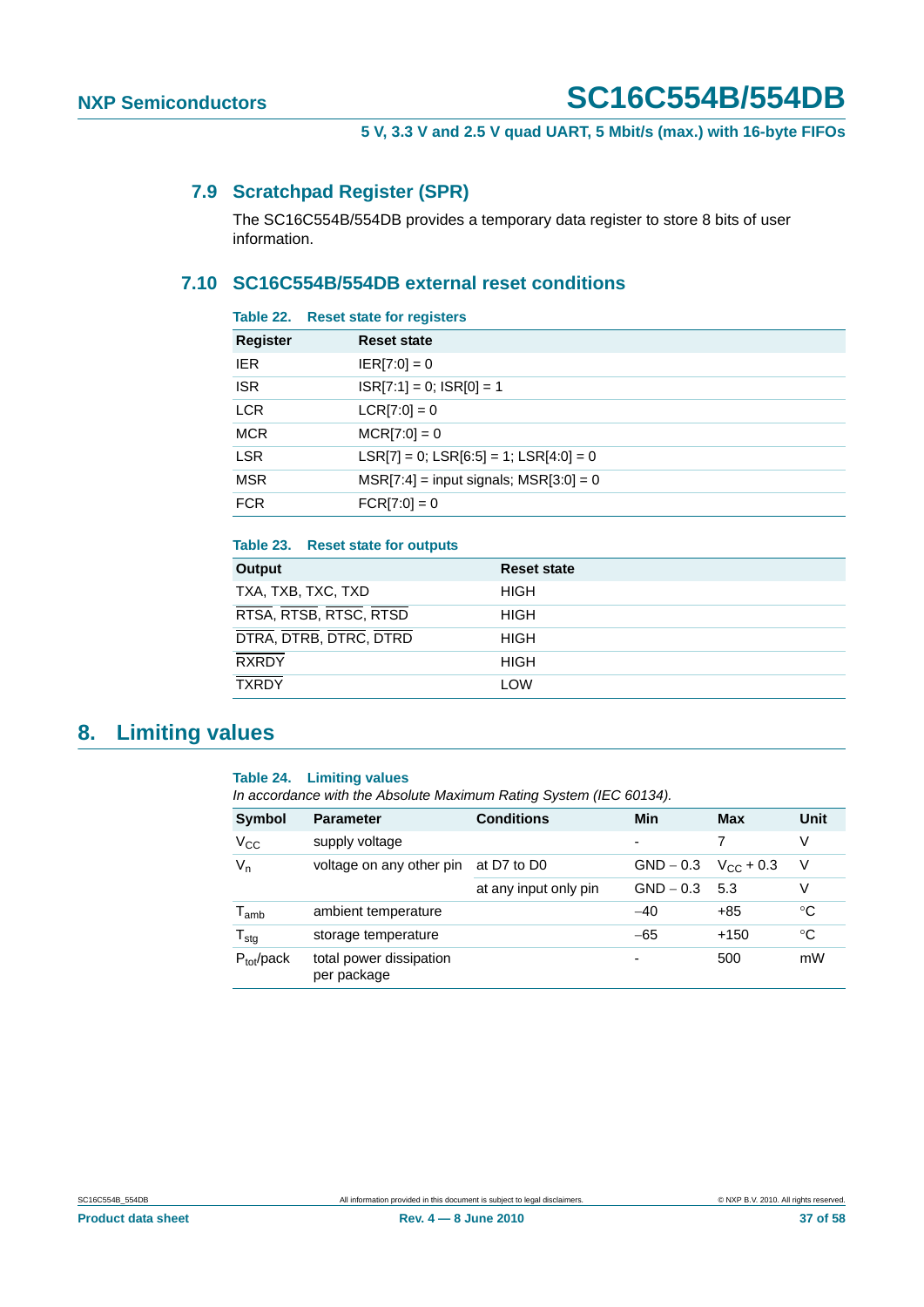## **5 V, 3.3 V and 2.5 V quad UART, 5 Mbit/s (max.) with 16-byte FIFOs**

## <span id="page-37-3"></span>**9. Static characteristics**

#### <span id="page-37-2"></span>**Table 25. Static characteristics**

 $T_{amb}$  = −40 °C to +85 °C; tolerance of  $V_{CC}$  =  $\pm$  10 %, unless otherwise specified.

| <b>Symbol</b>          | <b>Parameter</b>                   | <b>Conditions</b>                        |             | $V_{CC}$ = 2.5 V |                | $V_{CC} = 3.3 V$         |                | $V_{CC} = 5.0 V$         |                          | <b>Unit</b> |
|------------------------|------------------------------------|------------------------------------------|-------------|------------------|----------------|--------------------------|----------------|--------------------------|--------------------------|-------------|
|                        |                                    |                                          |             | Min              | <b>Max</b>     | Min                      | <b>Max</b>     | Min                      | <b>Max</b>               |             |
| $V_{IL(clk)}$          | clock LOW-level input<br>voltage   |                                          |             | $-0.3$           | $+0.45$        | $-0.3$                   | $+0.6$         | $-0.5$                   | $+0.6$                   | $\vee$      |
| $V_{IH (clk)}$         | clock HIGH-level input<br>voltage  |                                          |             | 1.8              | $V_{CC}$       | 2.4                      | $V_{CC}$       | 3.0                      | $V_{\rm CC}$             | $\vee$      |
| $V_{IL}$               | LOW-level input voltage            | except XTAL1 clock                       |             | $-0.3$           | $+0.65$        | $-0.3$                   | $+0.8$         | $-0.5$                   | $+0.8$                   | $\vee$      |
| V <sub>IH</sub>        | HIGH-level input voltage           | except XTAL1 clock                       |             | 1.6              | $\blacksquare$ | 2.0                      | $\blacksquare$ | 2.2                      | ÷,                       | V           |
| $V_{OL}$               | LOW-level output voltage           | on all outputs                           | $\boxed{1}$ |                  |                |                          |                |                          |                          |             |
|                        |                                    | $I_{OL} = 5$ mA<br>(data bus)            |             |                  |                |                          |                |                          | 0.4                      | $\sf V$     |
|                        |                                    | $I_{OL} = 4 mA$<br>(other outputs)       |             | ä,               |                | $\sim$                   | 0.4            | $\blacksquare$           | ä,                       | $\vee$      |
|                        |                                    | $I_{\Omega I}$ = 2 mA<br>(data bus)      |             | ٠                | 0.4            |                          |                |                          |                          | $\vee$      |
|                        |                                    | $I_{OL} = 1.6$ mA<br>(other outputs)     |             | ÷,               | 0.4            |                          |                |                          |                          | $\vee$      |
| V <sub>OH</sub>        | HIGH-level output voltage          | $I_{OH} = -5$ mA<br>(data bus)           |             | ٠                | ÷,             | $\blacksquare$           | ÷,             | 2.4                      | ÷,                       | $\vee$      |
|                        |                                    | $I_{OH} = -1$ mA<br>(other outputs)      |             |                  | ٠              | 2.0                      |                |                          |                          | $\vee$      |
|                        |                                    | $I_{OH} = -800 \mu A$<br>(data bus)      |             | 1.85             | ÷,             |                          |                |                          |                          | $\vee$      |
|                        |                                    | $I_{OH} = -400 \mu A$<br>(other outputs) |             | 1.85             | ÷,             |                          |                |                          |                          | V           |
| $I_{LIL}$              | LOW-level input leakage<br>current |                                          |             | ÷,               | ±10            | $\blacksquare$           | ±10            | ÷,                       | ±10                      | $\mu$ A     |
| $I_{L(clk)}$           | clock leakage current              |                                          |             | ÷,               | ±30            | $\blacksquare$           | ±30            | $\blacksquare$           | ±30                      | $\mu$ A     |
| $I_{\rm CC}$           | supply current                     | $f = 5$ MHz                              |             | -                | 4.5            | $\overline{\phantom{a}}$ | $\,6\,$        | $\overline{\phantom{a}}$ | 6                        | mA          |
| $C_i$                  | input capacitance                  |                                          |             |                  | $\mathbf 5$    | $\blacksquare$           | $\mathbf 5$    | $\overline{\phantom{a}}$ | 5                        | pF          |
| $R_{\textrm{pu(int)}}$ | internal pull-up resistance        |                                          | $[2]$       | 500              | ÷,             | 500                      | ÷,             | 500                      | $\overline{\phantom{0}}$ | $k\Omega$   |

<span id="page-37-0"></span>[1] Except XTAL2,  $V_{OL} = 1$  V typical.

<span id="page-37-1"></span>[2] Refer to [Table 2 "Pin description"](#page-9-0) for a listing of pins having internal pull-up resistors.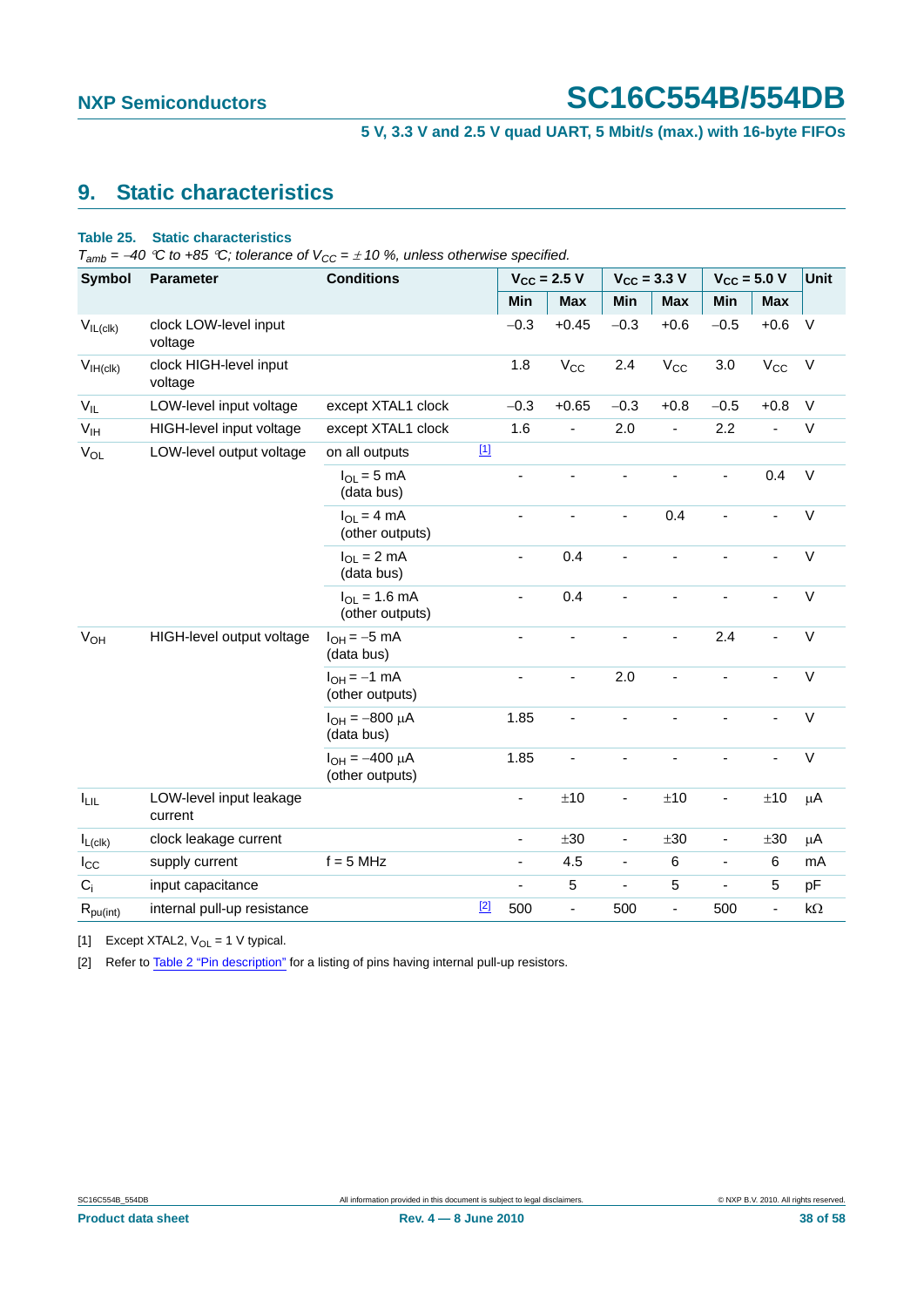### **5 V, 3.3 V and 2.5 V quad UART, 5 Mbit/s (max.) with 16-byte FIFOs**

## <span id="page-38-1"></span>**10. Dynamic characteristics**

#### <span id="page-38-0"></span>**Table 26. Dynamic characteristics**

 $T_{amb}$  = −40 °C to +85 °C; tolerance of V<sub>CC</sub>  $\pm$  10 %, unless otherwise specified.

|                   | Symbol Parameter                                  | <b>Conditions</b> | $V_{\text{CC}}$ = 2.5 V      |                                | $V_{\text{CC}} = 3.3$ V  |                              | $V_{\text{CC}} = 5.0 V$  |                                      | <b>Unit</b> |
|-------------------|---------------------------------------------------|-------------------|------------------------------|--------------------------------|--------------------------|------------------------------|--------------------------|--------------------------------------|-------------|
|                   |                                                   |                   | Min                          | <b>Max</b>                     | Min                      | <b>Max</b>                   | Min                      | <b>Max</b>                           |             |
| t <sub>WH</sub>   | pulse width HIGH                                  |                   | 10                           |                                | 6                        |                              | 6                        | ٠                                    | ns          |
| t <sub>WL</sub>   | pulse width LOW                                   |                   | 10                           | $\blacksquare$                 | $\,6$                    | $\blacksquare$               | 6                        | $\overline{\phantom{a}}$             | ns          |
| $f_{\text{XTAL}}$ | oscillator/clock frequency                        | $[1][2]$          | $\blacksquare$               | 48                             | $\overline{\phantom{a}}$ | 80                           |                          | 80                                   | <b>MHz</b>  |
| $t_{6s}$          | address set-up time                               |                   | 0                            | $\overline{\phantom{a}}$       | 0                        | $\overline{\phantom{a}}$     | 0                        | $\overline{\phantom{a}}$             | ns          |
| $t_{6h}$          | address hold time                                 |                   | $\pmb{0}$                    | $\overline{\phantom{a}}$       | $\pmb{0}$                | $\overline{\phantom{a}}$     | 0                        | $\qquad \qquad \blacksquare$         | ns          |
| t <sub>7d</sub>   | IOR delay from chip select                        |                   | 10                           | $\overline{\phantom{a}}$       | 10                       | $\overline{\phantom{a}}$     | 10                       | $\overline{\phantom{a}}$             | ns          |
| $t_{\rm 7w}$      | IOR strobe width                                  | 25 pF load        | 77                           | $\qquad \qquad \blacksquare$   | 26                       | $\qquad \qquad \blacksquare$ | 23                       | $\qquad \qquad \blacksquare$         | ns          |
| t <sub>7h</sub>   | chip select hold time from<br><b>IOR</b>          |                   | $\pmb{0}$                    | $\qquad \qquad \blacksquare$   | $\pmb{0}$                | $\qquad \qquad \blacksquare$ | 0                        | $\qquad \qquad \blacksquare$         | ns          |
| $t_{9d}$          | read cycle delay                                  | 25 pF load        | 20                           | $\overline{\phantom{a}}$       | 20                       | $\overline{\phantom{a}}$     | 20                       | $\blacksquare$                       | ns          |
| $t_{12d}$         | delay from IOR to data                            | 25 pF load        | $\blacksquare$               | 77                             | $\blacksquare$           | 26                           | $\overline{\phantom{a}}$ | 23                                   | ns          |
| $t_{12h}$         | data disable time                                 | 25 pF load        | $\overline{\phantom{a}}$     | 15                             | ÷,                       | 15                           | $\blacksquare$           | 15                                   | ns          |
| $t_{13d}$         | IOW delay from chip<br>select                     |                   | 10                           | $\blacksquare$                 | 10                       | $\qquad \qquad \blacksquare$ | 10                       | $\blacksquare$                       | ns          |
| $t_{13w}$         | IOW strobe width                                  |                   | 20                           | $\blacksquare$                 | 20                       | $\overline{\phantom{a}}$     | 15                       | $\overline{\phantom{a}}$             | ns          |
| $t_{13h}$         | chip select hold time from<br><b>IOW</b>          |                   | $\pmb{0}$                    |                                | $\pmb{0}$                |                              | 0                        | ٠                                    | ns          |
| $t_{15d}$         | write cycle delay                                 |                   | 25                           | $\blacksquare$                 | 25                       | $\overline{\phantom{a}}$     | 20                       | $\blacksquare$                       | ns          |
| $t_{16s}$         | data set-up time                                  |                   | 20                           | ä,                             | 20                       | $\overline{\phantom{0}}$     | 15                       | $\overline{\phantom{a}}$             | ns          |
| $t_{16h}$         | data hold time                                    |                   | 15                           | $\blacksquare$                 | 5                        | $\overline{\phantom{a}}$     | 5                        | $\overline{\phantom{a}}$             | ns          |
| $t_{17d}$         | delay from IOW to output                          | 25 pF load        | $\qquad \qquad \blacksquare$ | 100                            | $\overline{\phantom{a}}$ | 33                           | $\blacksquare$           | 29                                   | ns          |
| $t_{18d}$         | delay to set interrupt from<br>modem input        | 25 pF load        | $\overline{\phantom{0}}$     | 100                            | $\overline{\phantom{a}}$ | 24                           | $\overline{\phantom{a}}$ | 23                                   | ns          |
| $t_{19d}$         | delay to reset interrupt<br>from IOR              | 25 pF load        | ÷                            | 100                            | ä,                       | 24                           | ÷,                       | 23                                   | ns          |
| $t_{20d}$         | delay from stop to set<br>interrupt               |                   | ÷                            | $1T_{RCLK}$<br>$[3]$           |                          | $1T_{RCLK}$<br>[3]           |                          | 1T <sub>RCLK</sub><br>$[3]$          | ns          |
| $t_{21d}$         | delay from $\overline{IOR}$ to<br>reset interrupt | 25 pF load        | ÷                            | 100                            | $\overline{\phantom{a}}$ | 29                           | $\overline{\phantom{a}}$ | 28                                   | ns          |
| $t_{22d}$         | delay from start to<br>set interrupt              |                   | ä,                           | 100                            | ä,                       | 45                           |                          | 40                                   | ns          |
| $t_{23d}$         | delay from IOW to<br>transmit start               |                   | 8T <sub>RCLK</sub><br>$[3]$  | $24T_{RCLK}$<br>$^{[3]}$       | $8T_{RCLK}$<br>$^{[3]}$  | $24T_{RCLK}$<br>$^{[3]}$     | $8T_{RCLK}$<br>$[3]$     | 24T <sub>RCLK</sub> ns<br><u>[3]</u> |             |
| $t_{24d}$         | delay from IOW to<br>reset interrupt              |                   | $\overline{\phantom{a}}$     | 100                            | $\overline{\phantom{a}}$ | 45                           | $\blacksquare$           | 40                                   | ns          |
| $t_{25d}$         | delay from stop to<br>set RXRDY                   |                   | $\overline{\phantom{0}}$     | 1T <sub>RCLK</sub><br>$^{[3]}$ |                          | 1T <sub>RCLK</sub><br>[3]    |                          | 1T <sub>RCLK</sub><br>$\boxed{3}$    | ns          |
| $t_{26d}$         | delay from IOR to<br>reset RXRDY                  |                   | $\qquad \qquad \blacksquare$ | 100                            |                          | 45                           |                          | 40                                   | ns          |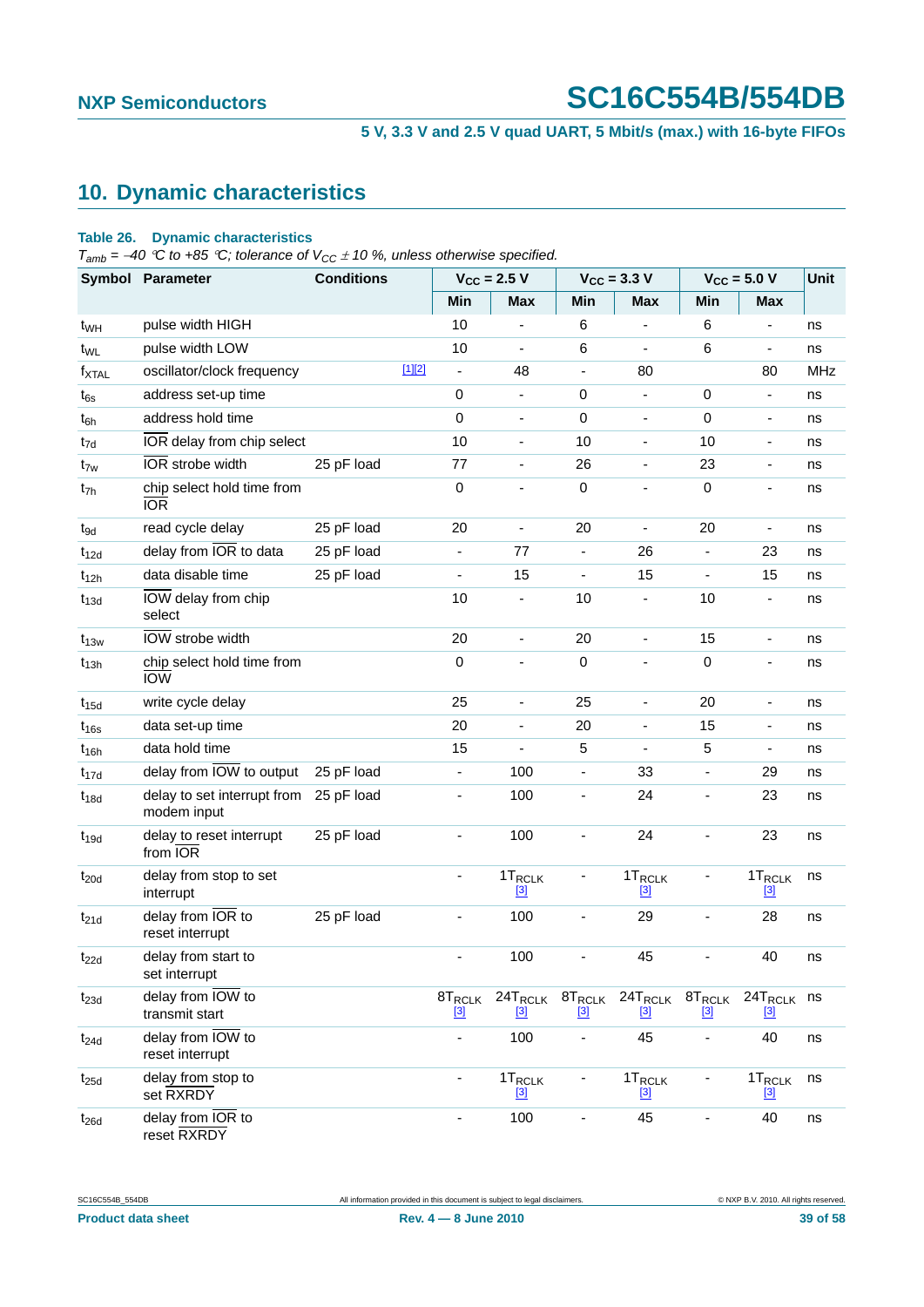#### **5 V, 3.3 V and 2.5 V quad UART, 5 Mbit/s (max.) with 16-byte FIFOs**

|                    | Symbol Parameter                            | <b>Conditions</b> |             |     | $V_{CC}$ = 2.5 V            |                          | $V_{CC}$ = 3.3 V            |                          | $V_{CC}$ = 5.0 V         | Unit |
|--------------------|---------------------------------------------|-------------------|-------------|-----|-----------------------------|--------------------------|-----------------------------|--------------------------|--------------------------|------|
|                    |                                             |                   |             | Min | <b>Max</b>                  | Min                      | <b>Max</b>                  | Min                      | <b>Max</b>               |      |
| $t_{27d}$          | delay from $IO\overline{W}$ to<br>set TXRDY |                   |             |     | 100                         |                          | 45                          |                          | 40                       | ns   |
| $t_{28d}$          | delay from start to reset<br>TXRDY          |                   |             |     | 8T <sub>RCLK</sub><br>$[3]$ |                          | 8T <sub>RCLK</sub><br>$[3]$ |                          | $8T_{RCLK}$<br>$[3]$     | ns   |
| $t_{30s}$          | address set-up time                         |                   |             | 10  | ٠                           | 10                       | ٠                           | 10                       | ٠                        | ns   |
| $t_{30w}$          | chip select strobe width                    | 25 pF load        | $\boxed{1}$ | 90  | $\overline{\phantom{a}}$    | 26                       | $\overline{\phantom{a}}$    | 23                       | $\overline{\phantom{a}}$ | ns   |
| $t_{30h}$          | address hold time                           |                   |             | 15  | $\blacksquare$              | 15                       | $\blacksquare$              | 15                       | $\overline{\phantom{a}}$ | ns   |
| $t_{30d}$          | read cycle delay                            | 25 pF load        |             | 20  | ٠                           | 20                       | ٠                           | 20                       | ٠                        | ns   |
| $t_{31d}$          | delay from CS to data                       | 25 pF load        |             | ۰   | 90                          | $\overline{\phantom{0}}$ | 26                          | $\overline{\phantom{a}}$ | 23                       | ns   |
| $t_{31h}$          | data disable time                           | 25 pF load        |             |     | 15                          |                          | 15                          |                          | 15                       | ns   |
| $t_{32s}$          | write strobe set-up time                    |                   |             | 10  | $\overline{\phantom{a}}$    | 10                       | $\overline{\phantom{a}}$    | 10                       | $\overline{\phantom{a}}$ | ns   |
| $t_{32h}$          | write strobe hold time                      |                   |             | 10  | $\blacksquare$              | 10                       | $\blacksquare$              | 10                       | $\overline{\phantom{a}}$ | ns   |
| $t_{32d}$          | write cycle delay                           |                   |             | 25  | $\blacksquare$              | 25                       | $\blacksquare$              | 20                       | $\overline{\phantom{a}}$ | ns   |
| $t_{33s}$          | data set-up time                            |                   |             | 20  | ٠                           | 15                       | ٠                           | 15                       | ٠                        | ns   |
| $t_{33h}$          | data hold time                              |                   |             | 15  | $\overline{\phantom{0}}$    | 5                        | $\overline{\phantom{0}}$    | 5                        | $\overline{\phantom{a}}$ | ns   |
| t <sub>RESET</sub> | RESET pulse width                           |                   | $[4]$       | 200 |                             | 40                       |                             | 40                       |                          | ns   |
| N                  | baud rate divisor                           |                   |             | 1   | $(2^{16} - 1)$              | 1                        | $(2^{16} - 1)$              | 1                        | $(2^{16} - 1)$           |      |

#### **Table 26. Dynamic characteristics** *…continued*

 $T_{amb}$  = −40 °C to +85 °C; tolerance of  $V_{CC}$   $\pm$  10 %, unless otherwise specified.

<span id="page-39-1"></span><span id="page-39-0"></span>[1] Applies to external clock, crystal oscillator max 24 MHz.

[2] Maximum frequency =  $\frac{1}{1}$  $t_{w(clk)}$  $\frac{1}{\cdot}$ 

<span id="page-39-2"></span>[3] RCLK is an internal signal derived from Divisor Latch LSB (DLL) and Divisor Latch MSB (DLM) divisor latches.

<span id="page-39-4"></span><span id="page-39-3"></span>[4] Reset pulse must happen when these signals are inactive: CSA, CSB, CSC, CSD, IOW, IOR.

### **10.1 Timing diagrams**

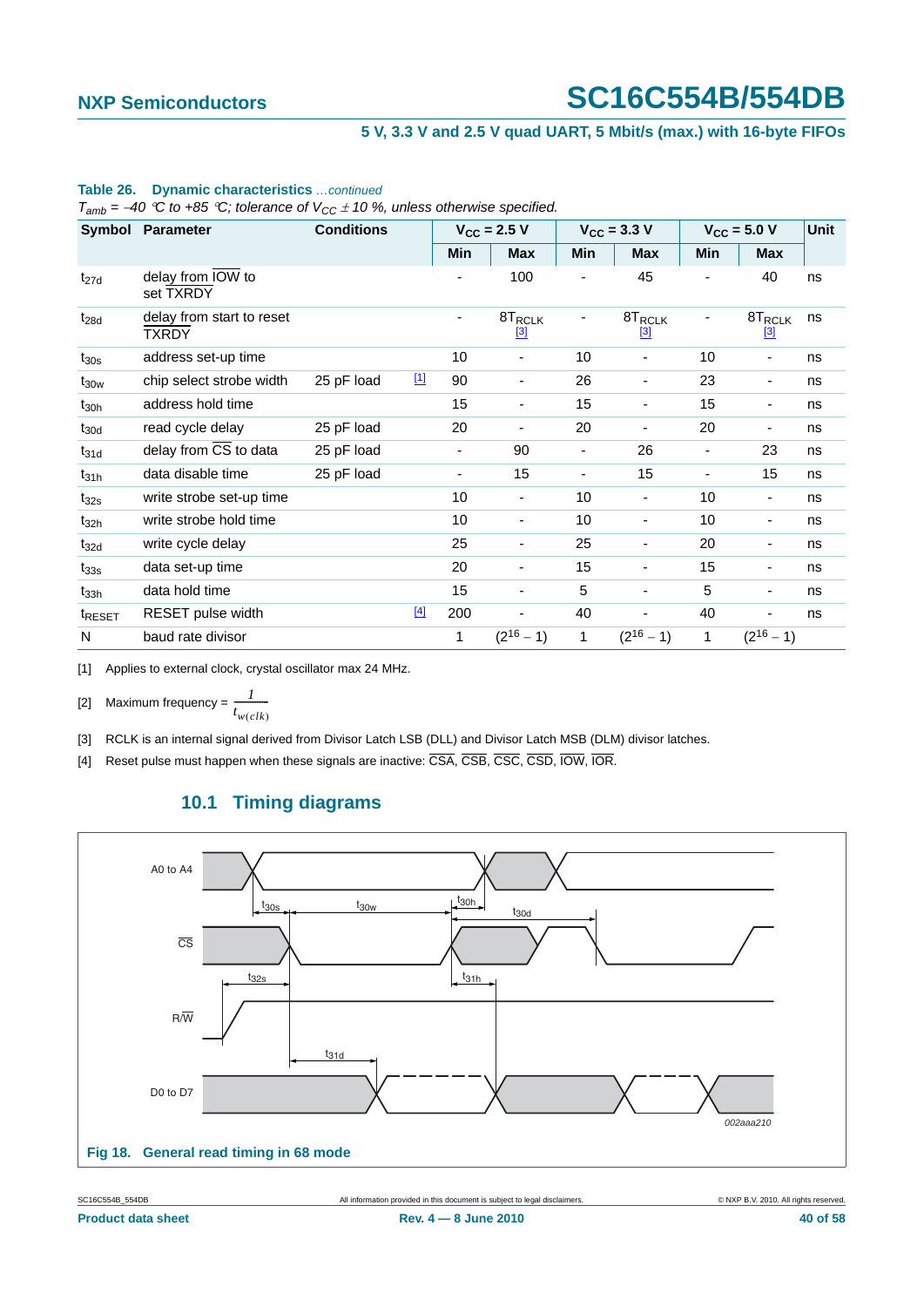### **5 V, 3.3 V and 2.5 V quad UART, 5 Mbit/s (max.) with 16-byte FIFOs**



#### **Fig 19. General write timing in 68 mode**

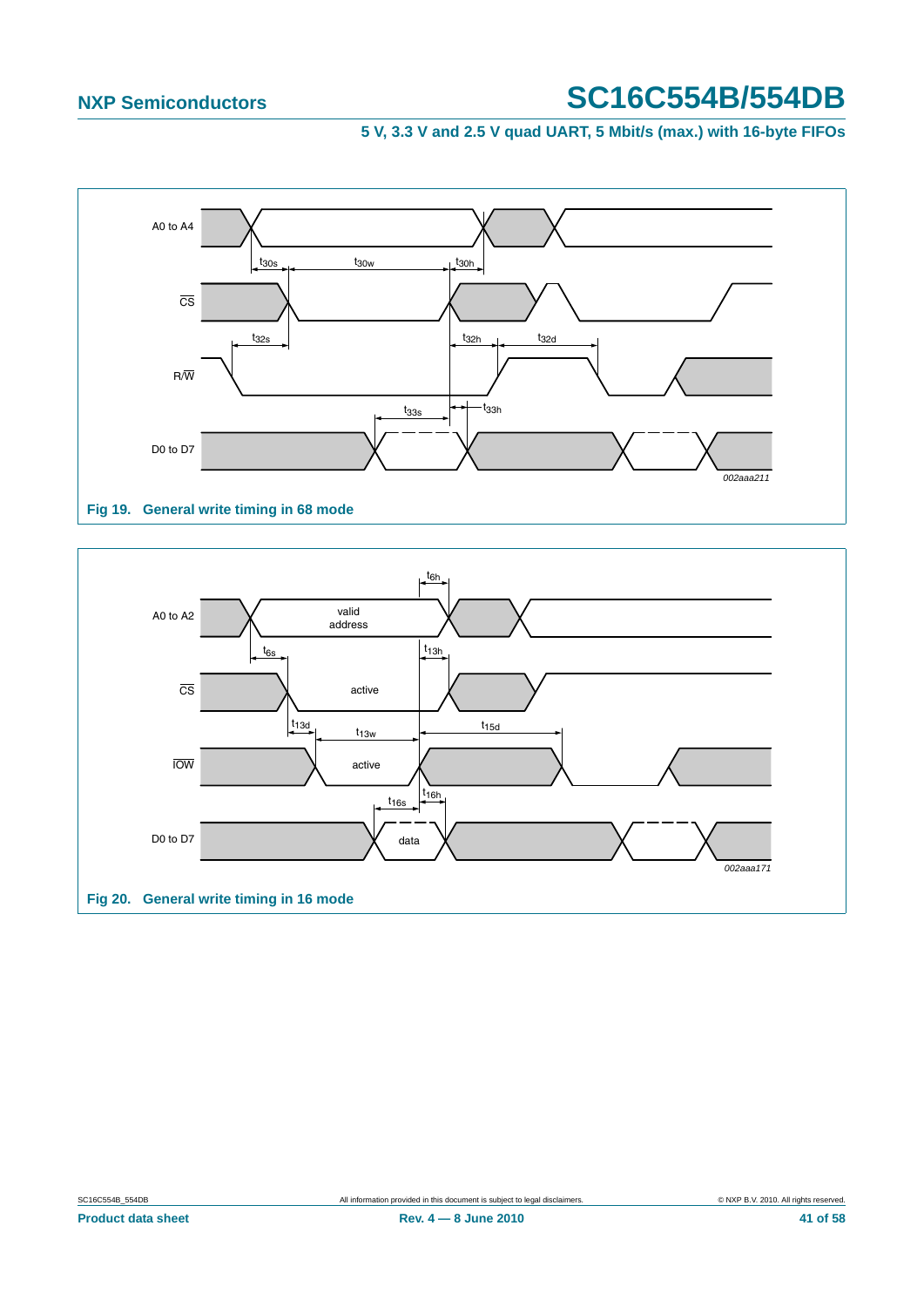#### **5 V, 3.3 V and 2.5 V quad UART, 5 Mbit/s (max.) with 16-byte FIFOs**



#### **Fig 21. General read timing in 16 mode**

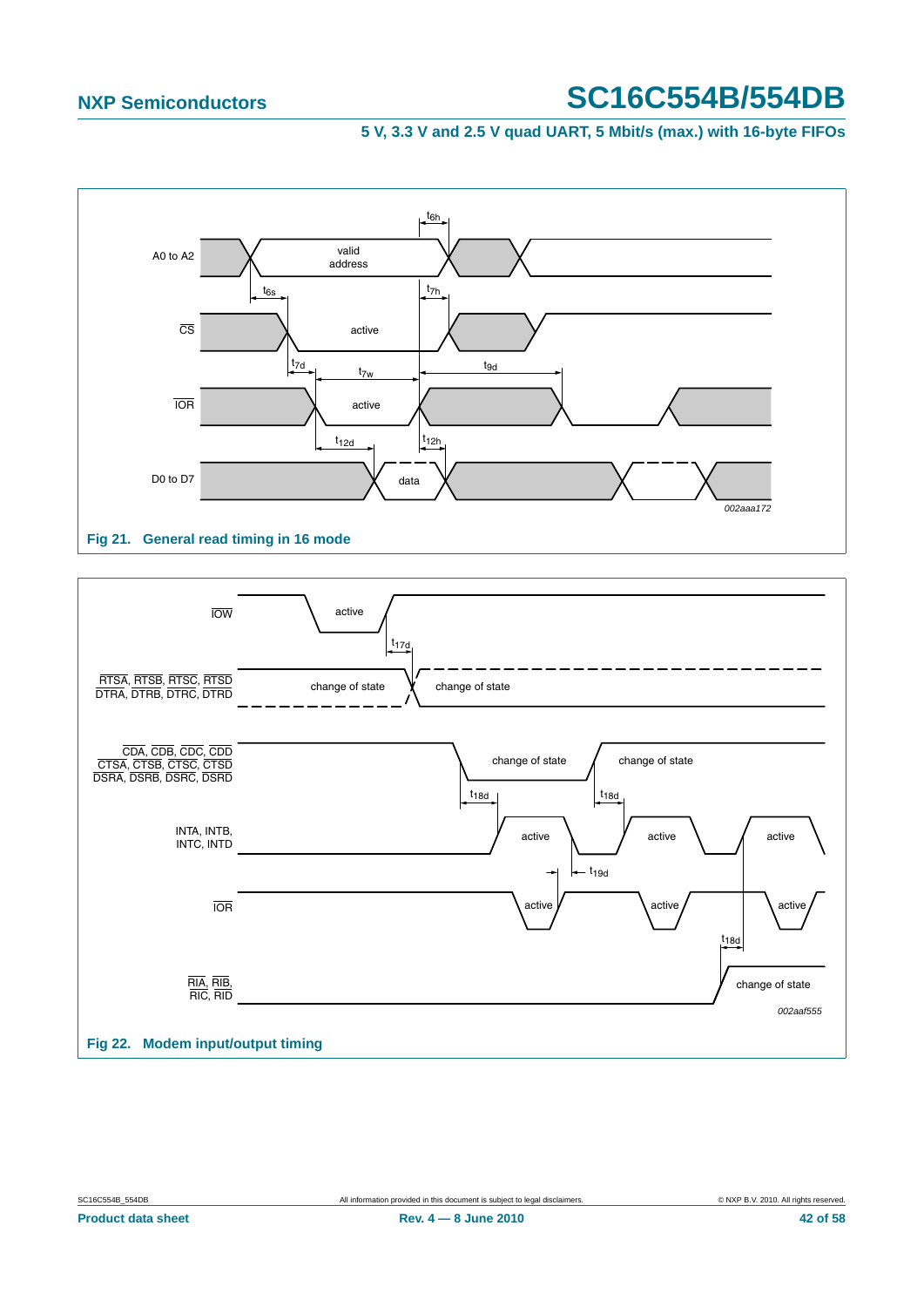

<span id="page-42-0"></span>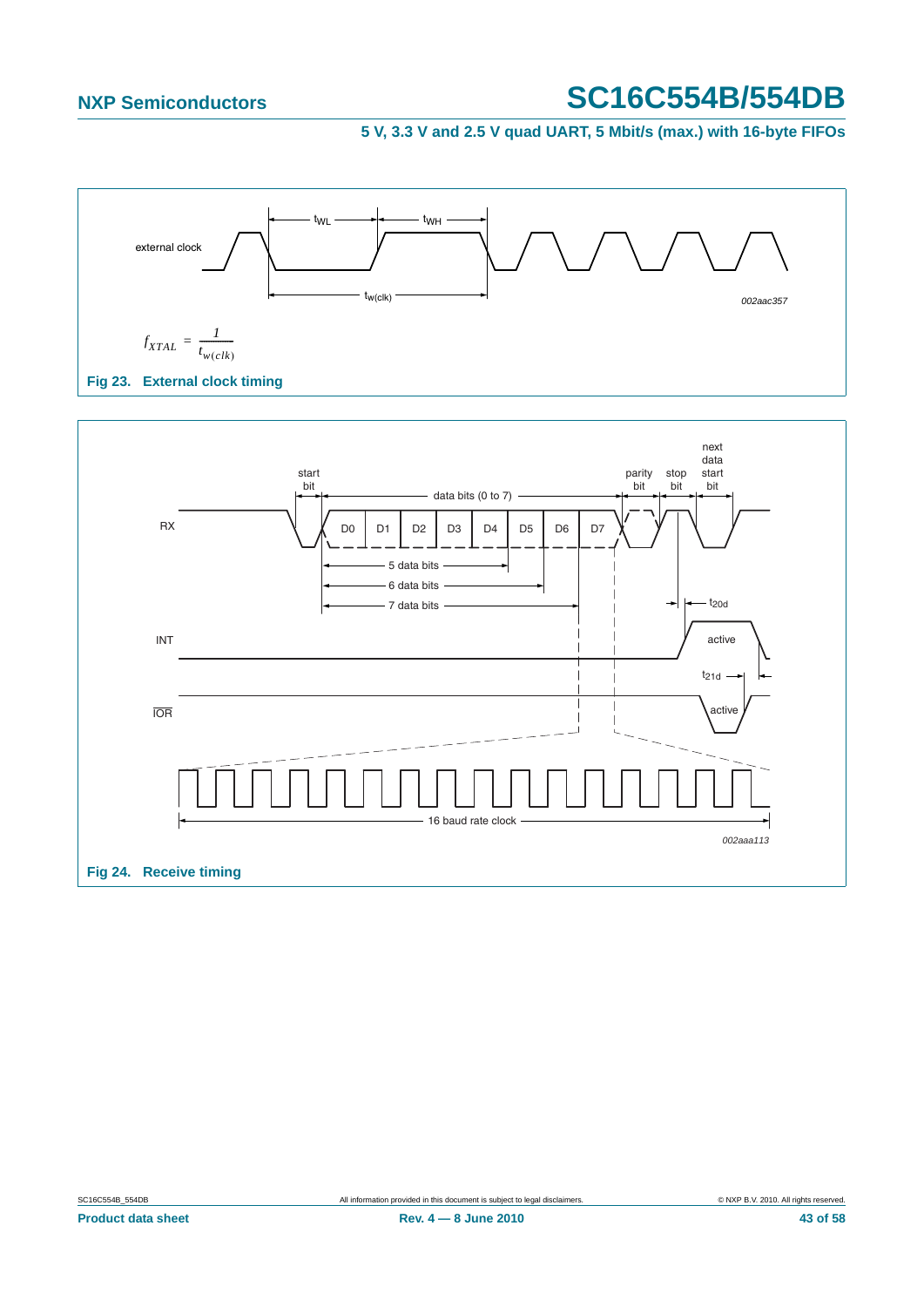

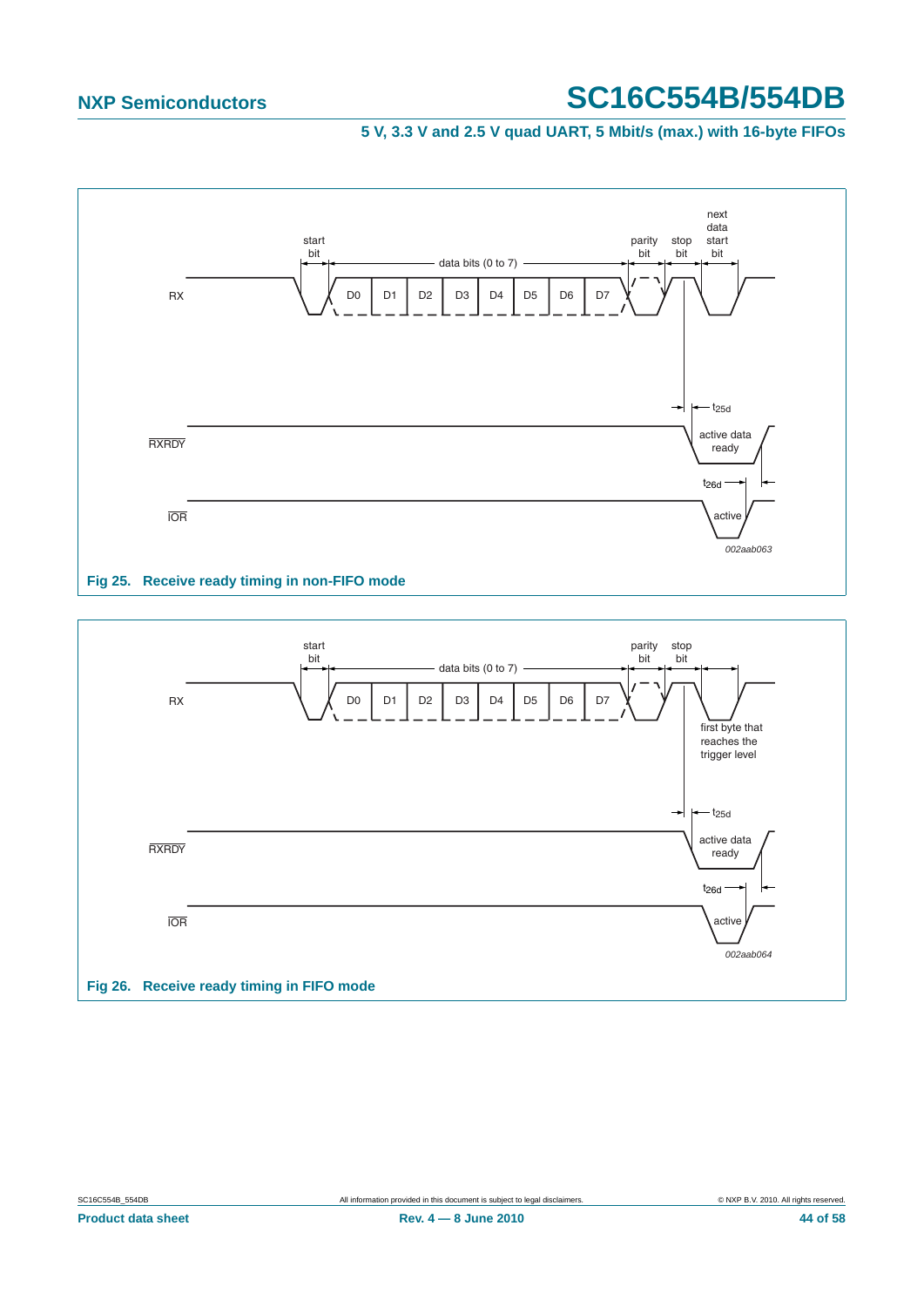

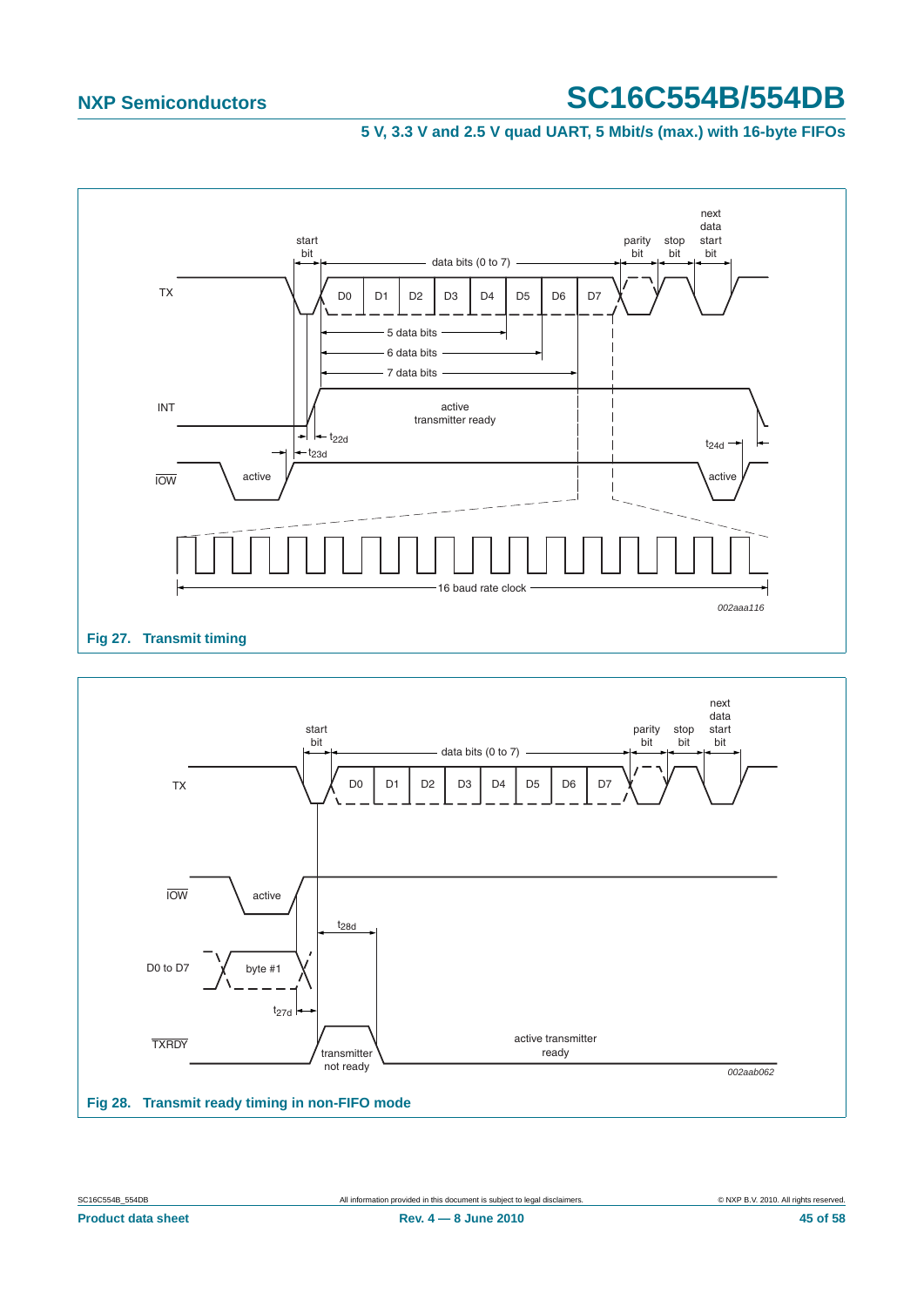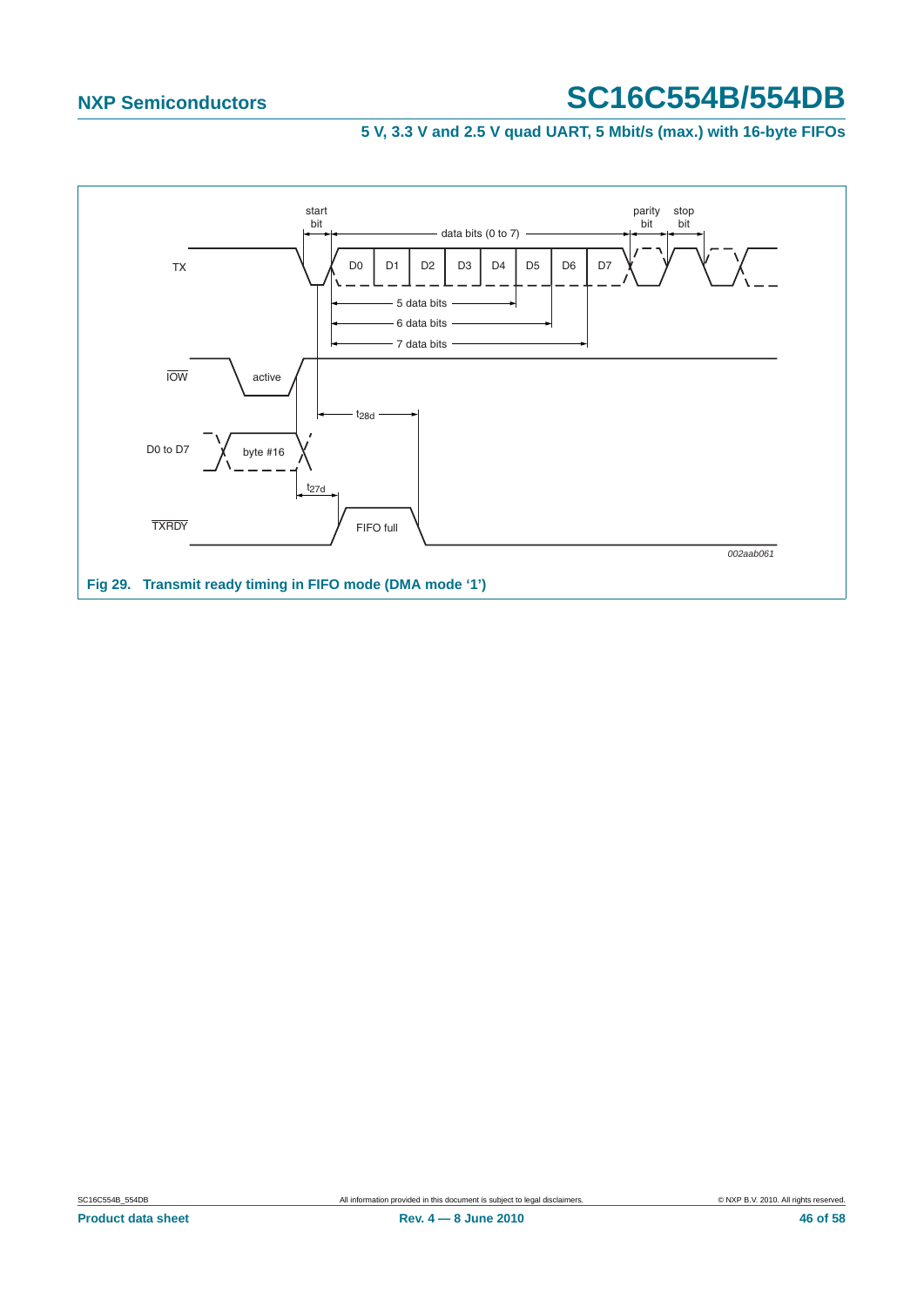#### **5 V, 3.3 V and 2.5 V quad UART, 5 Mbit/s (max.) with 16-byte FIFOs**

## <span id="page-46-0"></span>**11. Package outline**



#### **Fig 30. Package outline SOT314-2 (LQFP64)**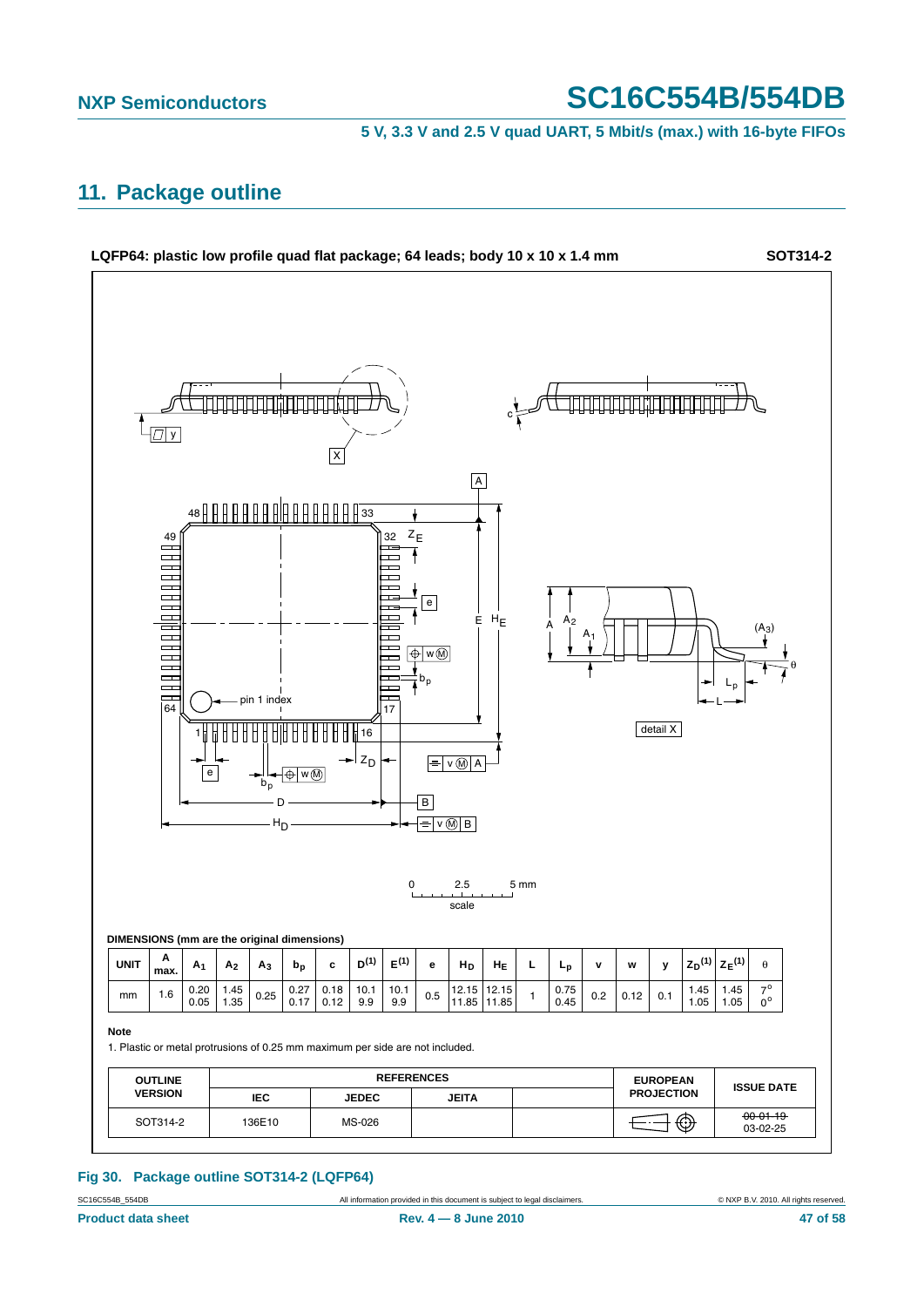**5 V, 3.3 V and 2.5 V quad UART, 5 Mbit/s (max.) with 16-byte FIFOs**



#### **Fig 31. Package outline SOT315-1 (LQFP80)**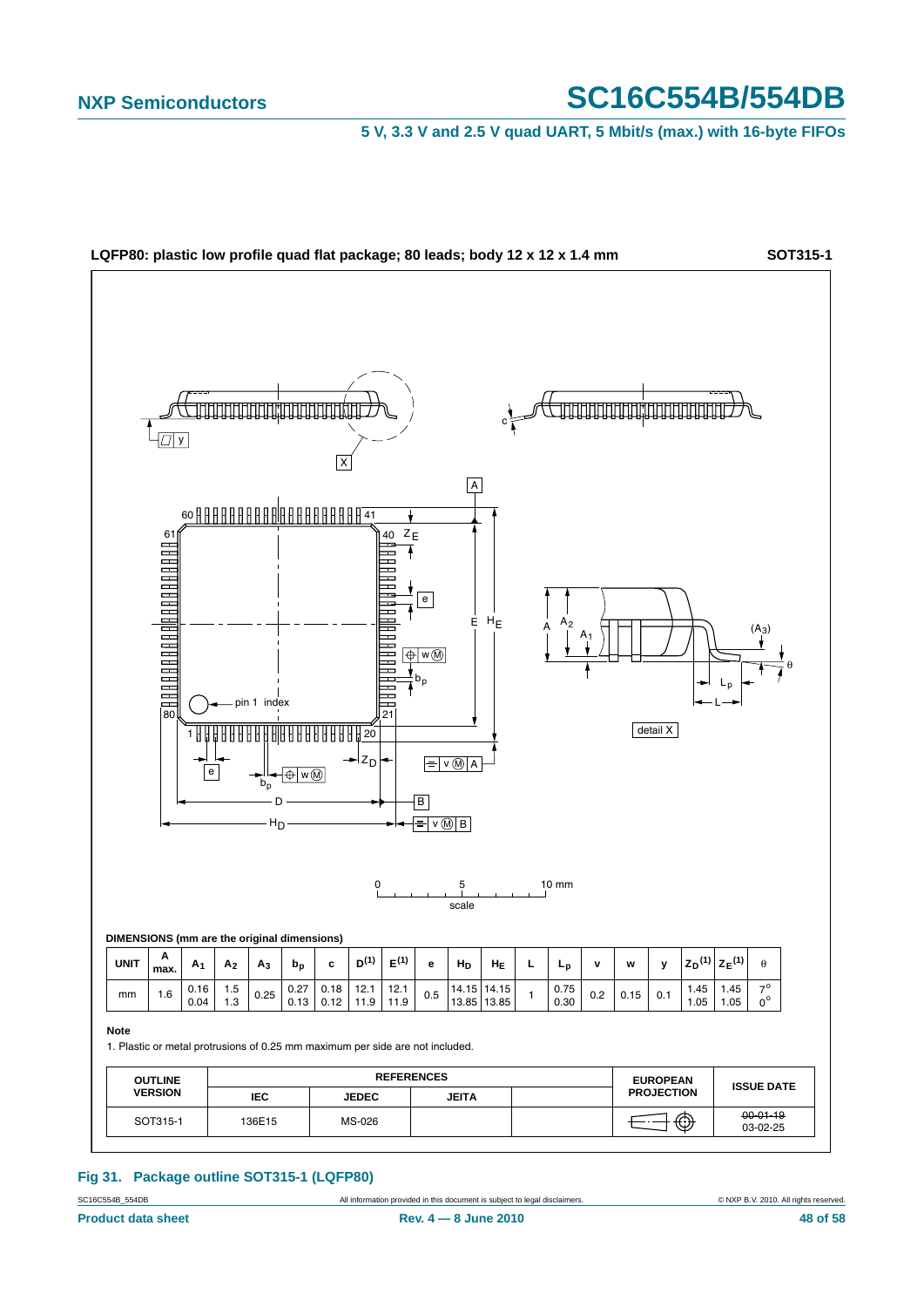**5 V, 3.3 V and 2.5 V quad UART, 5 Mbit/s (max.) with 16-byte FIFOs**



**Fig 32. Package outline SOT414-1 (LQFP64)**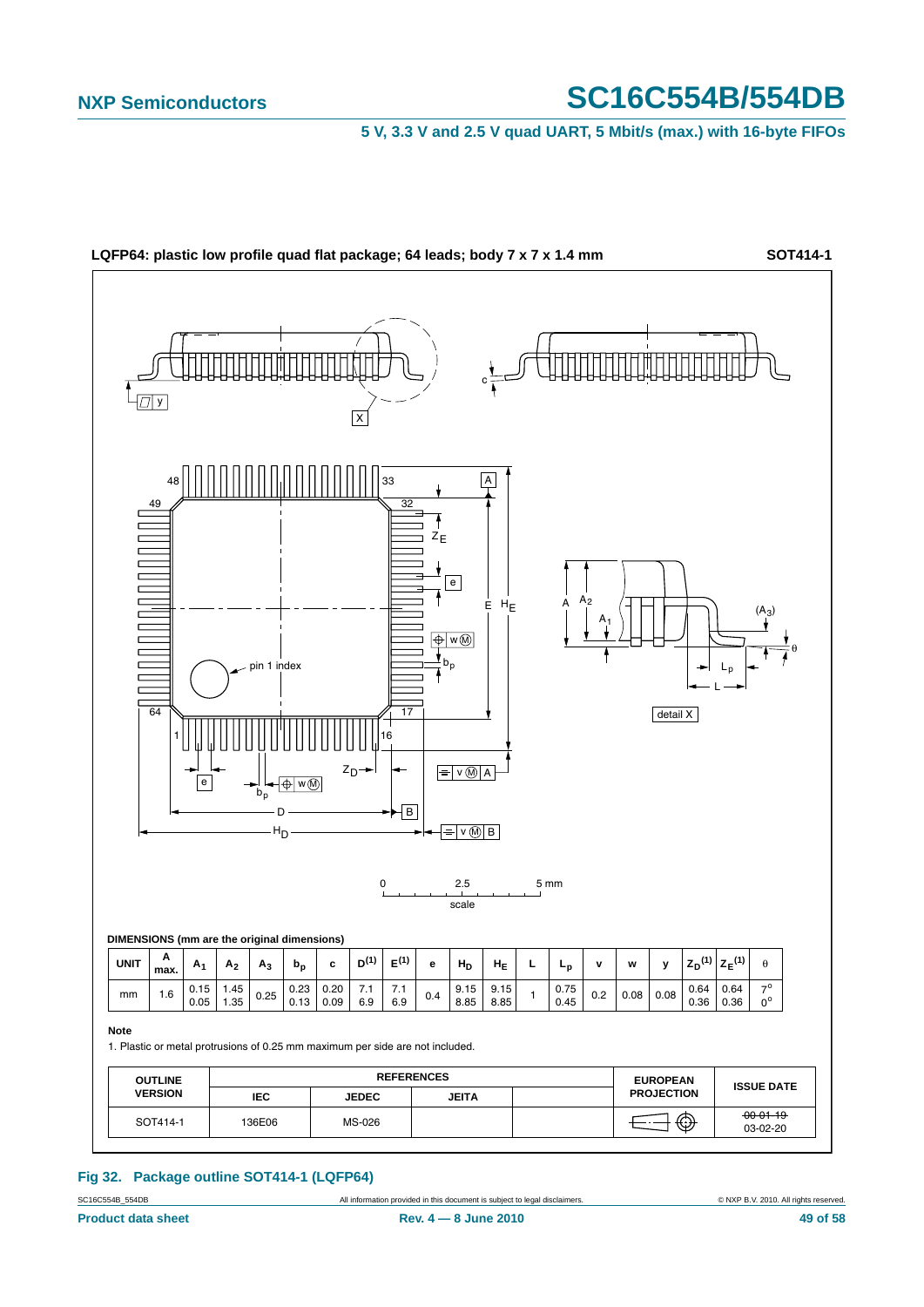**5 V, 3.3 V and 2.5 V quad UART, 5 Mbit/s (max.) with 16-byte FIFOs**



**HVQFN48: plastic thermal enhanced very thin quad flat package; no leads; 48 terminals; body 6 x 6 x 0.85 mm**

**Fig 33. Package outline SOT778-3 (HVQFN48)**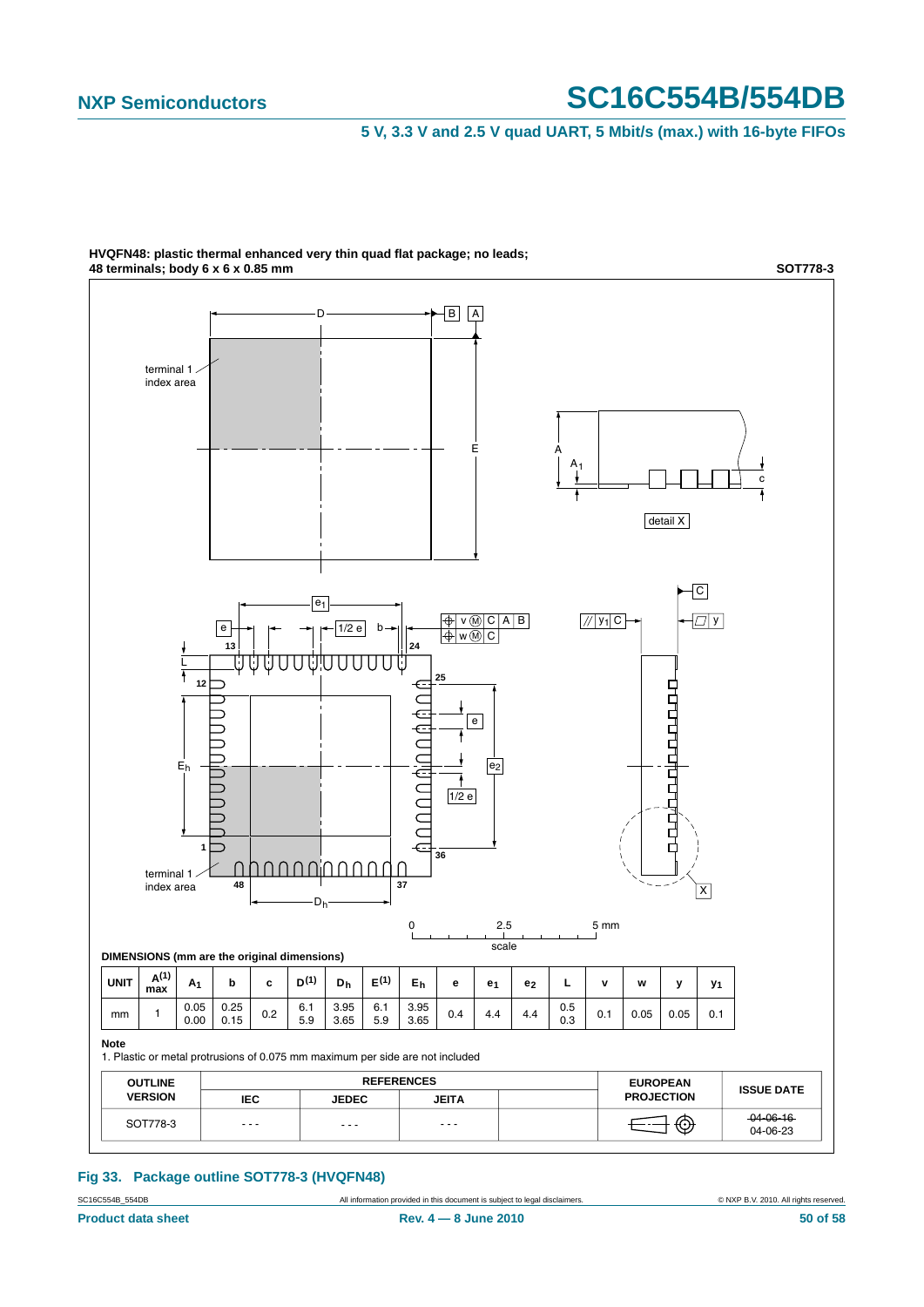**5 V, 3.3 V and 2.5 V quad UART, 5 Mbit/s (max.) with 16-byte FIFOs**



**Fig 34. Package outline SOT188-2 (PLCC68)**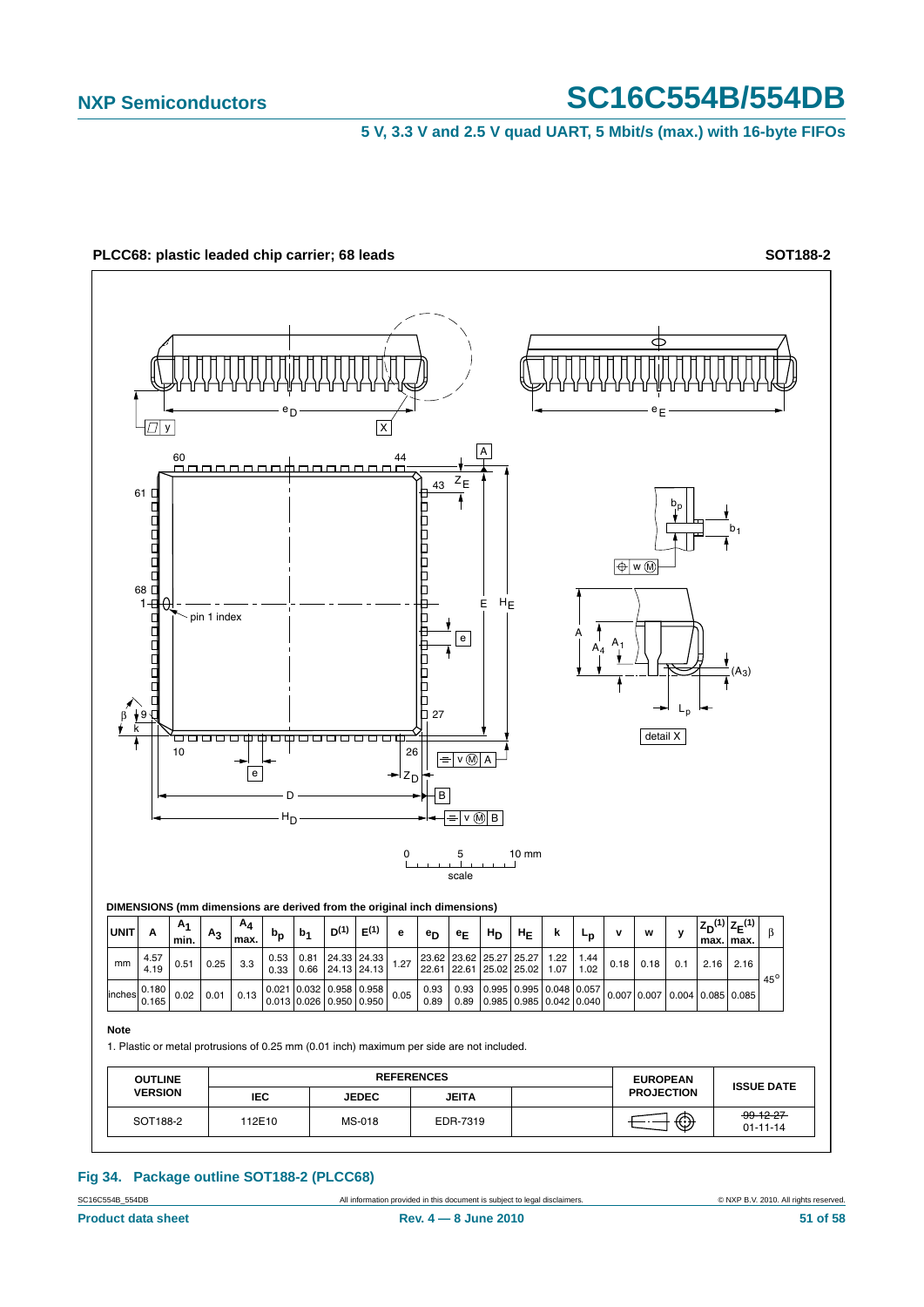## <span id="page-51-0"></span>**12. Soldering of SMD packages**

This text provides a very brief insight into a complex technology. A more in-depth account of soldering ICs can be found in Application Note *AN10365 "Surface mount reflow soldering description"*.

### <span id="page-51-1"></span>**12.1 Introduction to soldering**

Soldering is one of the most common methods through which packages are attached to Printed Circuit Boards (PCBs), to form electrical circuits. The soldered joint provides both the mechanical and the electrical connection. There is no single soldering method that is ideal for all IC packages. Wave soldering is often preferred when through-hole and Surface Mount Devices (SMDs) are mixed on one printed wiring board; however, it is not suitable for fine pitch SMDs. Reflow soldering is ideal for the small pitches and high densities that come with increased miniaturization.

### <span id="page-51-2"></span>**12.2 Wave and reflow soldering**

Wave soldering is a joining technology in which the joints are made by solder coming from a standing wave of liquid solder. The wave soldering process is suitable for the following:

- **•** Through-hole components
- **•** Leaded or leadless SMDs, which are glued to the surface of the printed circuit board

Not all SMDs can be wave soldered. Packages with solder balls, and some leadless packages which have solder lands underneath the body, cannot be wave soldered. Also, leaded SMDs with leads having a pitch smaller than ~0.6 mm cannot be wave soldered, due to an increased probability of bridging.

The reflow soldering process involves applying solder paste to a board, followed by component placement and exposure to a temperature profile. Leaded packages, packages with solder balls, and leadless packages are all reflow solderable.

Key characteristics in both wave and reflow soldering are:

- **•** Board specifications, including the board finish, solder masks and vias
- **•** Package footprints, including solder thieves and orientation
- **•** The moisture sensitivity level of the packages
- **•** Package placement
- **•** Inspection and repair
- **•** Lead-free soldering versus SnPb soldering

#### <span id="page-51-3"></span>**12.3 Wave soldering**

Key characteristics in wave soldering are:

- **•** Process issues, such as application of adhesive and flux, clinching of leads, board transport, the solder wave parameters, and the time during which components are exposed to the wave
- **•** Solder bath specifications, including temperature and impurities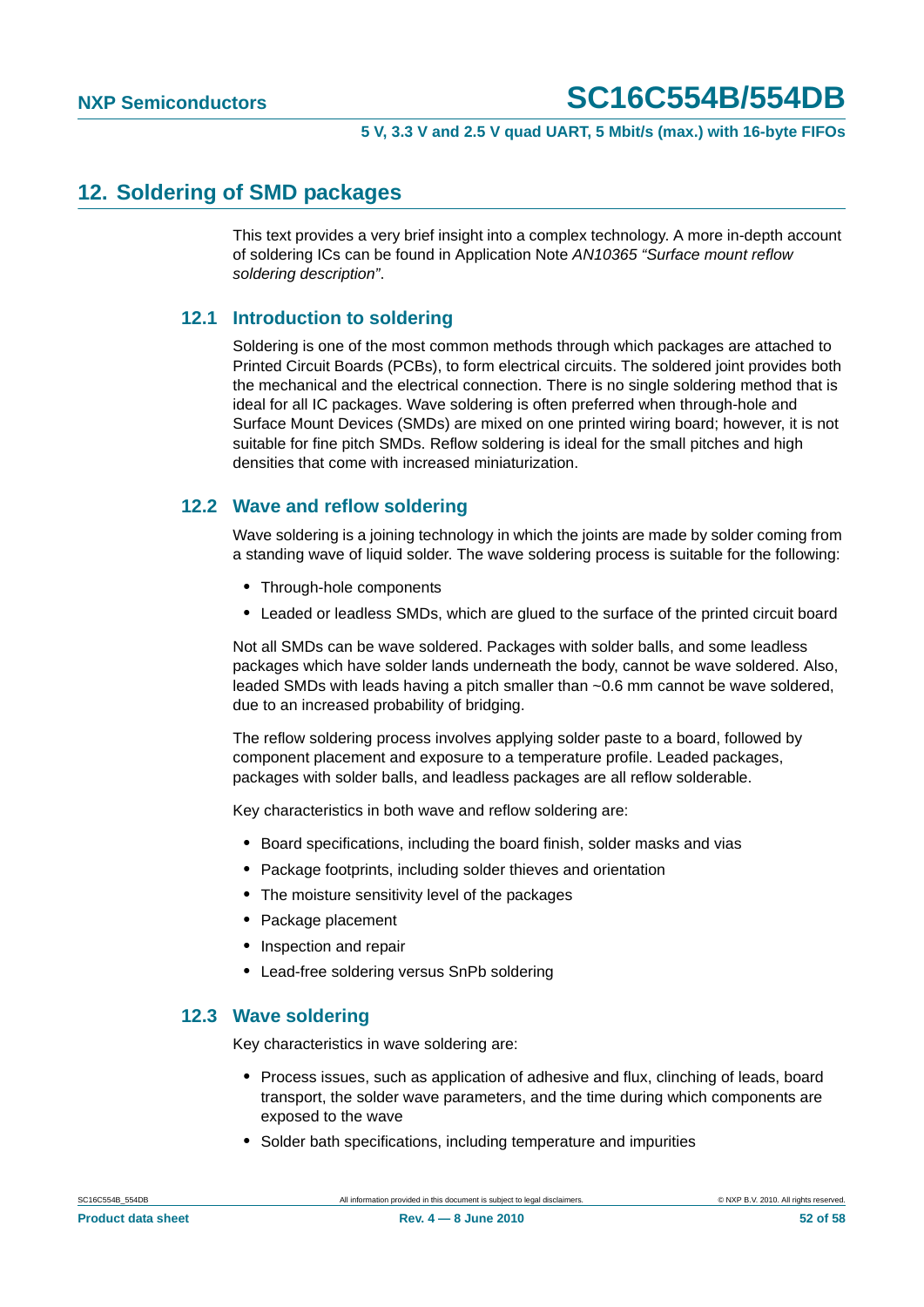### <span id="page-52-0"></span>**12.4 Reflow soldering**

Key characteristics in reflow soldering are:

- **•** Lead-free versus SnPb soldering; note that a lead-free reflow process usually leads to higher minimum peak temperatures (see Figure 35) than a SnPb process, thus reducing the process window
- **•** Solder paste printing issues including smearing, release, and adjusting the process window for a mix of large and small components on one board
- **•** Reflow temperature profile; this profile includes preheat, reflow (in which the board is heated to the peak temperature) and cooling down. It is imperative that the peak temperature is high enough for the solder to make reliable solder joints (a solder paste characteristic). In addition, the peak temperature must be low enough that the packages and/or boards are not damaged. The peak temperature of the package depends on package thickness and volume and is classified in accordance with Table 27 and 28

#### **Table 27. SnPb eutectic process (from J-STD-020C)**

| Package thickness (mm) | Package reflow temperature $(^\circ \text{C})$ |            |  |  |
|------------------------|------------------------------------------------|------------|--|--|
|                        | Volume (mm <sup>3</sup> )                      |            |  |  |
|                        | < 350                                          | $\geq 350$ |  |  |
| < 2.5                  | 235                                            | 220        |  |  |
| > 2.5                  | 220                                            | 220        |  |  |

#### **Table 28. Lead-free process (from J-STD-020C)**

| Package thickness (mm) | Package reflow temperature $(°C)$ |             |        |  |  |  |
|------------------------|-----------------------------------|-------------|--------|--|--|--|
|                        | Volume (mm <sup>3</sup> )         |             |        |  |  |  |
|                        | $\leq 350$                        | 350 to 2000 | > 2000 |  |  |  |
| < 1.6                  | 260                               | 260         | 260    |  |  |  |
| 1.6 to 2.5             | 260                               | 250         | 245    |  |  |  |
| > 2.5                  | 250                               | 245         | 245    |  |  |  |

Moisture sensitivity precautions, as indicated on the packing, must be respected at all times.

Studies have shown that small packages reach higher temperatures during reflow soldering, see Figure 35.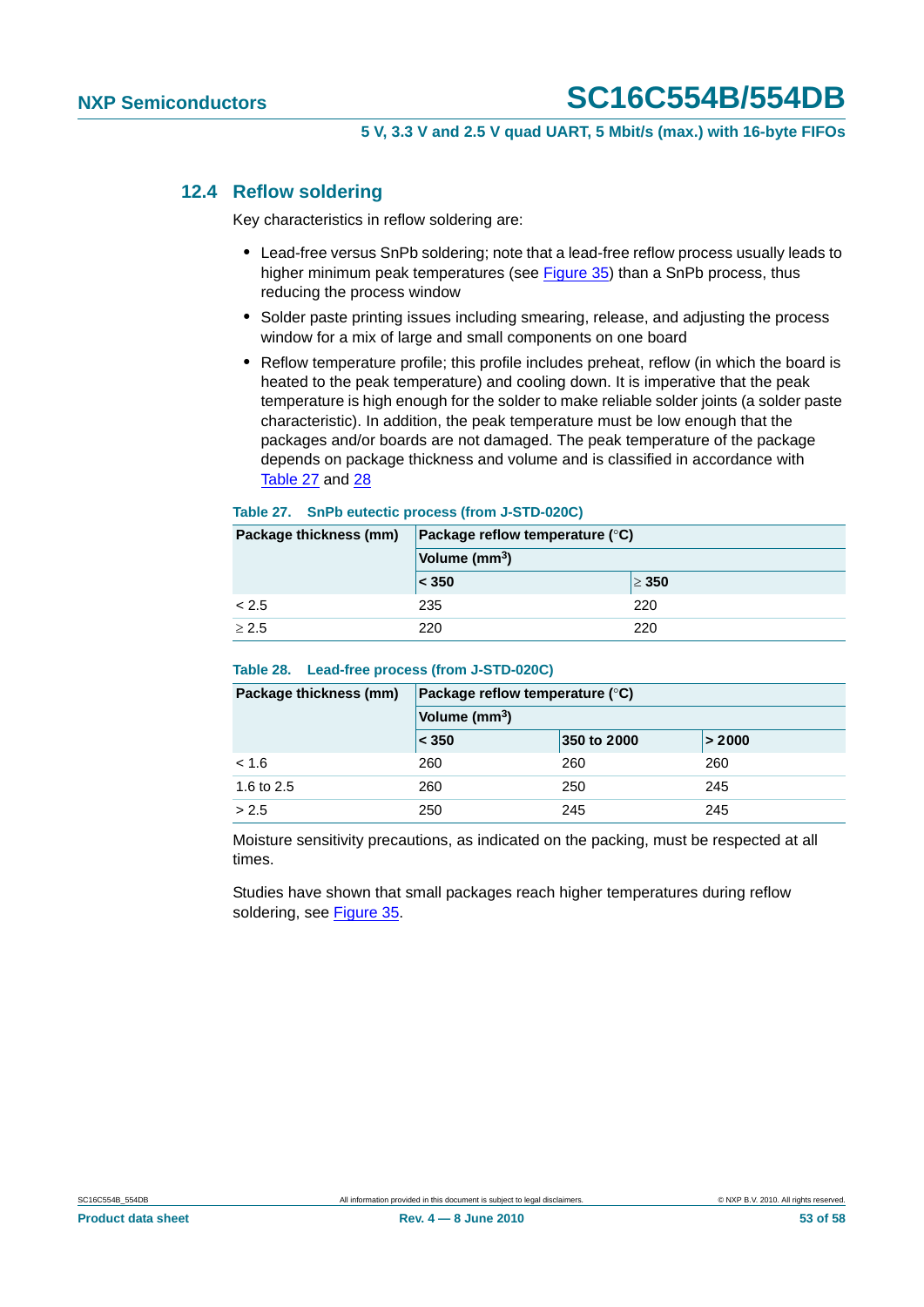**5 V, 3.3 V and 2.5 V quad UART, 5 Mbit/s (max.) with 16-byte FIFOs**



For further information on temperature profiles, refer to Application Note *AN10365 "Surface mount reflow soldering description"*.

## <span id="page-53-0"></span>**13. Abbreviations**

| Table 29.    | <b>Abbreviations</b>                                             |
|--------------|------------------------------------------------------------------|
| Acronym      | <b>Description</b>                                               |
| <b>CMOS</b>  | Complementary Metal-Oxide Semiconductor                          |
| <b>CPU</b>   | Central Processing Unit                                          |
| <b>DMA</b>   | <b>Direct Memory Access</b>                                      |
| <b>FIFO</b>  | First In, First Out                                              |
| I/O          | Input/Output                                                     |
| <b>ISDN</b>  | Integrated Service Digital Network                               |
| LSB          | Least Significant Bit                                            |
| <b>MSB</b>   | Most Significant Bit                                             |
| <b>PCB</b>   | <b>Printed-Circuit Board</b>                                     |
| <b>QUART</b> | 4-channel (Quad) Universal Asynchronous Receiver and Transmitter |
| TTL          | Transistor-Transistor Logic                                      |
| <b>UART</b>  | Universal Asynchronous Receiver and Transmitter                  |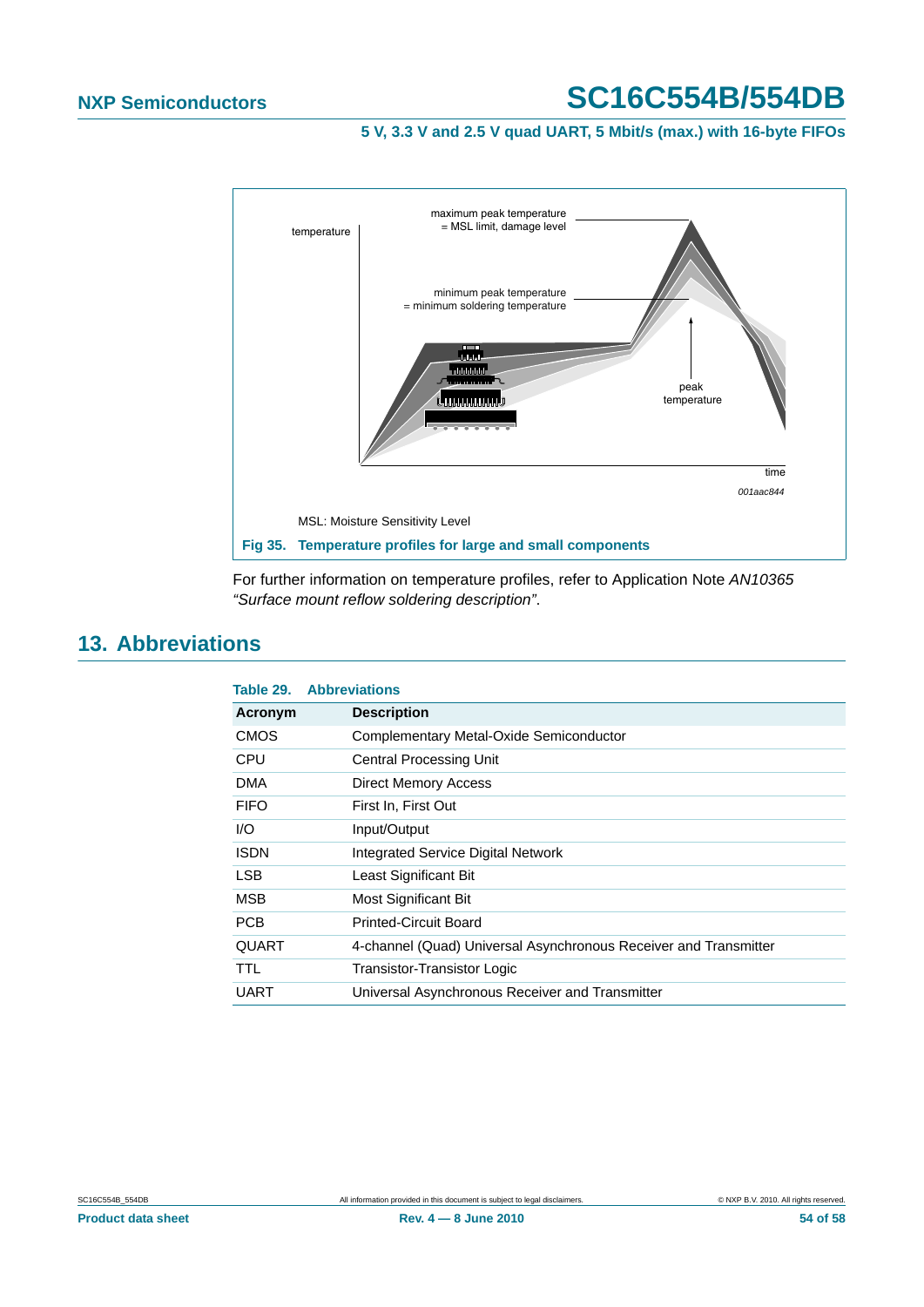## <span id="page-54-0"></span>**14. Revision history**

| Table 30.<br><b>Revision history</b>  |                                                                                                                                                                                    |                    |                   |  |  |
|---------------------------------------|------------------------------------------------------------------------------------------------------------------------------------------------------------------------------------|--------------------|-------------------|--|--|
| <b>Document ID</b>                    | <b>Release date</b>                                                                                                                                                                | Data sheet status  | <b>Supersedes</b> |  |  |
| SC16C554B_554DB v.4                   | 20100608                                                                                                                                                                           | Product data sheet | SC16C554B_554DB_3 |  |  |
| Modifications:                        | • The format of this data sheet has been redesigned to comply with the new identity guidelines<br>of NXP Semiconductors.                                                           |                    |                   |  |  |
|                                       | Legal texts have been adapted to the new company name where appropriate.<br>$\bullet$                                                                                              |                    |                   |  |  |
|                                       | • Section 2 "Features and benefits": 7 <sup>th</sup> bullet item changed from "5 V tolerant inputs" to "5 V<br>tolerant on input pins only"; added Footnote 1.                     |                    |                   |  |  |
|                                       | Figure 9 "Autoflow control (auto-RTS and auto-CTS) example" updated<br>$\bullet$                                                                                                   |                    |                   |  |  |
|                                       | Table 24 "Limiting values".                                                                                                                                                        |                    |                   |  |  |
|                                       | parameter description for symbol $V_n$ changed from "voltage at any pin" to "voltage on any<br>other pin"; added separate conditions for "at D7 to D0" and "at any input only pin" |                    |                   |  |  |
|                                       | - symbol for 'total power dissipation per package" changed from " $P_{tot(pack)}$ " to " $P_{tot}(pack)$ "                                                                         |                    |                   |  |  |
|                                       | Table 25 "Static characteristics":                                                                                                                                                 |                    |                   |  |  |
|                                       | - symbol " $V_{IL(CK)}$ " changed to " $V_{IL(ck)}$ "                                                                                                                              |                    |                   |  |  |
|                                       | symbol "V <sub>IH(CK)</sub> " changed to "V <sub>IH(clk)</sub> "                                                                                                                   |                    |                   |  |  |
|                                       | parameter description for $V_{OL}$ : moved "on all outputs" to Conditions column                                                                                                   |                    |                   |  |  |
|                                       | symbol/parameter " $I_{CL}$ , clock leakage" changed to " $I_{L(c k)}$ , clock leakage current"                                                                                    |                    |                   |  |  |
|                                       | - deleted (empty) Typ columns                                                                                                                                                      |                    |                   |  |  |
|                                       | Table 26 "Dynamic characteristics":                                                                                                                                                |                    |                   |  |  |
|                                       | - symbol " $t_{1w}$ , $t_{2w}$ , clock pulse duration" is split to two symbols/parameters: " $t_{WH}$ , pulse<br>width HIGH" and "t <sub>WL</sub> , pulse width LOW"               |                    |                   |  |  |
|                                       | - Table note [2]: fraction's denominator changed from " $t_{3w}$ " to " $t_{w(c k)}$ "                                                                                             |                    |                   |  |  |
|                                       | - added Table note [4] and its reference at t <sub>RESET</sub>                                                                                                                     |                    |                   |  |  |
|                                       | Figure 23 "External clock timing":                                                                                                                                                 |                    |                   |  |  |
|                                       | - symbol changed from " $t_{2w}$ " to " $t_{WL}$ "                                                                                                                                 |                    |                   |  |  |
|                                       | - symbol changed from " $t_{1w}$ " to " $t_{WH}$ "                                                                                                                                 |                    |                   |  |  |
|                                       | - symbol changed from " $t_{3w}$ " to " $t_{w(c k)}$ "                                                                                                                             |                    |                   |  |  |
|                                       | • updated soldering information                                                                                                                                                    |                    |                   |  |  |
| SC16C554B_554DB_3                     | 20050901                                                                                                                                                                           | Product data sheet | SC16C554B_554DB_2 |  |  |
| SC16C554B_554DB_2<br>(9397 750 14966) | 20050613                                                                                                                                                                           | Product data sheet | SC16C554B_554DB_1 |  |  |
| SC16C554B_554DB_1                     | 20050209                                                                                                                                                                           | Product data sheet |                   |  |  |

(9397 750 13133)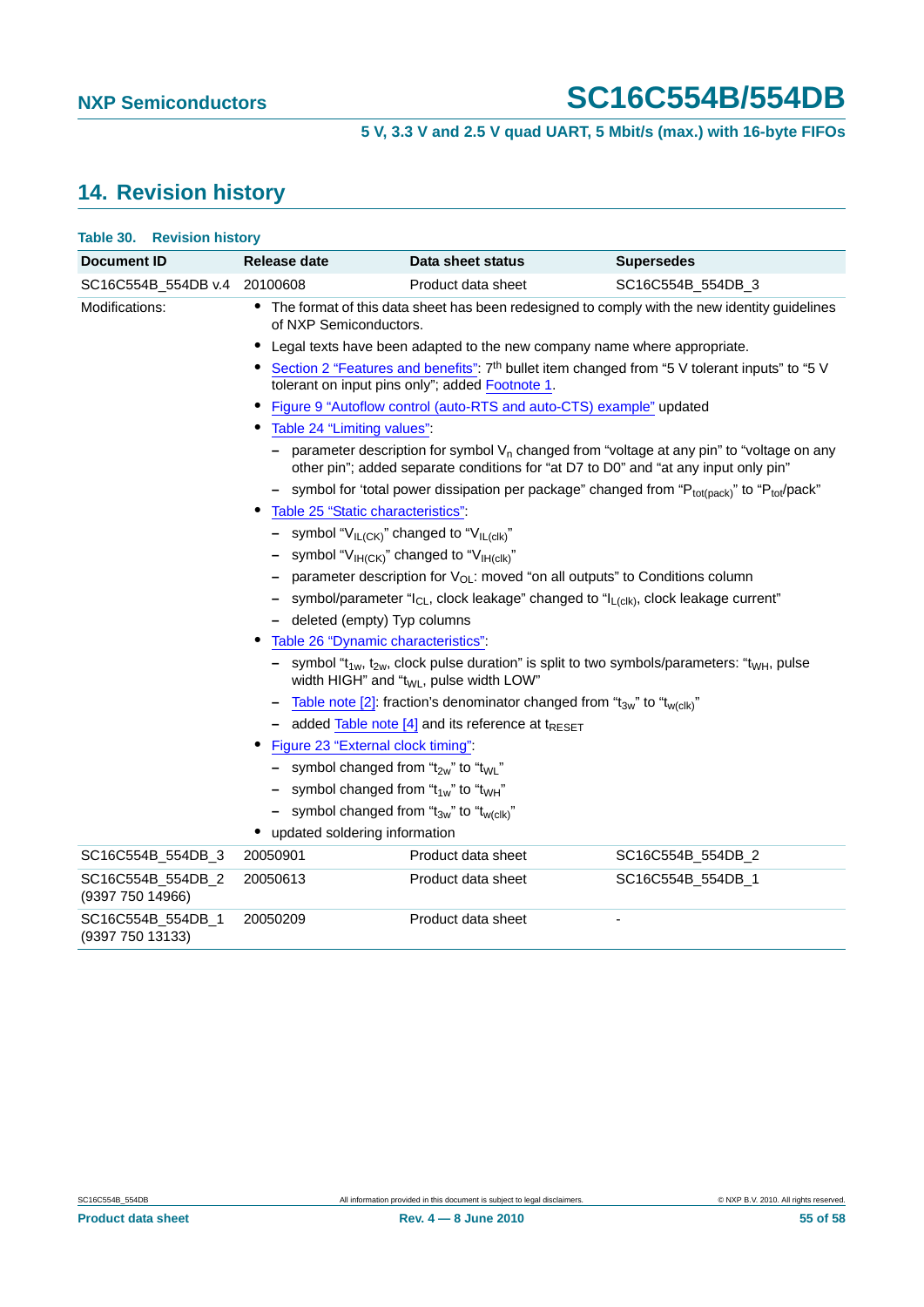## <span id="page-55-0"></span>**15. Legal information**

### <span id="page-55-1"></span>**15.1 Data sheet status**

| Document status[1][2]          | Product status <sup>[3]</sup> | <b>Definition</b>                                                                     |
|--------------------------------|-------------------------------|---------------------------------------------------------------------------------------|
| Objective [short] data sheet   | Development                   | This document contains data from the objective specification for product development. |
| Preliminary [short] data sheet | Qualification                 | This document contains data from the preliminary specification.                       |
| Product [short] data sheet     | Production                    | This document contains the product specification.                                     |

[1] Please consult the most recently issued document before initiating or completing a design.

[2] The term 'short data sheet' is explained in section "Definitions".

[3] The product status of device(s) described in this document may have changed since this document was published and may differ in case of multiple devices. The latest product status<br>information is available on the Intern

#### <span id="page-55-2"></span>**15.2 Definitions**

**Draft —** The document is a draft version only. The content is still under internal review and subject to formal approval, which may result in modifications or additions. NXP Semiconductors does not give any representations or warranties as to the accuracy or completeness of information included herein and shall have no liability for the consequences of use of such information.

**Short data sheet —** A short data sheet is an extract from a full data sheet with the same product type number(s) and title. A short data sheet is intended for quick reference only and should not be relied upon to contain detailed and full information. For detailed and full information see the relevant full data sheet, which is available on request via the local NXP Semiconductors sales office. In case of any inconsistency or conflict with the short data sheet, the full data sheet shall prevail.

**Product specification —** The information and data provided in a Product data sheet shall define the specification of the product as agreed between NXP Semiconductors and its customer, unless NXP Semiconductors and customer have explicitly agreed otherwise in writing. In no event however, shall an agreement be valid in which the NXP Semiconductors product is deemed to offer functions and qualities beyond those described in the Product data sheet.

### <span id="page-55-3"></span>**15.3 Disclaimers**

**Limited warranty and liability —** Information in this document is believed to be accurate and reliable. However, NXP Semiconductors does not give any representations or warranties, expressed or implied, as to the accuracy or completeness of such information and shall have no liability for the consequences of use of such information.

In no event shall NXP Semiconductors be liable for any indirect, incidental, punitive, special or consequential damages (including - without limitation - lost profits, lost savings, business interruption, costs related to the removal or replacement of any products or rework charges) whether or not such damages are based on tort (including negligence), warranty, breach of contract or any other legal theory.

Notwithstanding any damages that customer might incur for any reason whatsoever, NXP Semiconductors' aggregate and cumulative liability towards customer for the products described herein shall be limited in accordance with the *Terms and conditions of commercial sale* of NXP Semiconductors.

**Right to make changes —** NXP Semiconductors reserves the right to make changes to information published in this document, including without limitation specifications and product descriptions, at any time and without notice. This document supersedes and replaces all information supplied prior to the publication hereof.

**Suitability for use —** NXP Semiconductors products are not designed, authorized or warranted to be suitable for use in life support, life-critical or safety-critical systems or equipment, nor in applications where failure or

malfunction of an NXP Semiconductors product can reasonably be expected to result in personal injury, death or severe property or environmental damage. NXP Semiconductors accepts no liability for inclusion and/or use of NXP Semiconductors products in such equipment or applications and therefore such inclusion and/or use is at the customer's own risk.

**Applications —** Applications that are described herein for any of these products are for illustrative purposes only. NXP Semiconductors makes no representation or warranty that such applications will be suitable for the specified use without further testing or modification.

Customers are responsible for the design and operation of their applications and products using NXP Semiconductors products, and NXP Semiconductors accepts no liability for any assistance with applications or customer product design. It is customer's sole responsibility to determine whether the NXP Semiconductors product is suitable and fit for the customer's applications and products planned, as well as for the planned application and use of customer's third party customer(s). Customers should provide appropriate design and operating safeguards to minimize the risks associated with their applications and products.

NXP Semiconductors does not accept any liability related to any default, damage, costs or problem which is based on any weakness or default in the customer's applications or products, or the application or use by customer's third party customer(s). Customer is responsible for doing all necessary testing for the customer's applications and products using NXP Semiconductors products in order to avoid a default of the applications and the products or of the application or use by customer's third party customer(s). NXP does not accept any liability in this respect.

**Limiting values —** Stress above one or more limiting values (as defined in the Absolute Maximum Ratings System of IEC 60134) will cause permanent damage to the device. Limiting values are stress ratings only and (proper) operation of the device at these or any other conditions above those given in the Recommended operating conditions section (if present) or the Characteristics sections of this document is not warranted. Constant or repeated exposure to limiting values will permanently and irreversibly affect the quality and reliability of the device.

**Terms and conditions of commercial sale —** NXP Semiconductors products are sold subject to the general terms and conditions of commercial sale, as published at<http://www.nxp.com/profile/terms>, unless otherwise agreed in a valid written individual agreement. In case an individual agreement is concluded only the terms and conditions of the respective agreement shall apply. NXP Semiconductors hereby expressly objects to applying the customer's general terms and conditions with regard to the purchase of NXP Semiconductors products by customer.

**No offer to sell or license —** Nothing in this document may be interpreted or construed as an offer to sell products that is open for acceptance or the grant, conveyance or implication of any license under any copyrights, patents or other industrial or intellectual property rights.

**Export control —** This document as well as the item(s) described herein may be subject to export control regulations. Export might require a prior authorization from national authorities.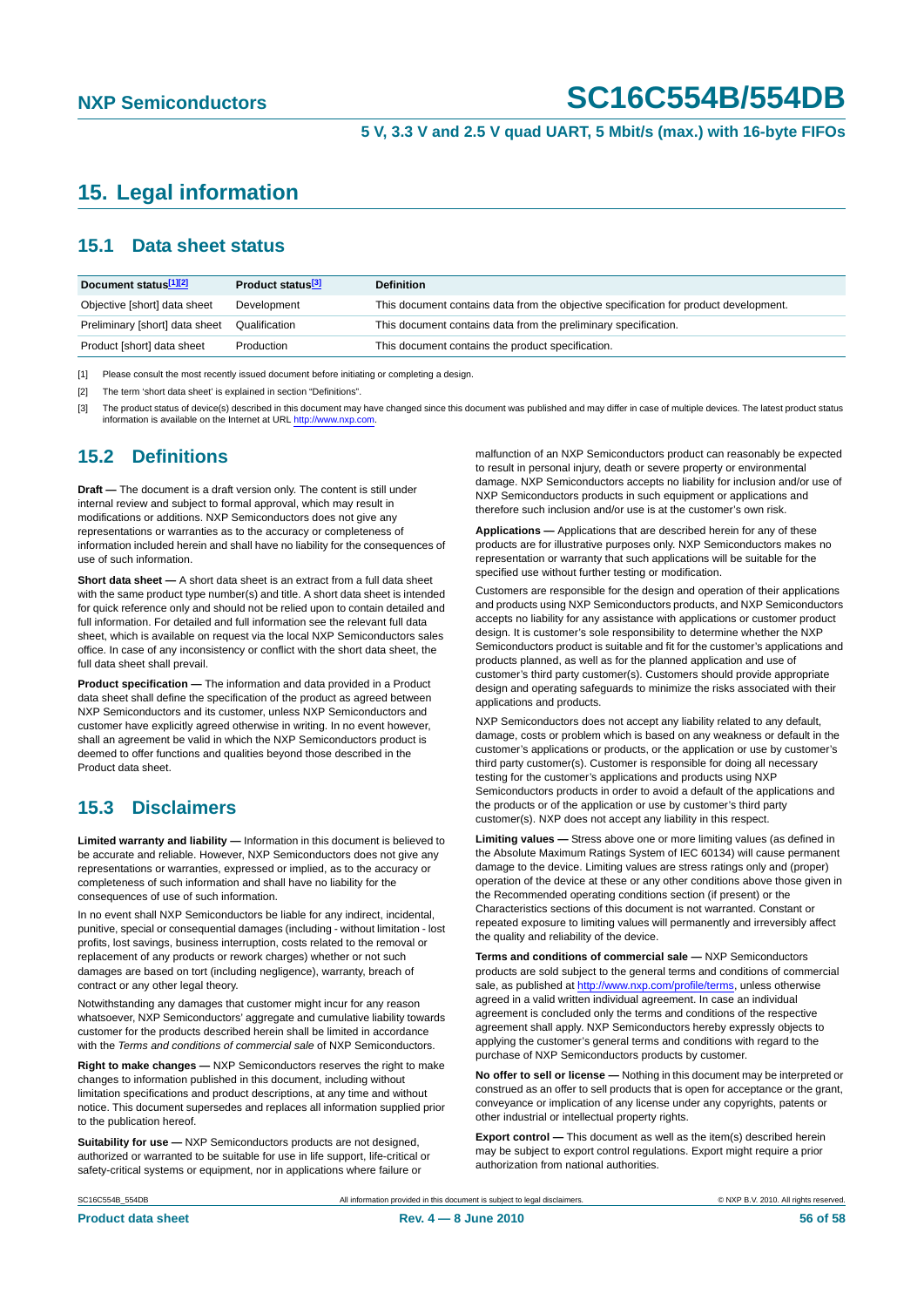#### **5 V, 3.3 V and 2.5 V quad UART, 5 Mbit/s (max.) with 16-byte FIFOs**

**Non-automotive qualified products —** Unless this data sheet expressly states that this specific NXP Semiconductors product is automotive qualified, the product is not suitable for automotive use. It is neither qualified nor tested in accordance with automotive testing or application requirements. NXP Semiconductors accepts no liability for inclusion and/or use of non-automotive qualified products in automotive equipment or applications.

In the event that customer uses the product for design-in and use in automotive applications to automotive specifications and standards, customer (a) shall use the product without NXP Semiconductors' warranty of the product for such automotive applications, use and specifications, and (b) whenever customer uses the product for automotive applications beyond

## <span id="page-56-1"></span>**16. Contact information**

NXP Semiconductors' specifications such use shall be solely at customer's own risk, and (c) customer fully indemnifies NXP Semiconductors for any liability, damages or failed product claims resulting from customer design and use of the product for automotive applications beyond NXP Semiconductors' standard warranty and NXP Semiconductors' product specifications.

### <span id="page-56-0"></span>**15.4 Trademarks**

Notice: All referenced brands, product names, service names and trademarks are the property of their respective owners.

For more information, please visit: **http://www.nxp.com**

For sales office addresses, please send an email to: **salesaddresses@nxp.com**